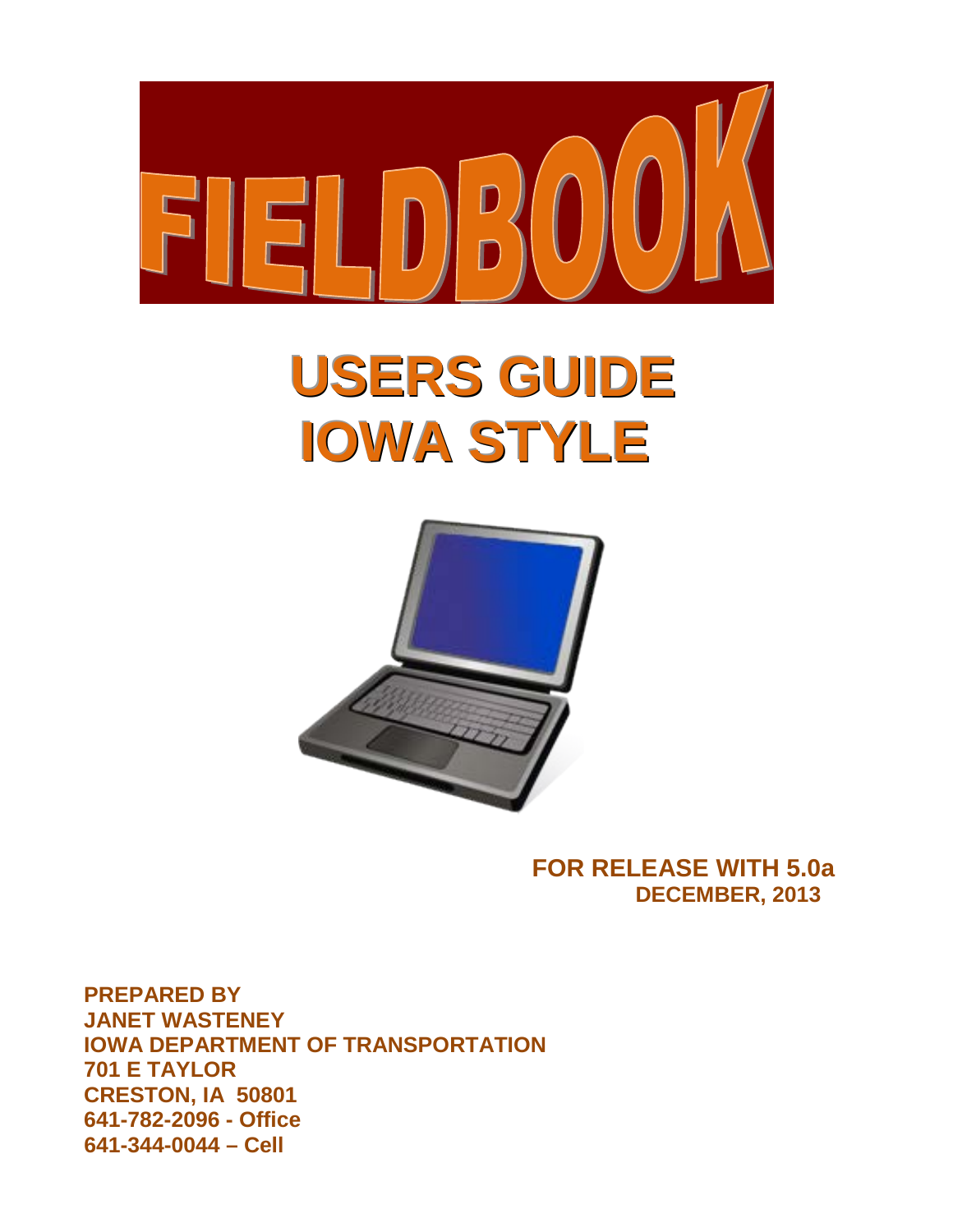# FIELDBOOK USERS GUIDE - IOWA STYLE

# TABLE OF CONTENTS Version 5.0a

| APPLICATION TOOLBAR BUTTONS |  |
|-----------------------------|--|
|                             |  |
|                             |  |
|                             |  |
|                             |  |
|                             |  |
|                             |  |
|                             |  |
|                             |  |
|                             |  |
|                             |  |
|                             |  |
|                             |  |
|                             |  |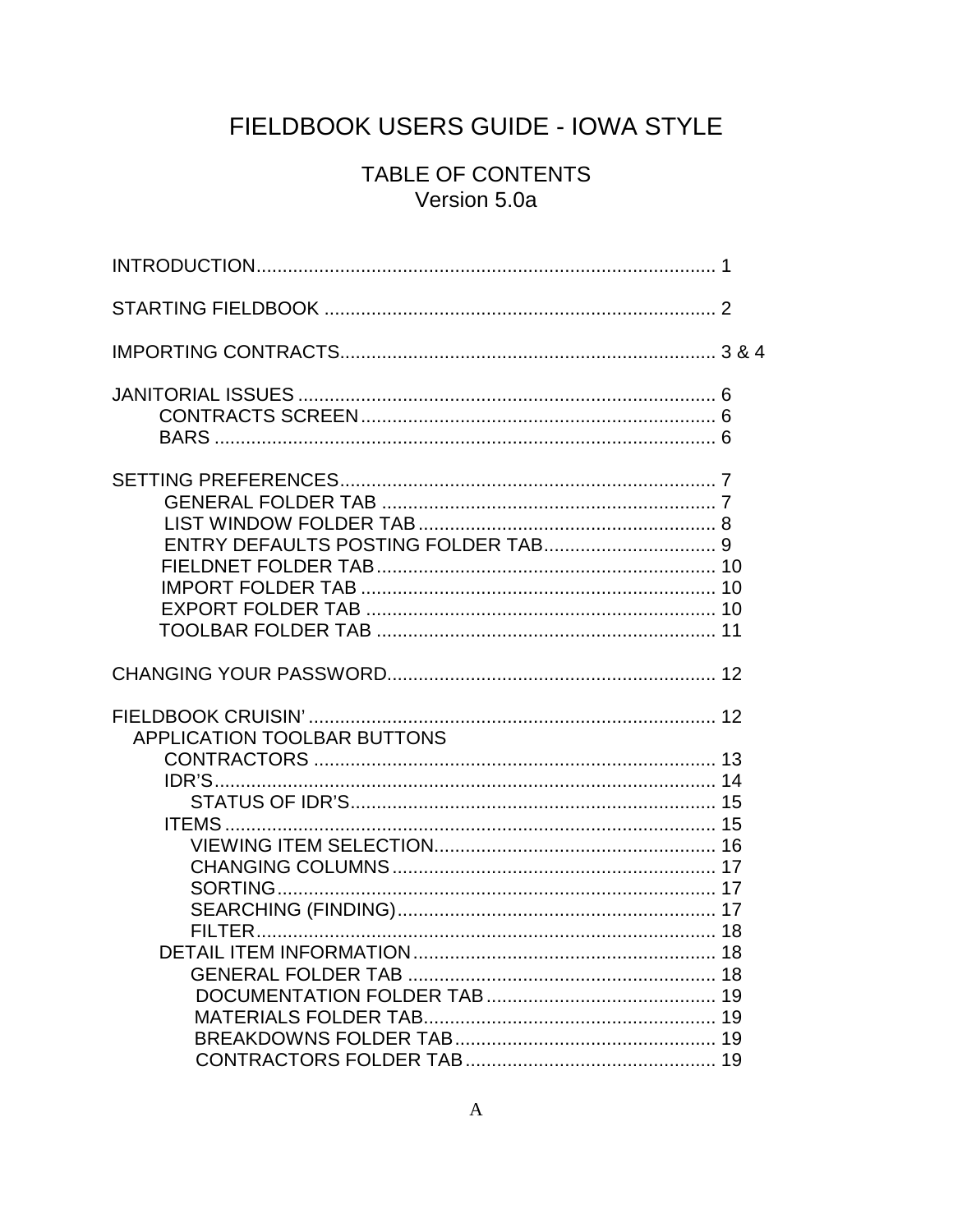| <b>IDR WINDOW TOOLBAR BUTTONS</b>          |  |
|--------------------------------------------|--|
|                                            |  |
|                                            |  |
|                                            |  |
|                                            |  |
|                                            |  |
|                                            |  |
|                                            |  |
|                                            |  |
|                                            |  |
|                                            |  |
|                                            |  |
|                                            |  |
|                                            |  |
|                                            |  |
|                                            |  |
|                                            |  |
|                                            |  |
|                                            |  |
|                                            |  |
|                                            |  |
|                                            |  |
|                                            |  |
|                                            |  |
| <b>CHANGING A TIME CHARGE BEFORE</b>       |  |
|                                            |  |
| DELETING A TIME CHARGE BEFORE              |  |
|                                            |  |
|                                            |  |
|                                            |  |
|                                            |  |
|                                            |  |
| CONTRACT ITEM TOTALS VS CATEGORY TOTALS 45 |  |
|                                            |  |
|                                            |  |
| LUMP SUM ITEM IN MULTIPLE CATEGORIES 47    |  |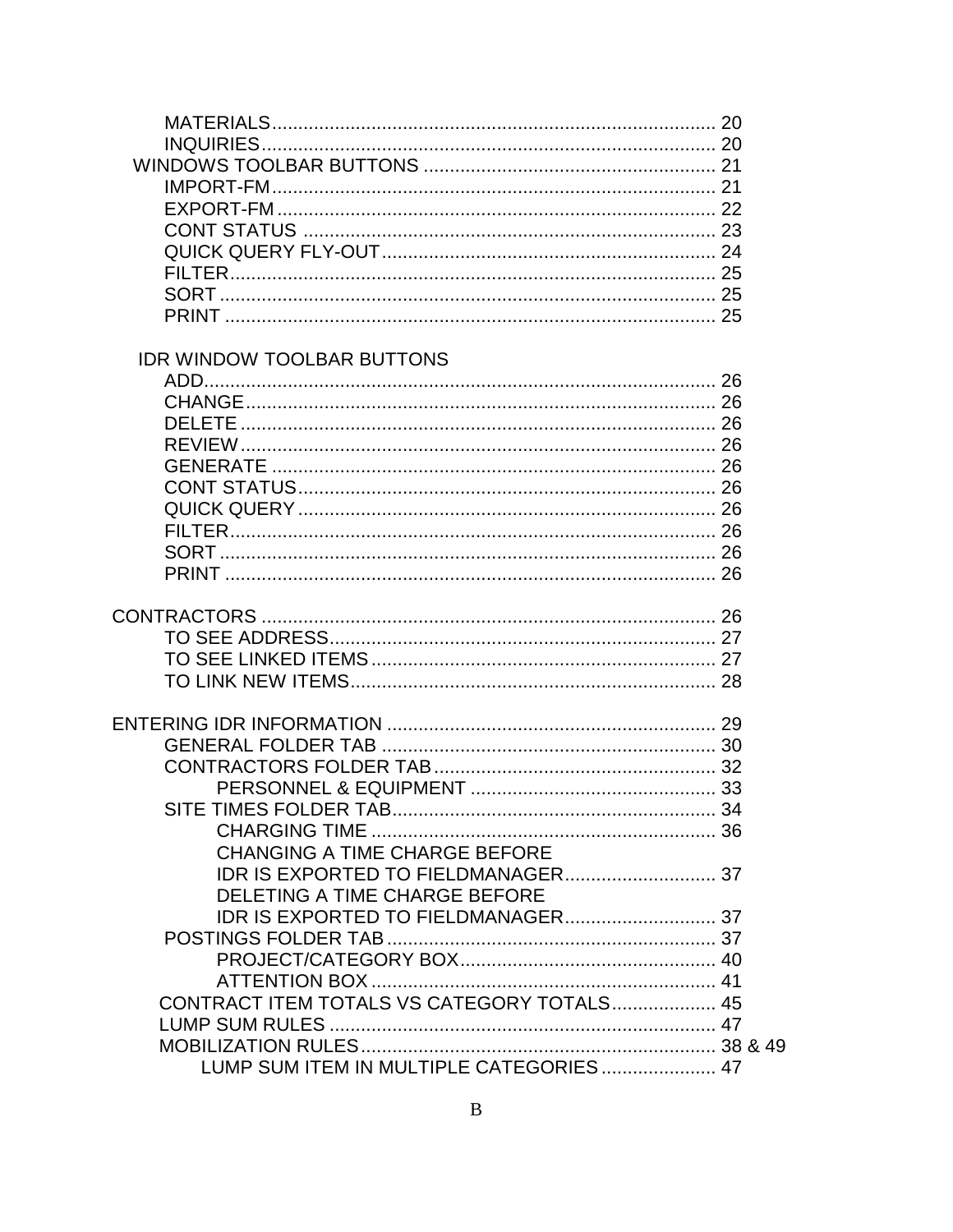| IF OVERPAYMENT HAS NOT BEEN EXPORTED 51<br>IF DON'T KNOW WHICH IDR WAS INVOLVED 51<br>IF DO KNOW WHICH IDR WAS INVOLVED  52<br>IF OVERPAYMENT HAS BEEN EXPORTED 53 |  |
|--------------------------------------------------------------------------------------------------------------------------------------------------------------------|--|
|                                                                                                                                                                    |  |
|                                                                                                                                                                    |  |
|                                                                                                                                                                    |  |
| <b>IMPORTING THE TURN-AROUND-FILE FROM FIELDMANAGER 61</b>                                                                                                         |  |
|                                                                                                                                                                    |  |
|                                                                                                                                                                    |  |
|                                                                                                                                                                    |  |
|                                                                                                                                                                    |  |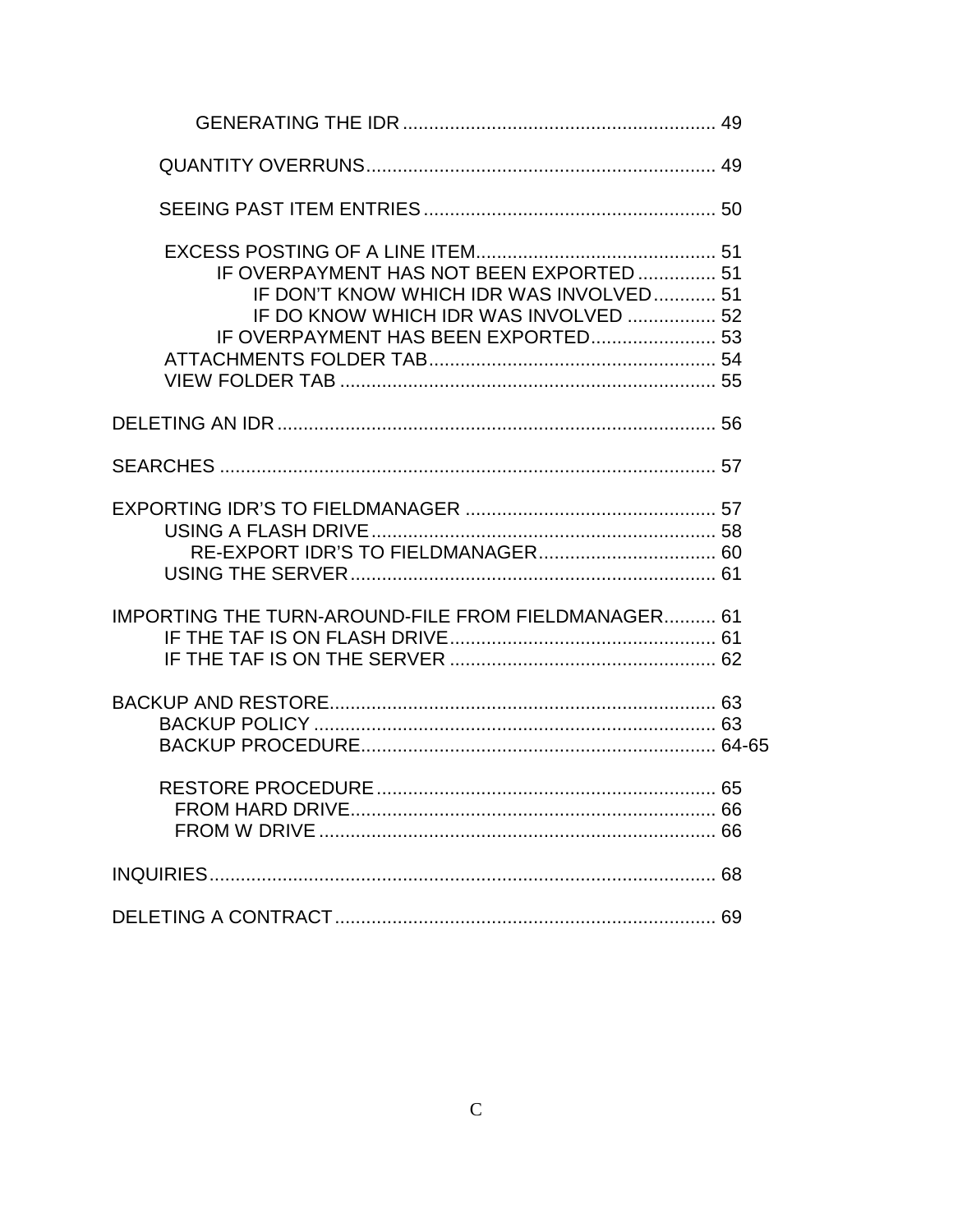# FieldManager - FieldBook

**FieldManager** is the program which the office manager uses to document all activities pertaining to the contract. *Office Manager is simply a term to designate the individual(s) who make entries in the FieldManager program, probably the RCE, the CT Supervisor, and/or the Secretary. This is NOT a newly created position dedicated to these functions.* The functions of the office manager involve, among other things, contract documentation changes, IDR's (inspector daily reports), daily diaries (where working days are charged), contract modifications, stockpiles, estimates, and a multitude of inquiries and reports.

*Terminology Change -*

.

*IDR's include temperatures, weather, daily comments, time charges, and item postings.* 

*Daily Diaries combine temperatures, weather, comments, and item postings from all IDR's for a given day and is also the location where working days are charged and sunrise/sunset information is entered.*

The office manager creates a daily diary for each day desired on the contract. This diary is made up of any and all IDR's (Inspectors Daily Reports) which have been created by inspectors using FieldBook or the office manager using FieldManager. There can be many IDR's for a day because each inspector and office manager involved can create one or more for any given day. There can, however, be only ONE diary per day per contract and that is created by the office manager in the FieldManager program.

Besides creating a diary and importing IDRs from inspectors, it is also the office manager's responsibility through the FieldManager program to create the stockpiles, change orders, and estimates. These functions CANNOT be done in the FieldBook program.

THERE CAN BE **ONLY ONE WORKING FIELDMANAGER CONTRACT** - IF THE SAME CONTRACT IS IN ANOTHER FIELDMANAGER COMPUTER, IT MUST BE READ-ONLY.

**FieldBook** is the program that field inspectors use in laptops to create IDR's to document activities pertaining to the contract. This program provides several inquiries but no reports. Any IDR's created here are exported to FieldManager by flash drive or by using the server. FieldBook users CANNOT create daily diaries (meaning they cannot compile IDRs for the same date), contract modifications, stockpiles, or estimates. They do, however, enter the working day charge and make all item postings which ultimately is the basis for the contractor's time charge, weekly working day report and payment.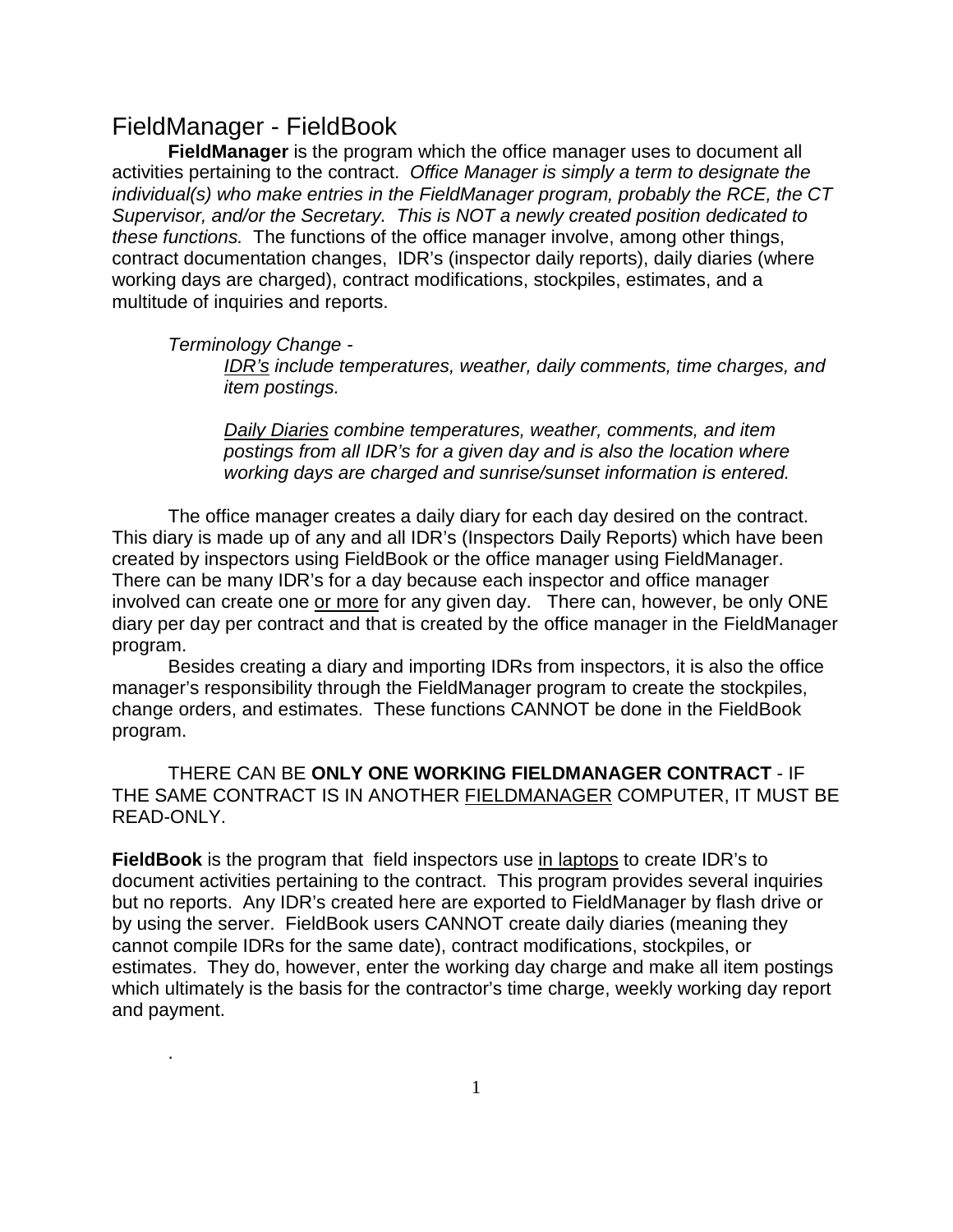Once IDR's have been created and exported from FieldBook and imported into FieldManager a turn-around-file (TAF) is automatically created which is given to the field inspector to import back into FieldBook. This turn-around-file will update FieldBook so the item progress is as current as possible. Work can continue on all machines during the interim period between exporting and importing.

The following chart might be helpful in showing exactly which functions each program can perform.

|                      | FieldManager | FieldBook |
|----------------------|--------------|-----------|
| IDR's                | X            | X         |
| <b>Daily Diaries</b> | X            |           |
| <b>Cont Mods</b>     | X            |           |
| <b>Stockpiles</b>    | X            |           |
| <b>Estimates</b>     | X            |           |
| Inquiries            | X            | X         |
| Reports              | x            |           |

# *GENERATE - A mighty important word*

Unless an IDR has been generated, the data cannot be exported from FieldBook to FieldManager so, ultimately, cannot be included in an estimate or a weekly report of working days.

In FieldManager, the diary, IDR, and estimate each must be generated before the data can be included in a payment or time can be charged.

# Starting FieldBook -

Find the gold and blue icon for the shortcut to FieldBk and double click it.

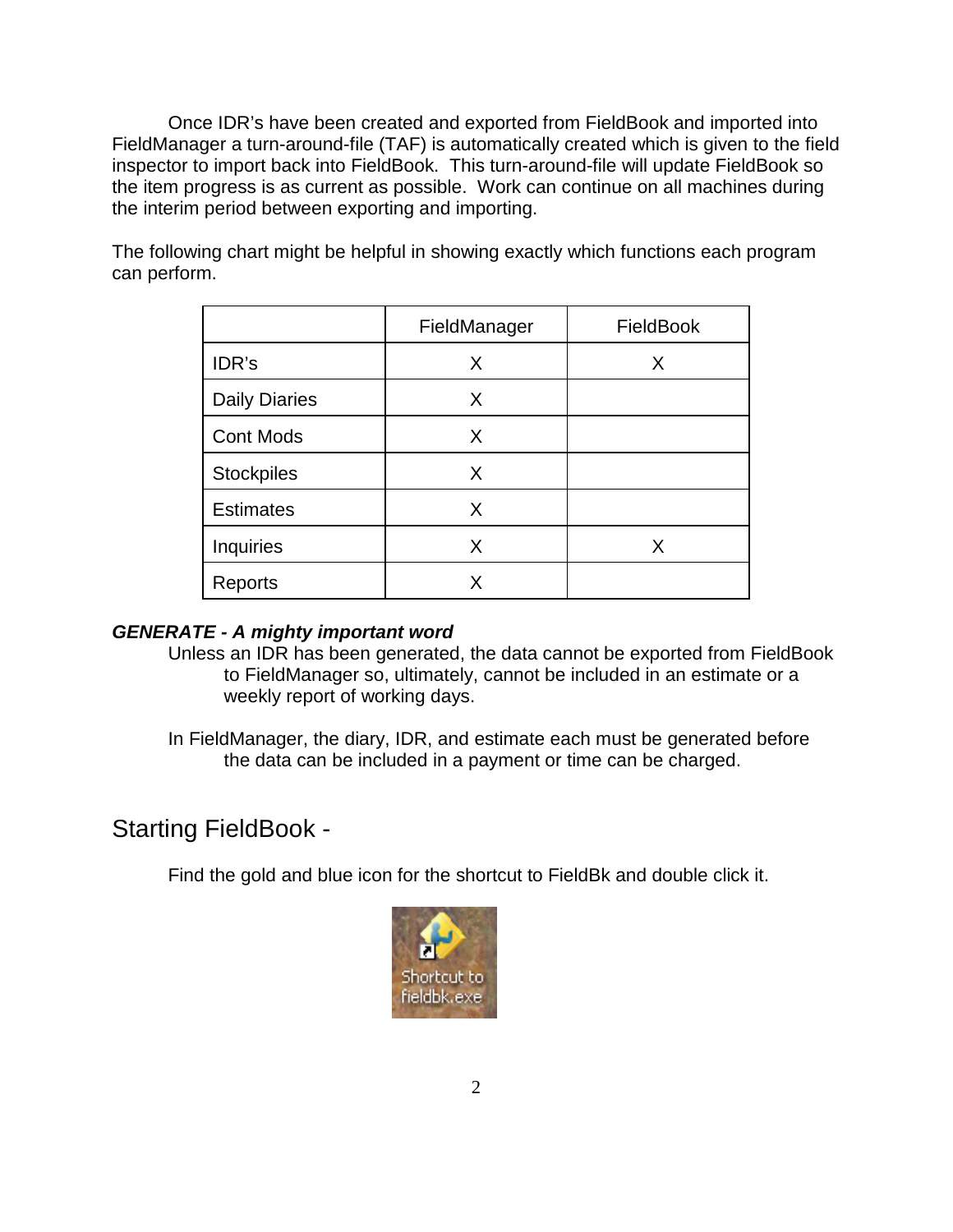The very first time you login to FieldBook, you won't have any contracts. That also means the program won't know about you as a user. In order to use the program, import a contract(s) so the program also gets your user information. It is critical that your name, ID, and password had been entered in FieldManager BEFORE the contract is exported for you to use in FieldBook.

When importing a contract(s), the program will ask for the location of the file you wish to import. Since you'll probably receive the contract on flash drive, type in E:\ if it doesn't show already and press the OK button.

|     | <b>Import Contracts</b>                                         |  |
|-----|-----------------------------------------------------------------|--|
|     | Type or select the location of the files you<br>wish to import. |  |
| e:≬ |                                                                 |  |
|     |                                                                 |  |
|     |                                                                 |  |
|     |                                                                 |  |
|     |                                                                 |  |
|     |                                                                 |  |
|     |                                                                 |  |
|     | OK<br>Cancel<br>Browse                                          |  |
|     |                                                                 |  |

Your user ID is imported along with the contract so if you had to log in as someone else in order to import your contract, once the import is complete, you should then exit the program and then login using your own user ID and password. During this training, however, you will be Inspector Sammy Smith rather than yourself.

| The user ID and password is as follows - |         |          |  |  |  |  |  |
|------------------------------------------|---------|----------|--|--|--|--|--|
| Inspector                                | User ID | Password |  |  |  |  |  |
| Sammy Smith                              | smith   | smith    |  |  |  |  |  |

The contracts we will to use for this training are combined in one file called

50aFBTrainingContracts.EBL which is on your flash drive. *(This file is also located on the server in the following location - W:\Highway\Construction\FieldManagerInformation\50a Training)*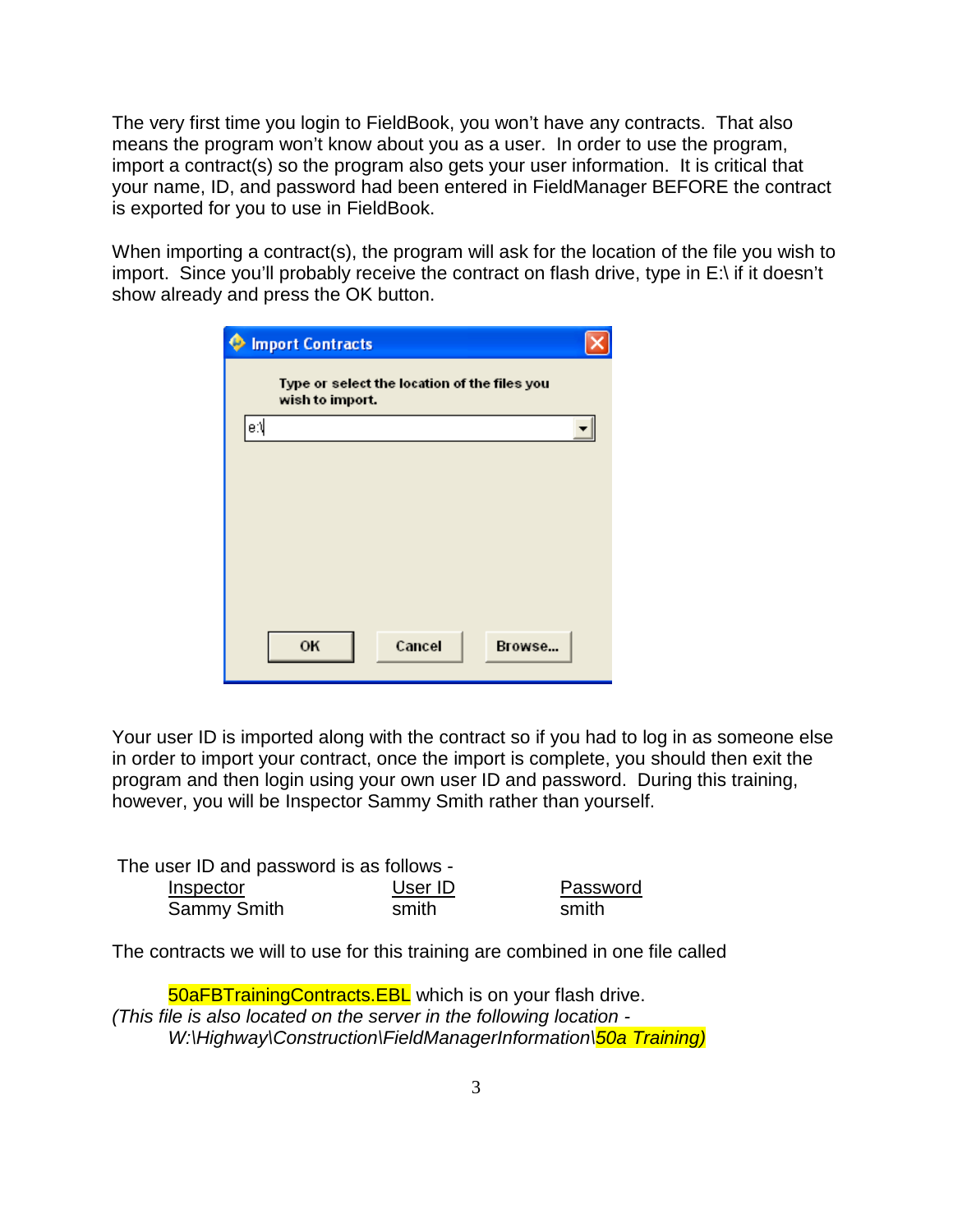- 1. Double click on the FB icon
- 2. Select the location of the import file and click OK
- 3. Change the name in the datasource field from what is there to Training
- 4. Once the file has been imported, you'll get a message stating that the import was a success
- 5. Training will be the datasource displayed.
- 6. Type in smith for the user ID and smith for the password
	- *(The user Sammy Smith is known in this datasource only. If you imported other contracts into a different datasource and then tried to log in with this ID in that datasource, you would get an "Invalid User ID/Password" error.) (The user ID must have been entered in the FieldManager computer prior to exporting the contract for FieldBook from that computer. User IDs and passwords are included with the contract information when they are exported from FM and imported into FB.)*
- 7. If you receive a warning that your password has expired as shown below, you must change your password before you continue the login process. You will not be required to change the password again if you are listed as a FieldBook user.

| <b>Security Warning</b>                                                                        |
|------------------------------------------------------------------------------------------------|
| Your password has expired.<br>You will be required to change your password before you proceed. |
|                                                                                                |

8. Once you are in the program, you should see 3 contracts in your list and in the bottom right corner of the screen, you'll see that you are logged into the Training datasource as smith.

# **IF YOU HAVE PREVIOUSLY MPORTED CONTRACTS (NOT THE TRAINING CONTRACTS) INTO FB -**

Click Import – FM Select the location of the contract and click OK

Once the import is complete, you should see 3 contracts in your list

As you probably noticed, the program does NOT ask for a specific contract name - just where the file containing the contract is located. The name is assigned automatically by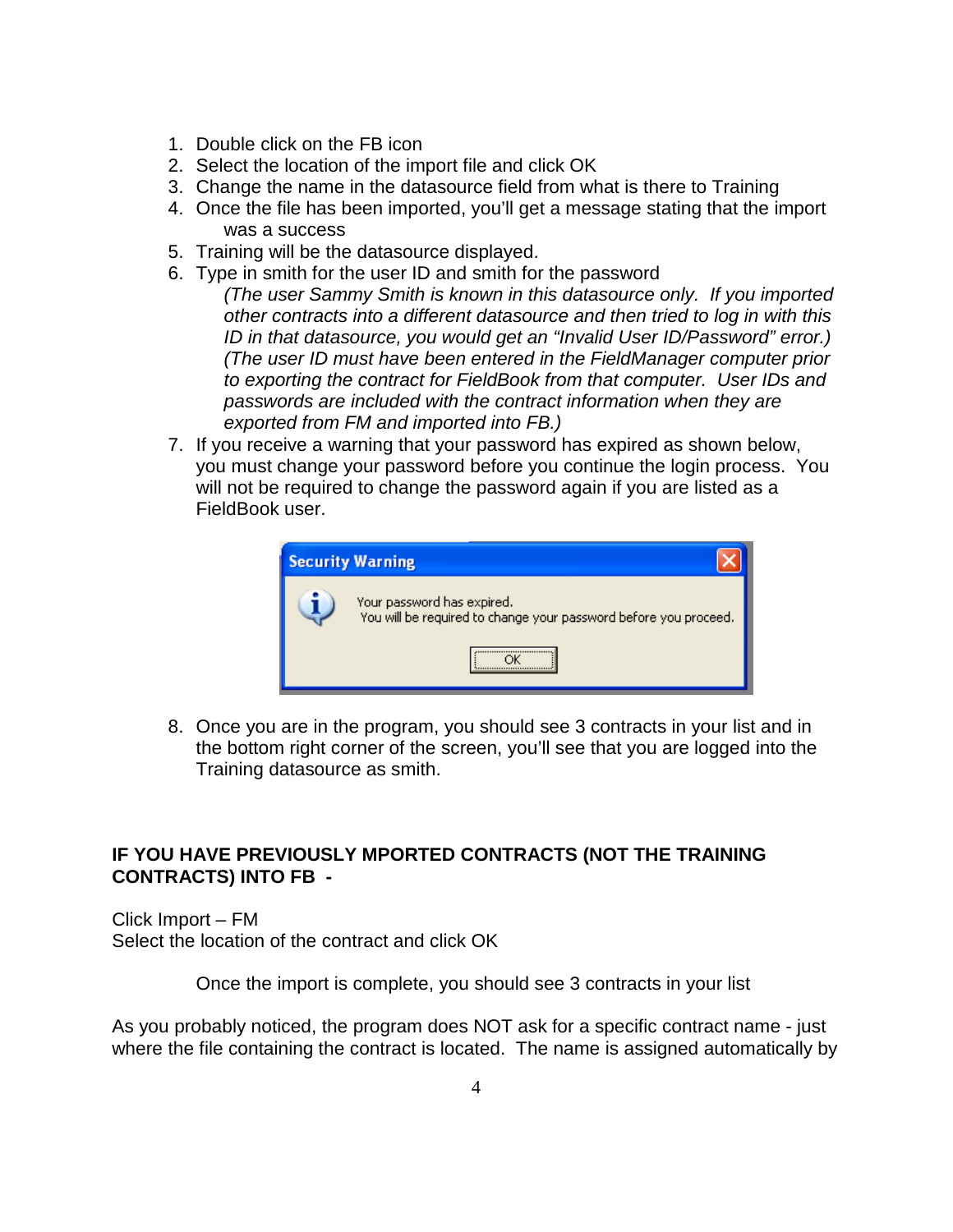the FieldManager program when it is exported to FieldBook and is based on 1 of the contracts being exported.

Once the contract file is imported into FieldBook, it is automatically deleted from the source (in our example, the flash drive). If for some reason the import process fails, you can get another contract file from FieldManager and repeat the process without a problem.

# **Notice -**

**In order to follow the examples in this users guide, you must be logged in as user Sammy Smith in the datasource containing your training contracts.**

| FieldBook login |                                                       |  |  |  |  |  |  |  |  |
|-----------------|-------------------------------------------------------|--|--|--|--|--|--|--|--|
|                 | <b>Enter User Information</b>                         |  |  |  |  |  |  |  |  |
| Datasource:     | <b>Set as Default</b><br>temp                         |  |  |  |  |  |  |  |  |
| User ID:        | <b>Set as Default</b><br>smith<br>for this Datasource |  |  |  |  |  |  |  |  |
| Password:       |                                                       |  |  |  |  |  |  |  |  |
|                 | OK<br>Cancel<br><b>Help</b>                           |  |  |  |  |  |  |  |  |

Put a checkmark in the Set as Default for this Datasource (just to the right of the User ID field) in order to have your user ID automatically displayed each time you log in to the FieldBook program. You can enter anyone in this field that you wish but in order for this to work, of course, that user ID must have been entered in the users list in the FieldManager machine prior to when the contract was exported to FB. The users IDs and passwords are imported into FB along with the contract information.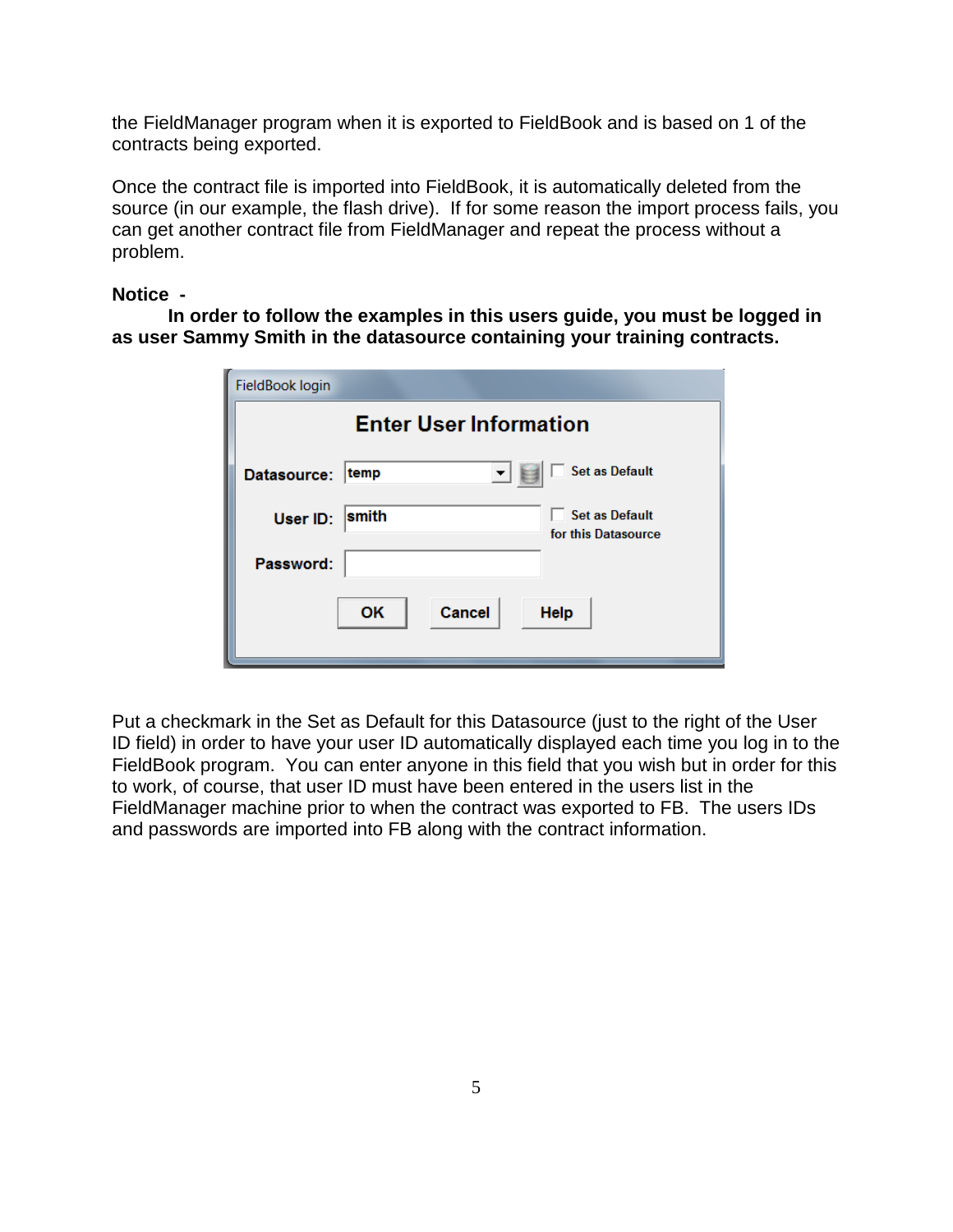# **Janitorial Issues –**

|                       | FieldBook (Contract: 77-0171-016)             |             |             |                                           |                   |                      |                                 |                    |               |                               |
|-----------------------|-----------------------------------------------|-------------|-------------|-------------------------------------------|-------------------|----------------------|---------------------------------|--------------------|---------------|-------------------------------|
| Edit<br>File          | <b>Utilities</b><br>View                      | Window Help |             |                                           |                   |                      |                                 |                    |               |                               |
| ŀ<br>Close            | 똅<br>阊<br>Import - FM Export - FM Cont Status | 圈           | Y<br>Filter | 12<br>Sort                                | è<br><b>Print</b> | R)<br><b>Refresh</b> |                                 |                    |               |                               |
| 츘                     | Contracts                                     |             |             |                                           |                   |                      |                                 |                    |               |                               |
| Contractors           | <b>Find Contract ID:</b>                      |             |             |                                           |                   |                      |                                 |                    |               | Filter: <shov< th=""></shov<> |
| 富                     | <b>Contract ID</b>                            |             |             | <b>Contract Description</b>               |                   |                      | <b>Managing Office Comments</b> | <b>Import Date</b> | <b>Closed</b> | Pr                            |
| IDRs                  | 77-0171-016                                   |             |             | HMA RESURFACING/COLD IN-PLACE REC         |                   |                      |                                 | 05/18/2011         | -INo          | MANATT'S, INC.                |
| ठँ                    | 77-0352-272                                   |             |             | <b>PCC PAVEMENT - GRADE &amp; REPLACE</b> |                   |                      |                                 | 05/18/2011         | No.           | <b>CEDAR VALLEY COR</b>       |
| Items                 | 78-0061-114                                   |             |             | BRIDGE AND APPROACHES - OTHER             |                   |                      |                                 | 05/18/2011         | No            | GODBERSEN-SMITH               |
| ◈<br>Ballymouth Links |                                               |             |             |                                           |                   |                      |                                 |                    |               |                               |

# **Contracts Screen**

The contracts screen is always the first screen to appear when you login to FieldBook. This is a list of all contracts available for your use on your laptop in the datasource that is shown in the bottom right area of the screen (just to the left of the use's name who is logged into the program.. A contract CAN be in more than one FieldBook computer so many inspectors working on the same large contract can create IDR's (Inspector's Daily Reports) on their own laptops. Each IDR can include item progress entries (postings), weather information, comments, and the working day charge for a given day. The entries from all inspectors are "compiled" when the office personnel imports the IDRs into FieldManager and then creates the daily diary.

## **Bars**

This program, like many Windows programs, has a menu bar but it also has two button toolbars. The menu bar has the same choices as other Windows programs. It is located above the top button bar and contains File, Edit, View, Utilities, Window, and Help.

By default the Window toolbar is just under the menu bar across the top of the screen. (This is called a Window toolbar because the buttons available are dependent on the window that's open.) The Close button is always in the far left corner no matter which window is open. The other buttons, as mentioned before, will change depending upon the window that is active at the time.

The Application toolbar is by default along the left side of the screen. These buttons all remain the same no matter what window is active.

You can change the position of either button bar by choosing Utilities > User Preferences and clicking on the Toolbar tab. Here you can also choose whether or not to have the text of the button bar shown and whether or not to have the tips shown when you place your cursor over a button. I would suggest leaving them "as is" at least until you are quite familiar with the program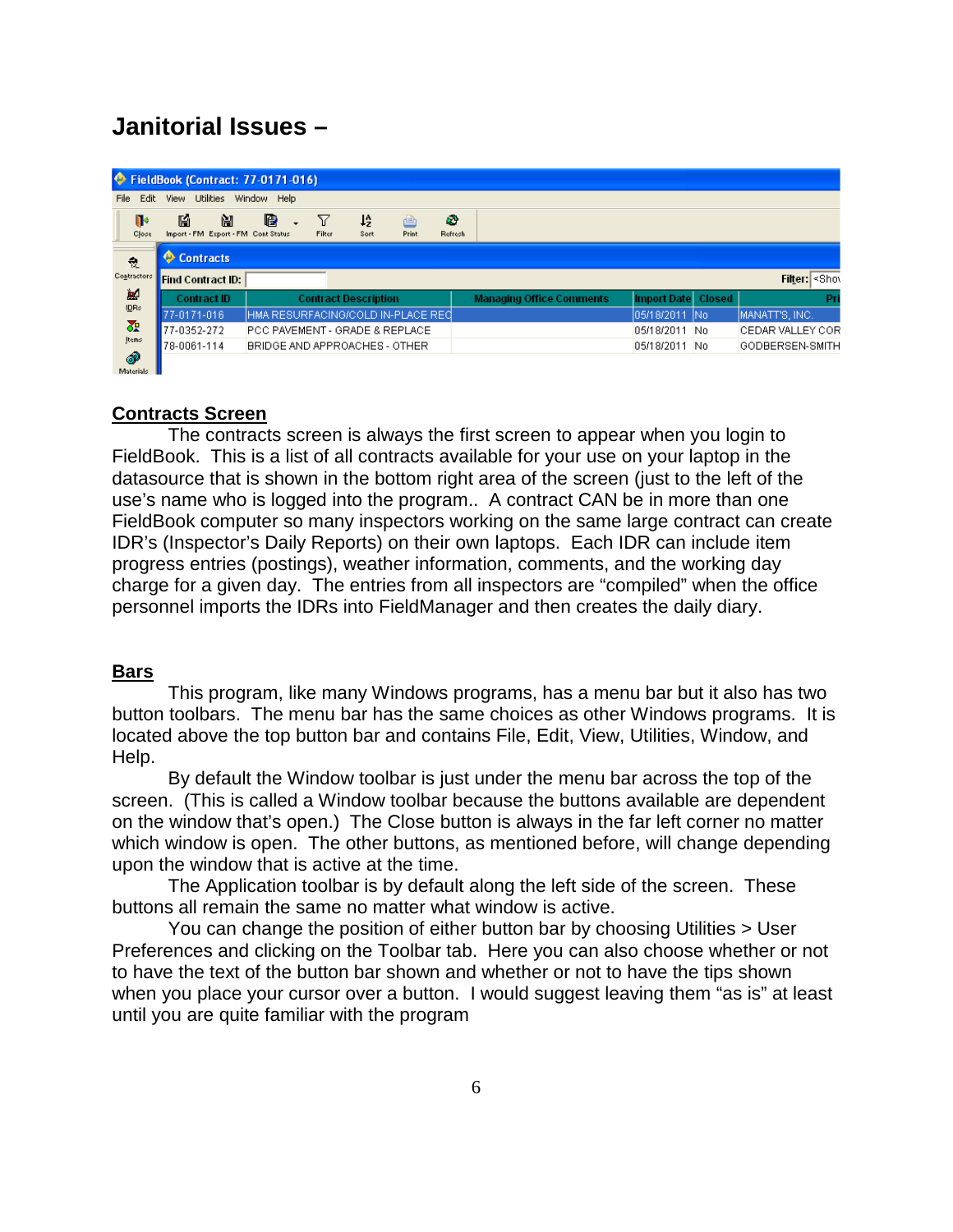# **Setting Preferences -**

From the menu bar select Utilities > User Preferences. A screen with multiple folder tabs appears. You will notice folder tabs being used throughout the program to separate and organize. We'll check out each folder tab on this screen before we quit!!

**Be aware that the preferences you set are strictly for the user who is logged in. In our case, the preferences we set will be for Sam Smith only. Any other user who logs in to the program can select different preferences.**

# **General Folder Tab -**



Notice in the above graphic that both the default datasource and the current datasource are training. Note also, that the reference file was last imported 12/11/13 (shown in upper right of screen).

The Default Database Backup Location should be C:\ProgramData\FieldBook\Database\Backup**. It is not a good idea to change this path to backup directly to the W drive.** We have had problems trying to restore a database when the program was backed up directly to the W drive. Instead, let the

program backup first to the C drive and then it will ask if you want to copy that backup information. We'll work on this one later!!

If you wish the laptop to confirm that you really want to exit the FieldBook program, click so a checkmark appears in the Warn User When Exiting Application. If you do not wish this confirmation, leave the box blank.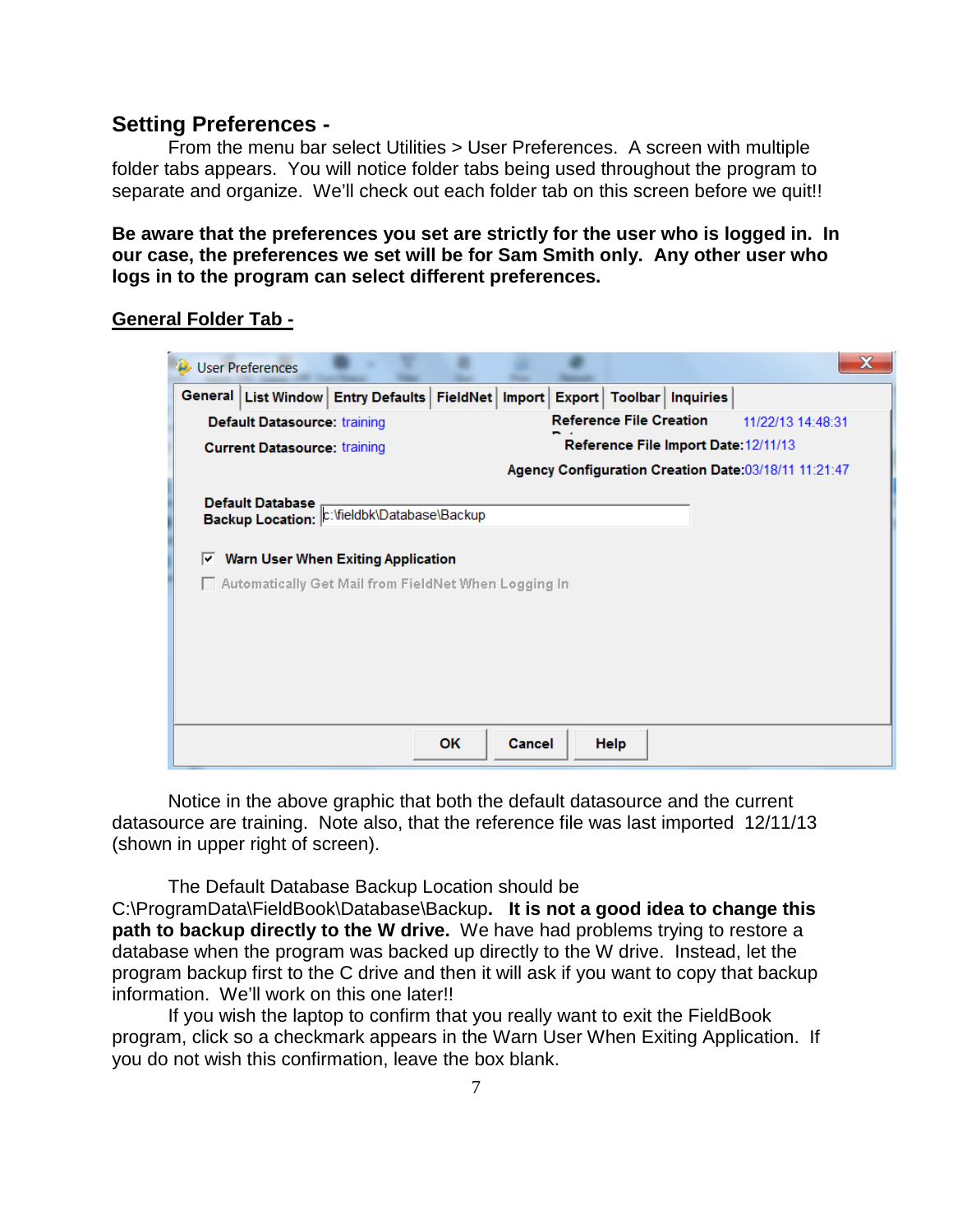Click the List Window folder tab.

# **List Window Folder Tab –**

|         | <b>User Preferences</b> |                                                                                                                                                                                                                                                                                                                              |          |        |                 |                                                |                  |  |
|---------|-------------------------|------------------------------------------------------------------------------------------------------------------------------------------------------------------------------------------------------------------------------------------------------------------------------------------------------------------------------|----------|--------|-----------------|------------------------------------------------|------------------|--|
| General | List Window             | Entry Defaults                                                                                                                                                                                                                                                                                                               | FieldNet |        | Import   Export | Toolbar                                        | <b>Inquiries</b> |  |
| M       |                         | Include column headers in a copy<br>(include the column headers when copying one or more rows from a list window to the clipboard)<br>$\triangledown$ Save list window settings when closing list<br>(settings = column order, column width, and sort order)<br>$\triangledown$ Save modal window settings when closing list |          |        |                 | <b>Reset Settings</b><br><b>Reset Settings</b> |                  |  |
|         |                         | (settings = column order, column width, and sort order)<br>$\overline{\vee}$ Save built-in filter settings when closing list                                                                                                                                                                                                 |          |        |                 | <b>Reset Settings</b>                          |                  |  |
|         |                         |                                                                                                                                                                                                                                                                                                                              | OK       | Cancel | <b>Help</b>     |                                                |                  |  |

Include column headers in a copy

Leave a checkmark in this box and any time you copy and paste information from columns, the column headers will automatically copy as well.

Save list window settings when closing list

Be sure a checkmark is in this box and anytime you change the size of a column, sort a list, etc. those preferences will stay until you change them again.

Save modal window settings when closing list

A modal window is a "window within a window" such as when you currently view a second smaller version of the items list. Be sure a checkmark is in this box and anytime you change the size of a column, sort a list, etc. those preferences will stay until you change them again.

Save built-in filter settings when closing list.

This would be good to have checked under certain conditions. For example, if you're working on only certain items on a contract (e.g. only items in a specific project and/or category) and you filter the lists so you see only those items, this option will keep that filter until you remove it.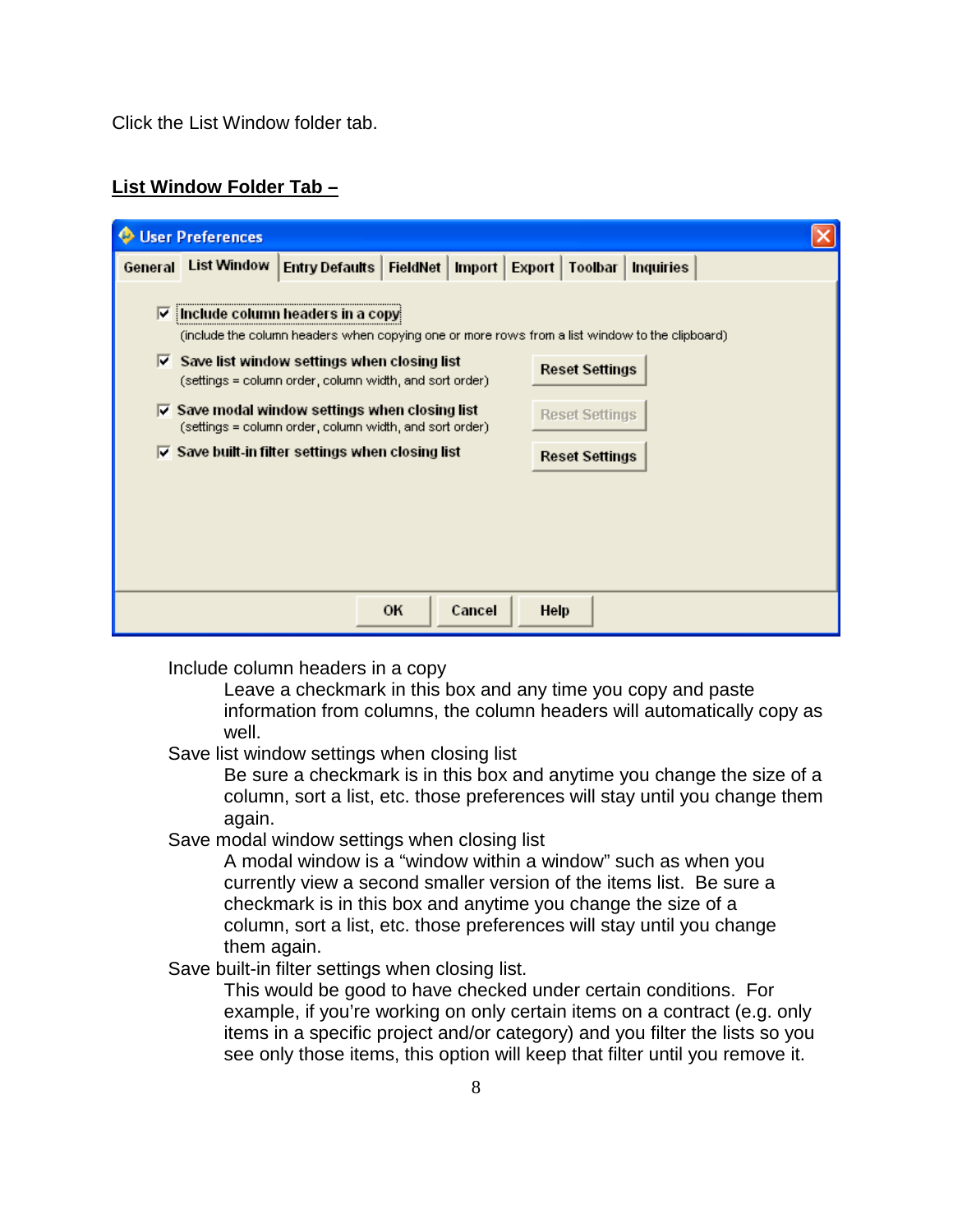Be sure there is a checkmark in all 4 boxes. (They're each a good thing to have!!)

Click the Entry Defaults folder tab.

# **Entry Defaults Folder Tab -**

| User Preferences    |                                                                                           |      |        |      |  |  |
|---------------------|-------------------------------------------------------------------------------------------|------|--------|------|--|--|
|                     | General   List Window   Entry Defaults   FieldNet   Import   Export   Toolbar   Inquiries |      |        |      |  |  |
|                     |                                                                                           |      |        |      |  |  |
| <b>Item Posting</b> |                                                                                           |      |        |      |  |  |
|                     | Station and Location fie                                                                  | s de |        |      |  |  |
|                     | Remarks field default to last entry                                                       |      |        |      |  |  |
|                     |                                                                                           |      |        |      |  |  |
|                     |                                                                                           |      |        |      |  |  |
|                     |                                                                                           |      |        |      |  |  |
|                     |                                                                                           |      |        |      |  |  |
|                     |                                                                                           |      |        |      |  |  |
|                     |                                                                                           |      |        |      |  |  |
|                     |                                                                                           |      |        |      |  |  |
|                     |                                                                                           |      |        |      |  |  |
|                     |                                                                                           |      |        |      |  |  |
|                     |                                                                                           | OK   | Cancel | Help |  |  |

If you prefer that the last entered station and location fields in your item posting entries remain in those fields for the next entry (whether it's the same item or not), you should have a checkmark in the box. If you want those fields to be blank each time, leave the box without a checkmark. *(There MUST be an entry in either the Station or Location field before you can save an IDR.)*

This option can be turned on and off at will. I have found it can be very helpful when making entries for bridge work. It is also helpful to see the last Station entered when posting several entries for the same item – if you get interrupted, you can see the last Sta and posting you made. But I have also found it to be a real pain when making entries for other types of contracts. When it works to my advantage, I turn on the option and when it is not to my advantage, I turn off the option.

For now, let's have a checkmark in the Station and Location option – we'll see the results of doing so a bit later.

There is a Remarks field on every item form and it is a very good idea to enter a remark for EVERY entry but I doubt that you'd want the very same remarks entered for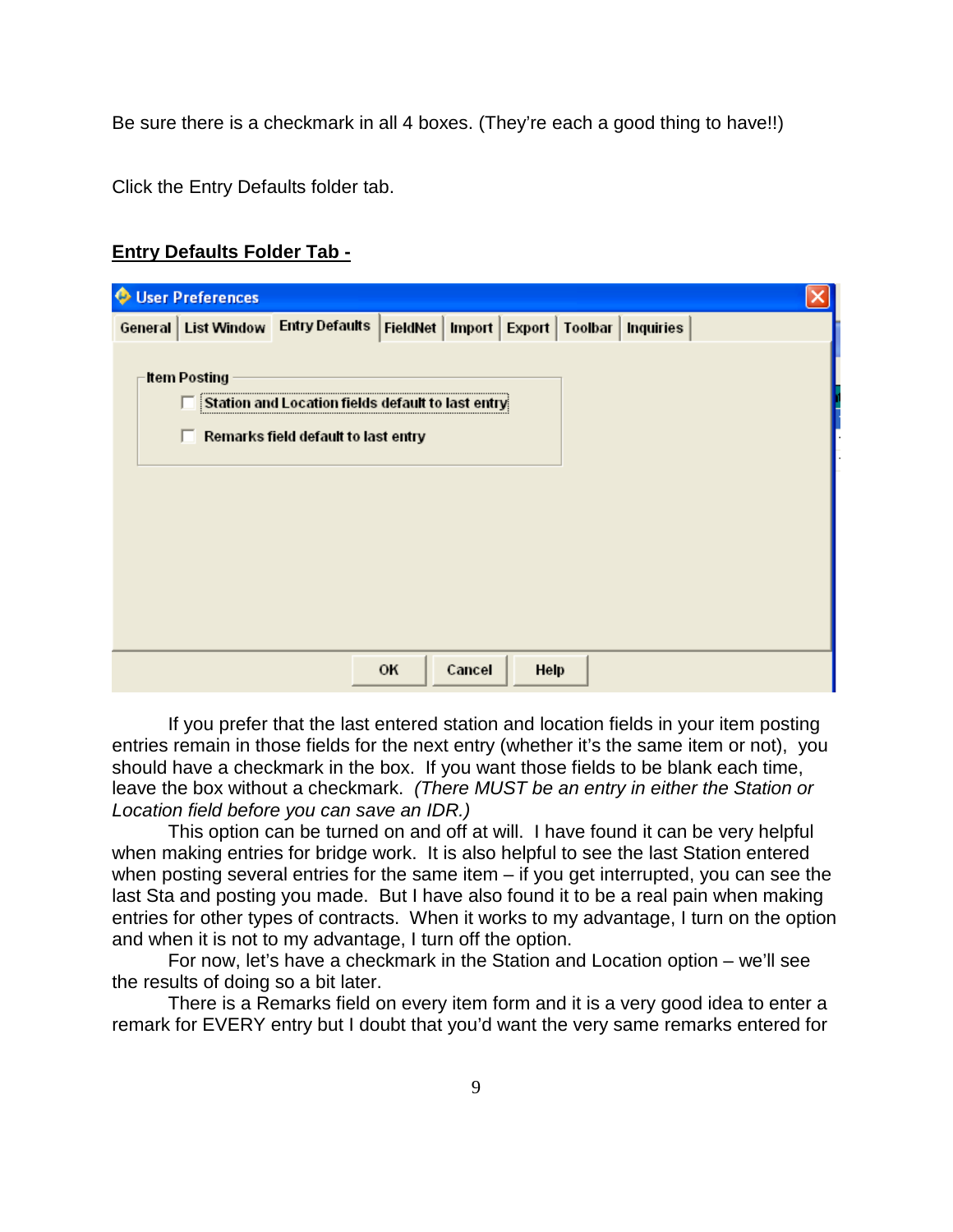every item so I would not put a checkmark in this field. If a checkmark is there, remove it.

Once again, however, these options can be changed at any time and will continue on with the new selections until changed again.

#### **FieldNet Folder Tab –**

We won't be using FieldNet which is an e-mail type system within FieldManager and FieldBook.

| <b>User Preferences</b>                                                                              |  |
|------------------------------------------------------------------------------------------------------|--|
| Import<br>General   List Window   Entry Defaults   FieldNet<br>Export<br>Toolbar<br><b>Inquiries</b> |  |
|                                                                                                      |  |
| Find Location:                                                                                       |  |
| Location                                                                                             |  |
| $E\Lambda$                                                                                           |  |
|                                                                                                      |  |
|                                                                                                      |  |
|                                                                                                      |  |
|                                                                                                      |  |
|                                                                                                      |  |
|                                                                                                      |  |
| <b>Add Location</b><br><b>Delete Location</b><br>Browse                                              |  |
| OK<br>Cancel<br>Help                                                                                 |  |

#### **Import Folder Tab –**

There is a default location for importing IDR's from FieldBook. If you want a different location to automatically appear in your drop down list, that location can be added here. This list of locations is automatically updated when a user types in a new location while performing an IDR import. We're not going to do it now but if you need to add a new location -

Click the Add Location button Enter the new location Click OK

#### **Export Folder Tab –**

There is a default location for exporting contracts to FieldBook. If you want a different location to automatically appear in your drop down list, that location can be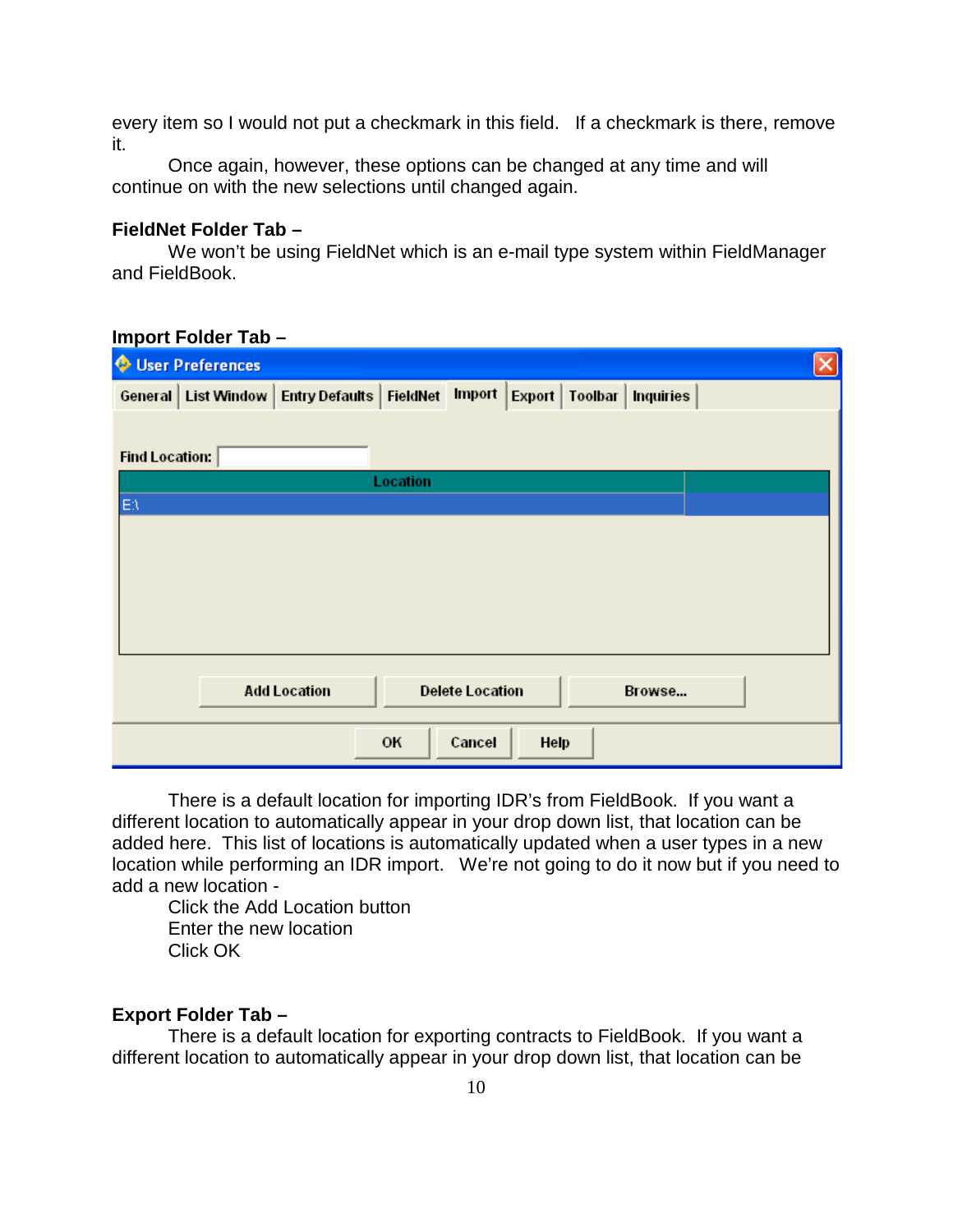added here. This list of locations is automatically updated when a user types in a new location while performing an export to FB. We're not going to do it now but if you need to add a new location -

Click the Add Location button Enter the new location Click OK

# **Toolbar Folder Tab –**

| <b>O</b> User Preferences                                                                                                                                                                  |                                                                                                                                        |
|--------------------------------------------------------------------------------------------------------------------------------------------------------------------------------------------|----------------------------------------------------------------------------------------------------------------------------------------|
| General   List Window   Entry Defaults   FieldNet   Import   Export                                                                                                                        | Toolbar<br><b>Inquiries</b>                                                                                                            |
| <b>Window Toolbar Position</b><br>$C$ Left<br>$\subset$ Top<br>. <del>.</del><br>$\subseteq$ Right<br><b>C</b> Bottom<br>$\subset$ Floating<br>C None<br>$\nabla$ Show Toolbar Button Text | <b>Application Toolbar Position</b><br>$C$ Left<br>$\subset$ Top<br>$\subset$ Right<br><b>C</b> Bottom<br>$\subset$ Floating<br>C None |
| <b>▽ Show Toolbar PowerTips</b>                                                                                                                                                            |                                                                                                                                        |
| <b>Default Toolbar Settings</b>                                                                                                                                                            |                                                                                                                                        |
|                                                                                                                                                                                            | OK<br>Cancel<br>Help                                                                                                                   |

This tab gives you the option to locate the toolbars other than where they currently are shown. By default the application toolbar is in a vertical position on the left side of the screen and the windows toolbar is in a horizontal position across the top of the screen.

By default there is a checkmark in each of the 2 options, 1 to display the button text and the other to display the power tips. If you remove the checkmark to display the button text, only the "picture" will remain in the button – no words. If you remove the checkmark to display the power tips, when you move the cursor over top of a button, it will not display what that button is used for.

It is an extremely good idea to leave this tab as  $is - at$  least until you become very familiar with the program

Click OK to return to the contracts list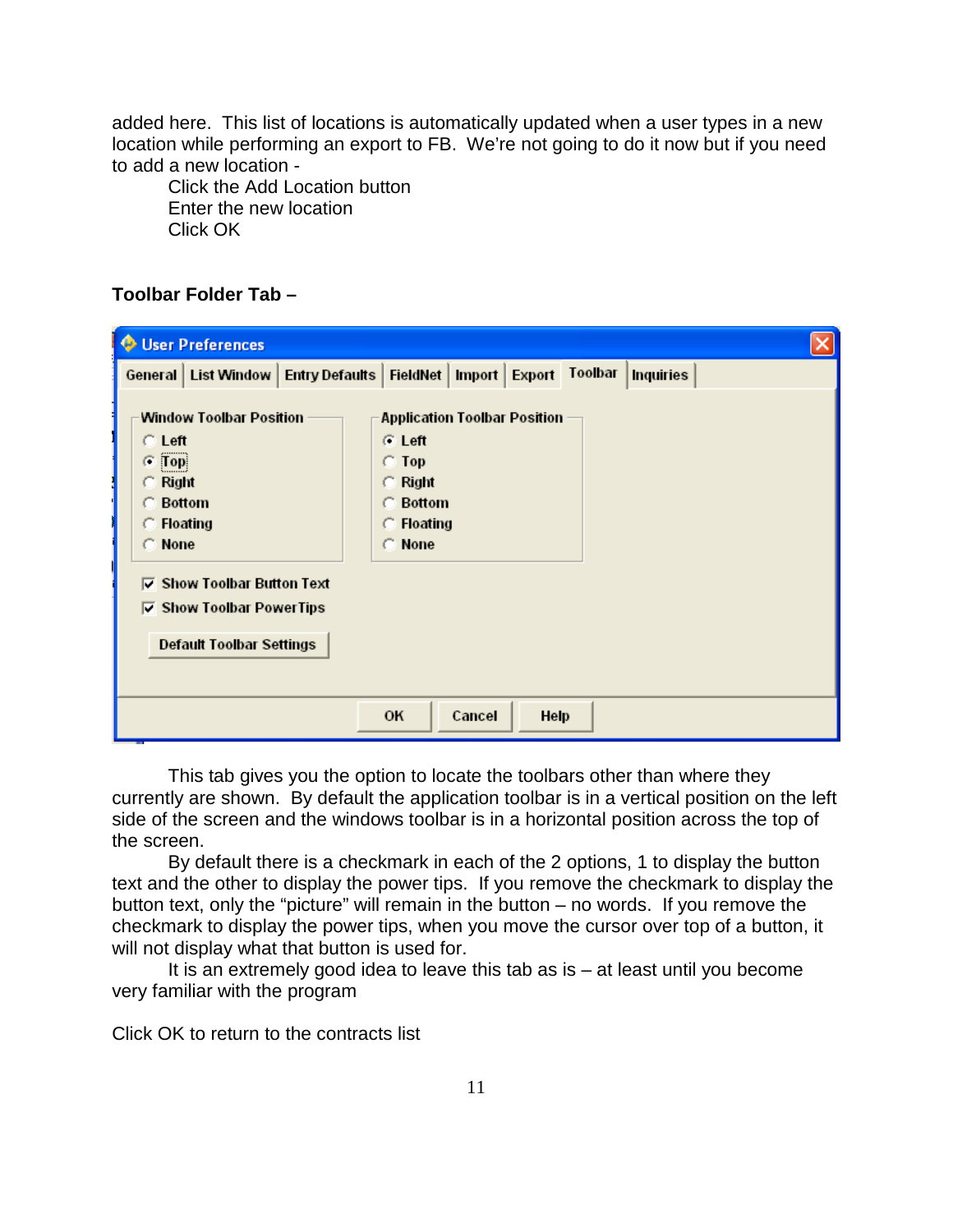# **To Change Your Password -**

If you have a FieldBook security level, you are not required to change your password every 60 days. If, however, you have the security level of FieldManager, you will still be required to change your password every 60 days even though you are in the FieldBook program. (To know which level of security you have – you have FM security if you can login to the FM program and create

diaries, weekly working day reports, estimates. If those icons are grayed out when you login to the FieldManager program, you have FieldBook security.

Your user ID and password as entered in the FM program are imported into FieldBook with the contract. It's up to you to change your password after you import the contract. You should NOT share this password with anyone else since this is the tracking record for making entries.

If you and another person are sharing a laptop for either the same or a different contract, you should be sure to log in with your own ID before making your entries.

| <b>Change password for Sam Smith</b> |  |
|--------------------------------------|--|
| Old Password:                        |  |
| New Password:                        |  |
| Re-Enter Password:                   |  |
| Cancel<br>Help<br>υĸ                 |  |

If you wish to change your password, click Utilities in the menu bar then Change Password. If the new password isn't exactly the same each time it's typed, you'll be given an error message stating so. If that happens, simply start the process again - and type it in correctly both times!!!!

## **Passwords must be a minimum of 5 characters.**

We don't want to change the password now so click Cancel.

# **FieldBook Cruisin'**

Let's get acquainted with some of the buttons now that we have some contracts loaded. Remember, the buttons in the Application toolbar (along the left side) will always remain the same but the buttons in the Window toolbar (top) will be completely dependent upon which screen is active.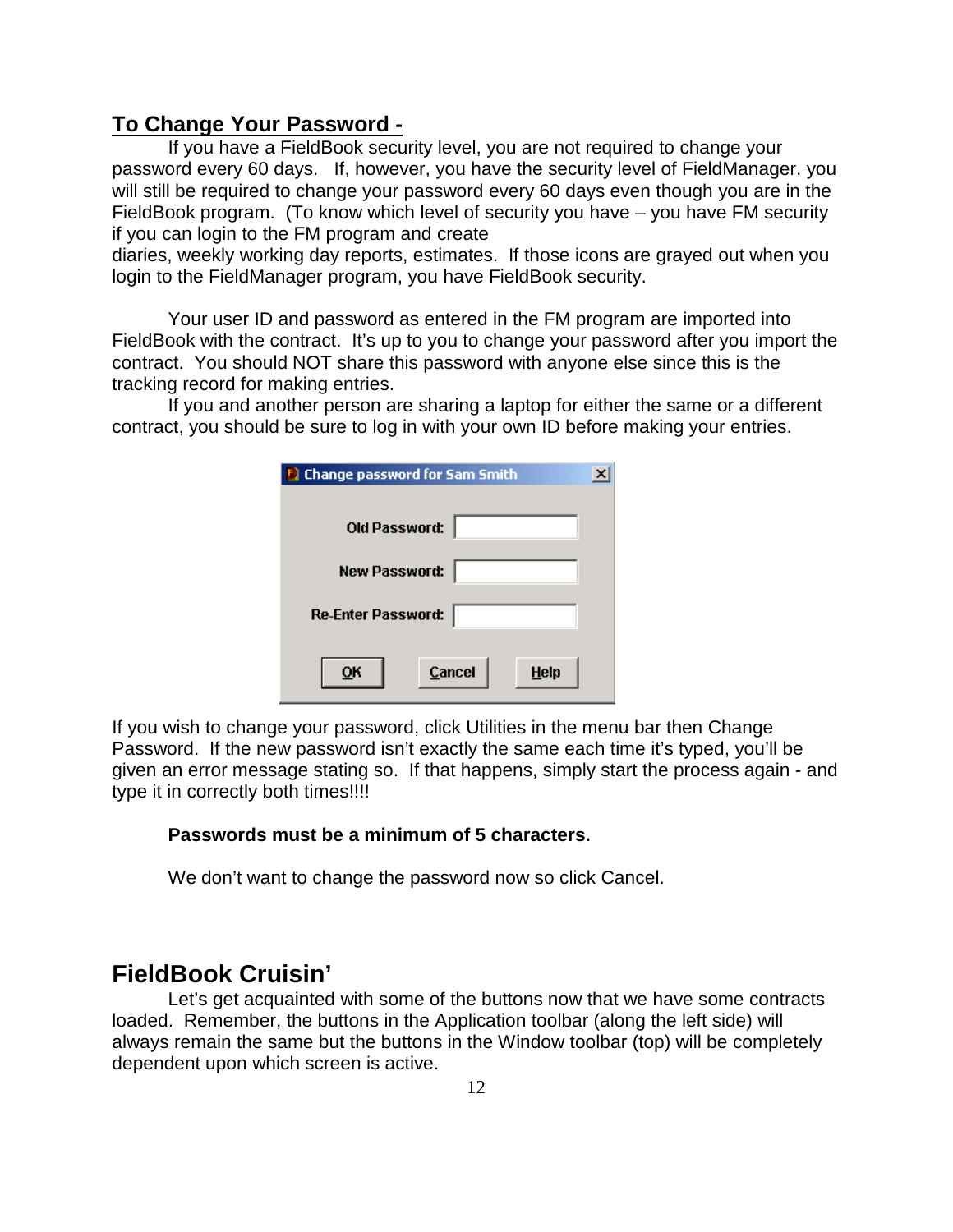Some screens will be divided into areas through the use of folder tabs.

Highlight Contract 78-0061-114 in the contracts list We'll explore the Application toolbar (left side) first

Click the Contractors button

# **Contractors -**

| Find Contractor Name:                                 |                      |
|-------------------------------------------------------|----------------------|
| <b>Contractor Name</b>                                | <b>Vendor Number</b> |
| <b>GODBERSEN-SMITH CONSTRUCTION CO. &amp; SUBSID.</b> | GO020                |
| LANDMARK ENGINEERING GROUP, INC.                      | LA125                |
| MANATT'S, INC.                                        | MA225                |
| NEXT PHASE ENVIRONMENTAL, INC.                        | <b>NE430</b>         |
| PAR ELECTRICAL CONTRACTORS, INC                       | PA060                |
| RIVER CITY BARRICADE CO.                              | RI346                |
| WEST CENTRAL CONSTRUCTION, INC.                       | WE455                |
| WESTERN ENGINEERING CO., INC.                         | <b>WE540</b>         |

A list of the prime and all subs that were associated to this contract in the FM program are displayed. The prime contractor is displayed in bold, italicized print.

To see more details about a contractor, highlight the contractor's name and then click the Review button or the Change button (or double click on the contractor's name)

|         |              | <b>D</b> Change Contractor RUPERT CONSTR. CO (Contract: 78-2753-040) |    |       |
|---------|--------------|----------------------------------------------------------------------|----|-------|
| General | <b>Items</b> |                                                                      |    |       |
|         |              | Contractor Name: RUPERT CONSTR. CO.                                  |    |       |
|         |              | Contractor Address: 1313 Anywhere                                    |    |       |
|         |              | City                                                                 | IA | 55555 |
|         |              | <b>Work Type: PCC PAVEMENT - NEW</b>                                 |    |       |
|         |              | Subcontract Amount: \$87,504.38                                      |    |       |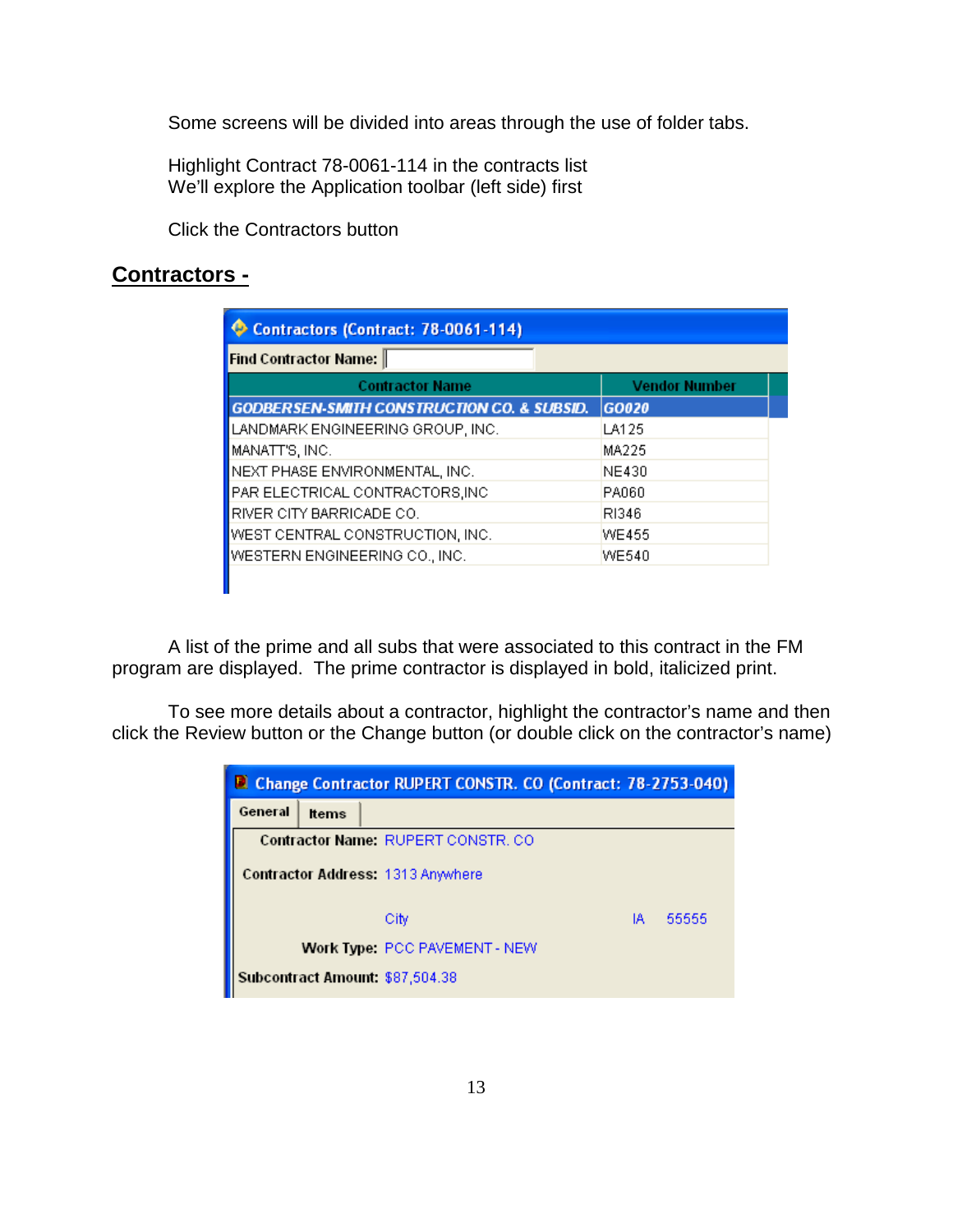The contractors' addresses and work types will be displayed only if that information was entered in the FM program prior to the contract being exported to FieldBook.

# Click on the Items tab - -

All items that have been linked to the highlighted contractor are listed in the Items tab of the Contractors button. By default, every line item is linked to the prime contractor and will remain so unless that link is removed in the FM program **(NOT ADVISED)**. Multiple contractors CAN be linked to the same item. In other words, the prime and 1 or more subs can be linked to the same item.

If you need to link an additional item(s) to a subcontractor, you can do that here.

Click the Close button twice to return to the Contracts list

Contract 78-0016-114 should still be highlighted.

Click the IDR's button

# **IDR's (Inspector's Daily Reports)** -

|                              |                 | <b>Contract: 78-0061-114)</b> Proports (Contract: 78-0061-114) |         |               |                                                                  |               |               |
|------------------------------|-----------------|----------------------------------------------------------------|---------|---------------|------------------------------------------------------------------|---------------|---------------|
| <b>Find Date:</b>            |                 |                                                                |         |               |                                                                  |               | <b>Filter</b> |
| Date                         | <b>Initials</b> | Inspector                                                      | Sea Gen | <b>Attach</b> | <b>Comments</b>                                                  | <b>Status</b> |               |
| ontractors<br>Toolzenzo11 jw |                 | Janet Wasteney                                                 | INo.    |               | . O IDR to correct item posting for River City Barricade (New    |               |               |
| <b>105/22/2011</b> iw        |                 | Janet Wasteney                                                 | Yes.    |               | CA B O Abnormally warm and wet for this time of year. Too New    |               |               |
| <b>103/21/2011</b> iw        |                 | Janet Wasteney                                                 | Yes.    |               | OIDR strictly for purpose of having a placed quantity pRefreshed |               |               |
| 03/21/2011 jw                |                 | Janet Wasteney                                                 | Yes.    |               | Olincorrect placed and paid item posting to correct dulRefreshed |               |               |
|                              |                 |                                                                |         |               |                                                                  |               |               |

Unless the default has been changed, all IDRs created in the last 9999 calendar days by every inspector will be listed. The far right column will indicate the status of the IDR. This screen also displays the date the IDR was created and who created it.

## Let's check out the columns -

- Date = The date the IDR was created
- Initials = The initials of the person who created this IDR. The same initials cannot be used for more than one inspector in the same office. (This information is entered in the FieldManager program.)
- Inspector = The name of the inspector who created this IDR. Only this FieldBook person can change, generate, and/or delete this IDR.
- Seq = The number of IDR's created for a contract for the same day by the same inspector. (Seq 1 is the first IDR, Seq 2 is the second IDR, etc.)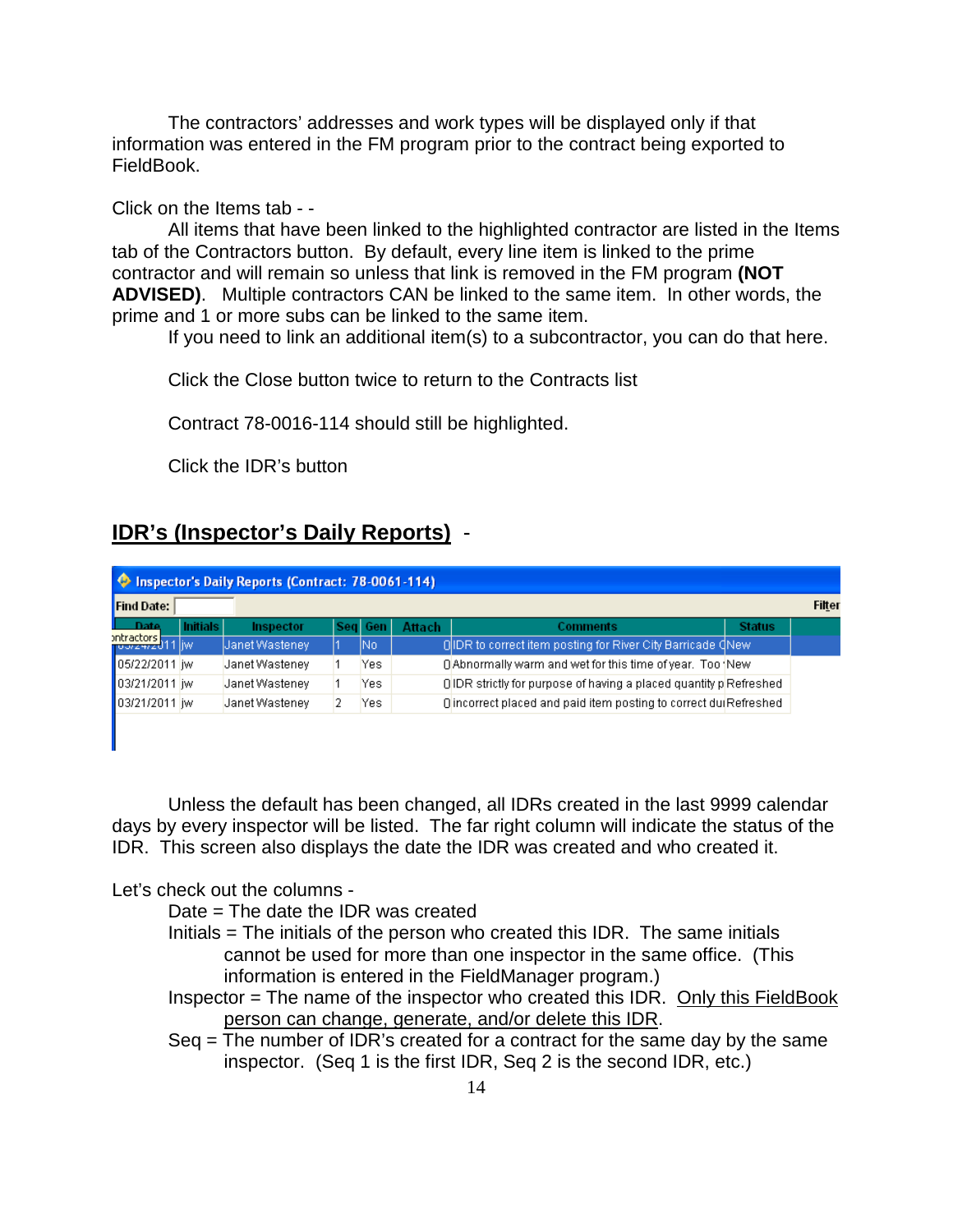- Gen = No is the default which means the IDR has not been generated. Once you generate the IDR, it will have Yes in the generate column. *The IDR MUST be generated before it can be exported to FieldManager.*
- Attach = If an IDR contains attachments, the number of them in that IDR will be displayed in this column. If no attachments, a 0 will be displayed

Comments = The first few words of the comments section

Status = The status column will have one of the three following shown -

- **New** The IDR has been created but has not been exported to FieldManager. It may or may not have been generated. The user who created the IDR can change anything about the IDR or delete it. *A FieldBook user cannot change, generate, or delete an IDR created by another user*
- **Exported** The IDR has been exported to FieldManager but the turnaround-file that was created in that process has not yet been imported. You can view the IDR in FB but cannot make changes. If changes must be made at this time to this IDR, they must be done in the FieldManager program.
- **Refreshed** The IDR has been exported to FieldManager AND the turnaround-file that was created during that process has been imported into FieldBook. Changes cannot be made to the IDR in the FieldBook program. If changes must be made, they can be done in the FieldManager machine up until that IDR is included in an estimate.

We'll use this information a LOT more later but for now click the Close button to return to the contracts list.

Highlight the 78-0061-114 contract

## **Items** –

Click the Items button

By default, this shows a list of all items in the contract, both original items and those added by contract modification. If a new item was added by cont mod, the cont mod number will be displayed in the far right column titled Cont Mod Number. By default, the Initial Quantity will be just to the right of the Authorized Quantity. Those 2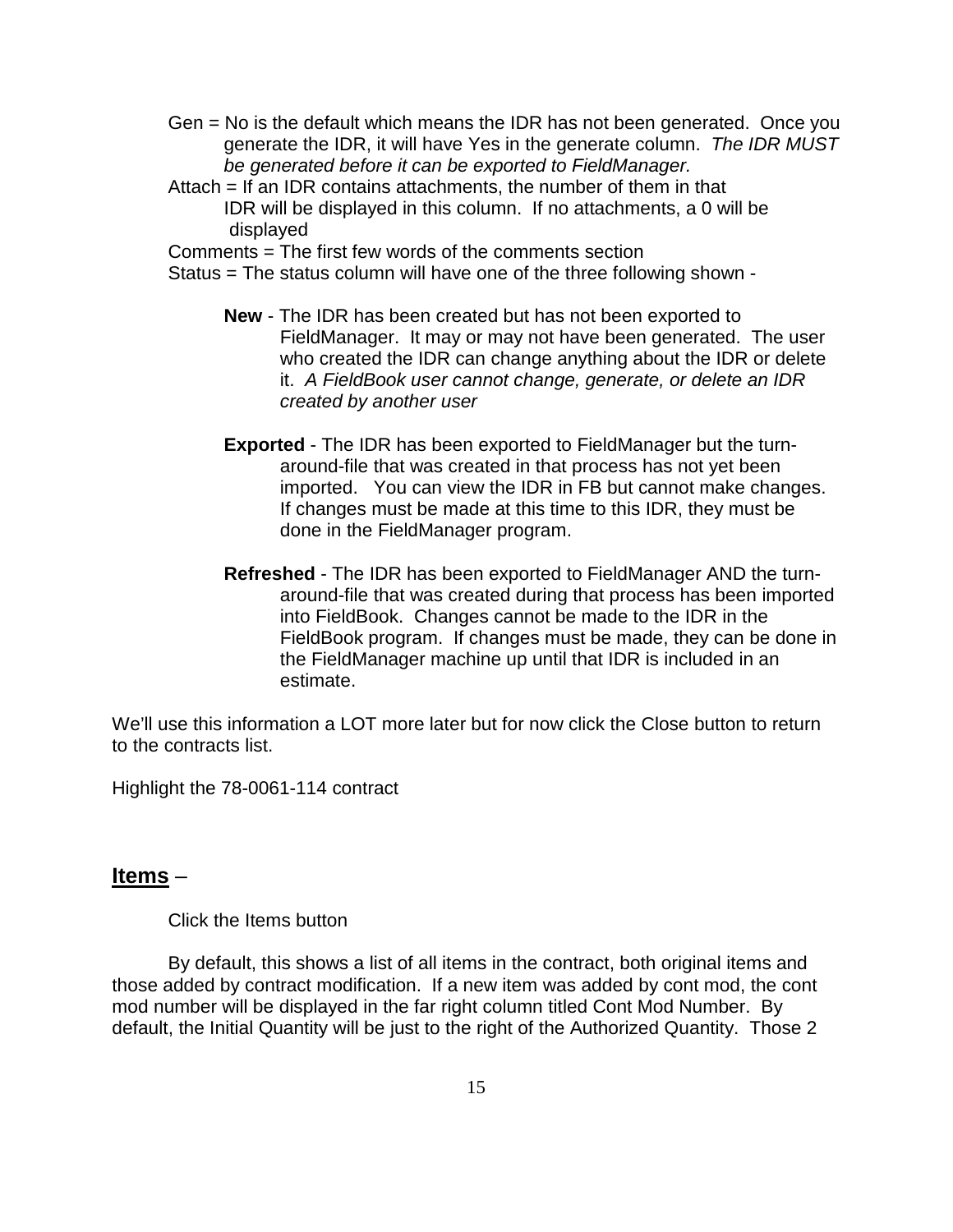numbers will be the same unless the item's quantity has been increased or decreased by contract modification.

| ltems (Contract: 78-0061-114)                                                                                 |              |                          |               |                           |                  |                        |                            |                                  |
|---------------------------------------------------------------------------------------------------------------|--------------|--------------------------|---------------|---------------------------|------------------|------------------------|----------------------------|----------------------------------|
| <b>Project:</b> 78-0061-114 $\blacktriangleright$ <b>Category:</b> $\triangleleft$ All> $\blacktriangleright$ |              |                          |               |                           |                  |                        |                            |                                  |
| Contractor: <all></all>                                                                                       |              | $\overline{\phantom{a}}$ |               |                           |                  |                        |                            |                                  |
| Find Prop. Line:                                                                                              |              |                          |               |                           |                  |                        | Filter: < Show All>        |                                  |
| <b>Item Description</b>                                                                                       | <b>Units</b> | <b>Item</b><br>Code      | Prop.<br>Line | Quantity<br><b>Placed</b> | Quantity<br>Paid | Authorized<br>Quantity | <b>Initial</b><br>Quantity | <b>Pending</b><br><b>Changes</b> |
| EXCAVATION, CL 10, CHANNEL                                                                                    | СY           | 2104-2710020 0010        |               | 0.000                     | 0.000            | 10,977.000             | 10,977.000                 | 0.0                              |
| RMVL OF EXISTING BRIDGE                                                                                       | LS           | 2401-6745625 0020        |               | 0.000                     | 0.000            | 1.000                  | 1.000                      | 0.0(                             |
| EXCAVATION, CL 20                                                                                             | СY           | 2402-2720000 0030        |               | 3,040.000                 | 0.000            | 304.000                | 304.000                    | 0.00                             |
| <b>REINFORC STEEL</b>                                                                                         | LB           | 2404-7775000 0040        |               | 0.000                     | 0.000            | 46,594.000             | 46,594.000                 | 0.00                             |
| REINFORC STEEL, EPOXY COATED                                                                                  | LB           | 2404-7775005 0050        |               | 0.000                     | 0.000            | 3,754.000              | 3,754.000                  | 0.00                             |
| LONGITUDINAL GROOVING IN CONC                                                                                 | <b>SY</b>    | 2412-0000100 0060        |               | 0.000                     | 0.000            | 1,300.000              | 1,300.000                  | 0.00                             |
| CONCIDRILLED SHAFT, 72" DIA                                                                                   | LF           | 2433-0001072 0070        |               | 150.000                   | 0.000            | 300,000                | 300,000                    | 0.00                             |
| DEMONSTRATION SHAFT                                                                                           | LF           | 2433-0003000 0080        |               | 15,000                    | 0.000            | 75,000                 | 75,000                     | 0.00                             |
| PILE, STEEL, HP 10X57                                                                                         | LF           | 2501-0201057 0090        |               | 500.000                   | 0.000            | 1,920.000              | 1,920.000                  | 0.00                             |
| ENGINEER FABRIC                                                                                               | <b>SY</b>    | 2507-3250005 0100        |               | 0.000                     | 0.000            | 3,295.000              | 3,295.000                  | 0.00                             |
| <b>REVETMENT, CLASS E</b>                                                                                     | <b>TON</b>   | 2507-6800061 0110        |               | 0.000                     | 0.000            | 3,209.000              | 3,209.000                  | 0.00                             |
| CONSTRUCTION SURVEY                                                                                           | <b>LS</b>    | 2526-8285000 0120        |               | 0.000                     | 0.000            | 1.000                  | 1.000                      | 0.00                             |
| MOBILIZATION                                                                                                  | LS           | 2533-4980005 0130        |               | 0.000                     | 0.100            | 1.000                  | 1.000                      | 0.00                             |
| ('EACH' ITEM) ABUTMENT STEM                                                                                   | EACH         | 2599-9999005 0140        |               | 0.000                     | 0.000            | 2.000                  | 2.000                      | 0.0(                             |
|                                                                                                               |              |                          |               | - ---                     | - ---            | $\sim$ $  -$           | $\cdot$ $  -$              | $\sim$ $\sim$                    |

The list of items viewed can be limited based on the selection in the Project, Category, and/or Contractor fields near the top of the screen. The information in the items screen is updated automatically by the program and is as current as the last entry saved or the last IDR turn-around-file imported, depending on the column you're viewing.

**If you ever see "unattached" in the Item Type column, notify your office and Janet or Jen in the Creston Const Office (641-782-4518) immediately and do NOT post any progress to that item.**

#### Viewing Item Selection

If the contract has more than 1 project, All will appear in the Project field. If there is only 1 project, that project number will automatically be in the Project field. Notice our contract shows 78-0061-114 in the Project field so we know there is only one project involved.

If there is more than 1 category, All will appear in the Category field. If there is only 1 category, the Category field will show 001. Notice that with our contract selected the Category field shows All. That indicates to us that there is more than one category associated with that particular project. Click the arrow by the Category column and a list of all categories associated with the selected project will be shown. Click anywhere outside that drop down box and it will disappear.

If you select a specific project from a multiple project contract and a specific category, only those items associated with both will appear in the list. Similarly, if there is only one project in the contract and you have All in the Category field, the list will show every item on the contract.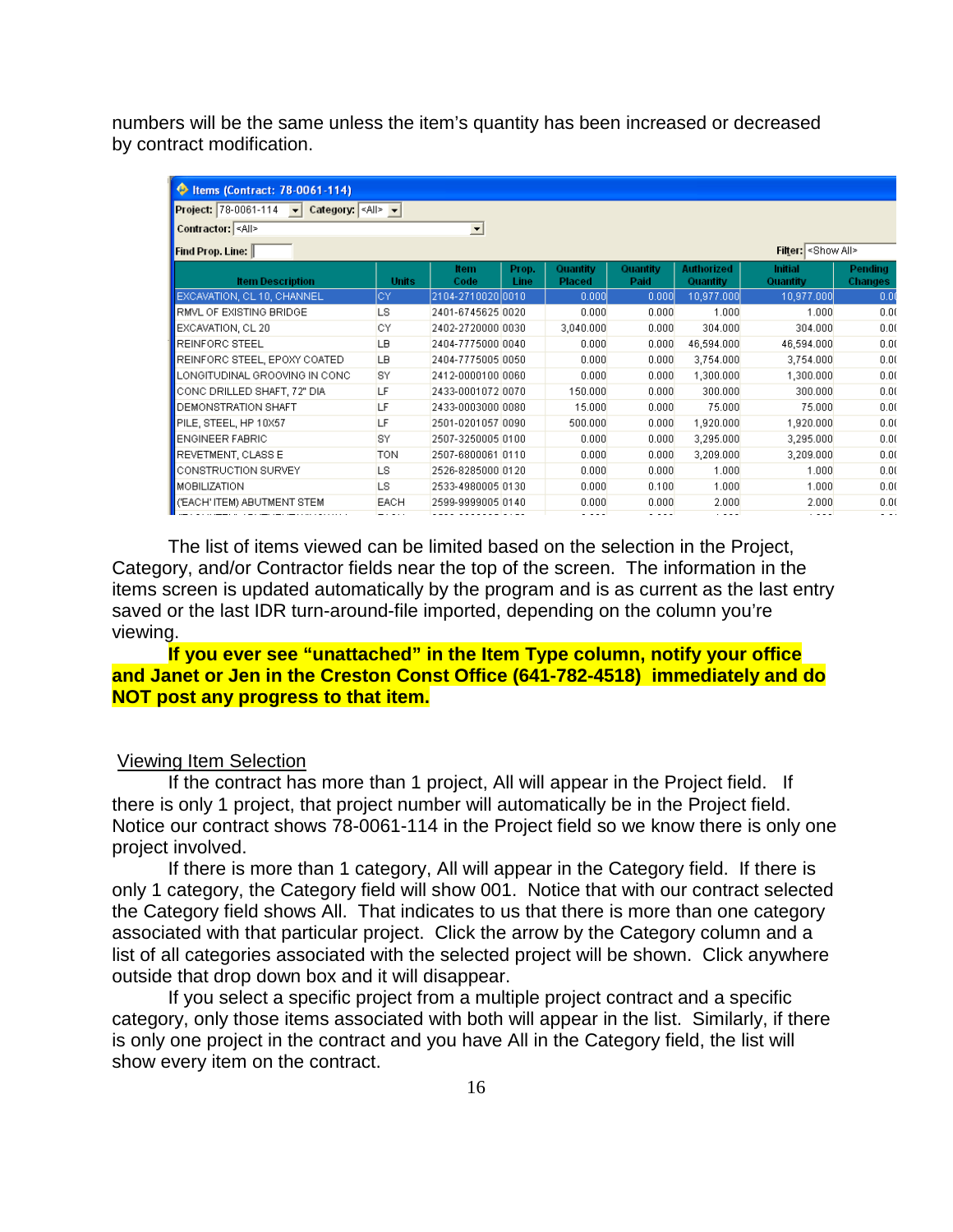"All" will be displayed in the Contractor field whether or not there are subcontractors associated to the contract. By default all items are linked to the prime contractor. Unless a subcontractor is linked to an item and the prime's link is deleted **(NOT ADVISED),** all items remain linked to the prime contractor. Once subs have been linked to specific items, you can select a subcontractor from the Contractor drop down list in the Items list - and only those items linked to that subcontractor will be displayed.

Change the Contractor field back to All if it isn't already.

#### Changing Columns

The width of the columns can be increased or decreased by placing the cursor in the header on a solid vertical line. Once the cursor turns to a crossbar you can drag the line to either increase or decrease the width of the column. Columns can be moved from one location to another by clicking once in the header of the desired column, holding the left mouse key down, dragging the column to the new location, and letting go.

If you have a checkmark in the Save List Window Settings When Closing List option of the Utilities > User Preferences > List Window folder tab, the changes you make to the columns will remain that way until you change them again or click the Reset Settings button in the List Window tab.

#### Sorting

If this is the first time you are viewing this list, the items will be in alphabetical order since that is the program default.

Items can be sorted in any column by double clicking in the header of that column. The sort will be done first in ascending order. If you double click again in the same header the order will be reversed (descending). If you chose Save List Window Settings When Closing List as an option when you were in the Utilities >User Preferences> List Window folder tab area the changes you made will remain until you change them again or request they return to the default.

#### Searching (Find)

If the item list is lengthy the Find field can be helpful. If the items are sorted according to Item Description the Find Item Description will be available and you type in the item name. If the items are sorted by Proposal Line, the Find Prop. Line, will be available and you'd type in the proposal line number. In other words, whichever column is used for the sort, that's the Find field available.

The search will begin as soon as you type in the first digit or letter and will continue the search each time you add another digit or letter.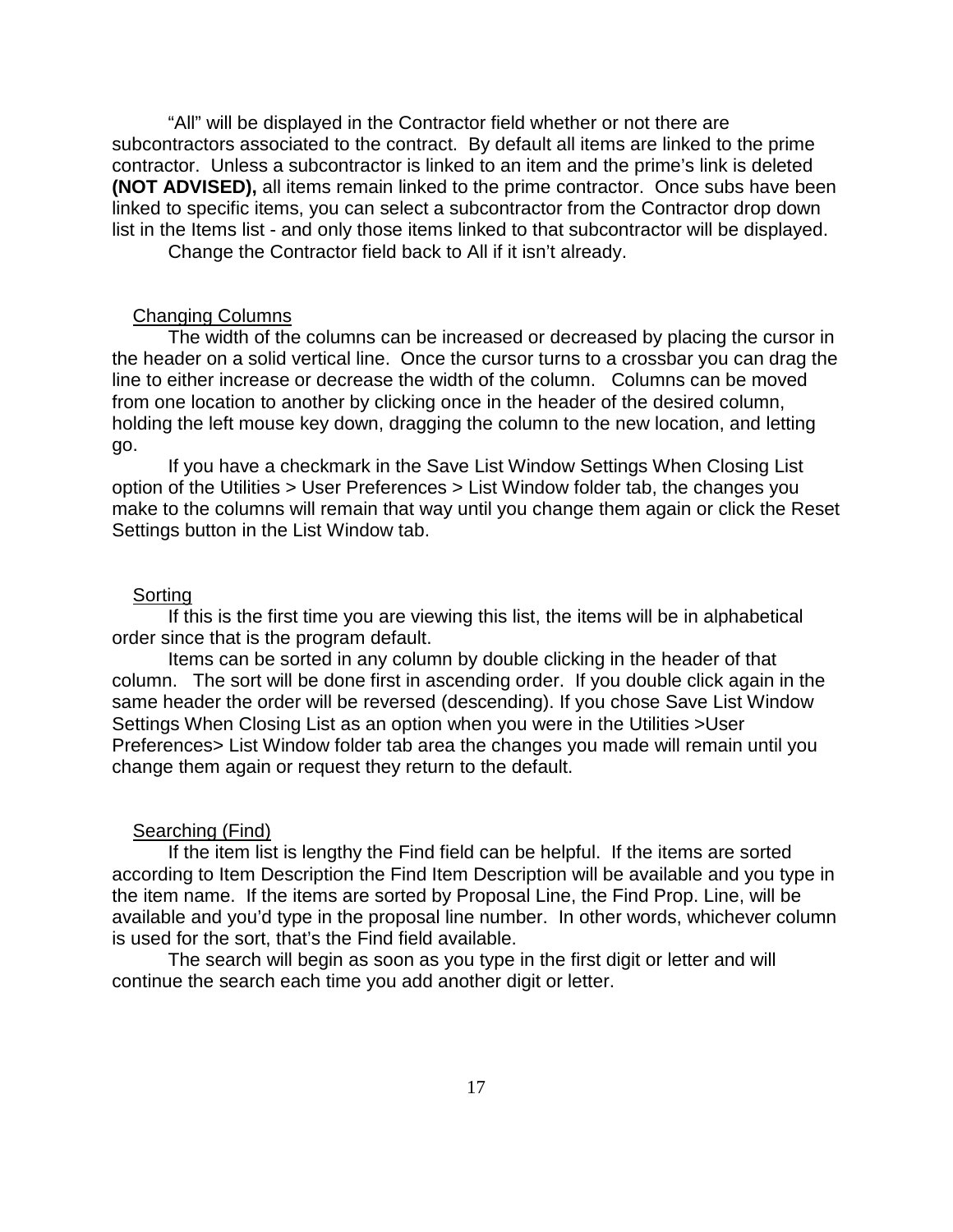#### Filter

Filters can be used in IDRs as well as the Items. We'll create a filter for the Items list so only items meeting certain conditions will be shown. This filter can be kept permanently or used only temporarily, whichever you prefer. (You can change the project and/or category choices with the filter left on.)

We'll create a temporary filter for practice so you can see how it's done You should still be at the Items list Click the Filter button.

In the Column field, select Item Description from the drop down list *or with the Column field blue, click the letter I four times.*

In the Operator field, select Contains from the drop down list *or with the Operator field blue, type the letter C*

In the Value field, type SILT (This is NOT case sensitive)

Click the OK button and a list of only the items containing the word silt in the description will be shown

Click the arrow beside the Filter field (just to the right and above the list of items) and select <Show All> to see the entire list of items again

## **To see details about a line item -**

Highlight Line No. 0420 and click the Change button or double click on the item. This will bring up more detailed information about this specific line item. These screens are read-only but have some helpful information. That information is divided by folder tabs.

#### **General Folder Tab -**

There will be a checkmark in each category line containing the specified item displayed in the top portion of the screen. The top portion of this screen shows information for that line item based on the entire contract rather than a specific category.

|                                     |                               |                                | Change Item (Item: SHLD CONSTRUCTION, EARTH) (Contract: 78-0061-114) |                                                    |                    |                         |                         |                               | c                            |
|-------------------------------------|-------------------------------|--------------------------------|----------------------------------------------------------------------|----------------------------------------------------|--------------------|-------------------------|-------------------------|-------------------------------|------------------------------|
| General                             | <b>Documentation</b>          | <b>Materials</b>               | <b>Breakdowns</b>                                                    | <b>Contractors</b>                                 |                    |                         |                         |                               |                              |
|                                     | <b>Item:</b> $2123 - 7450000$ |                                | SHLD CONSTRUCTION, EARTH                                             |                                                    |                    |                         |                         |                               |                              |
| Supplemental<br><b>Description:</b> |                               |                                |                                                                      |                                                    |                    |                         |                         |                               |                              |
| Prop. Ln: 0420                      | Unit: STA                     | <b>Auth. 0ty: 4.290</b>        |                                                                      | Auth. Amt: \$1,072.50                              |                    |                         |                         |                               |                              |
| Type: ORIGINAL ITEM / PITYPE TA     |                               | Pending Chgs: 0.000            | <b>Unit Price: \$250,000</b>                                         | Otv. Placed: 0.000<br><b>Qty. Paid: 0.000</b>      |                    |                         |                         |                               |                              |
| Section: 0003                       |                               |                                |                                                                      |                                                    |                    |                         |                         |                               |                              |
|                                     |                               |                                |                                                                      | Projects/Categories to which the Item is assigned. |                    |                         |                         |                               |                              |
| Project                             | Catg.                         | Category<br><b>Description</b> | <b>Project</b><br><b>Description</b>                                 | Catg. Qty.<br><b>Placed</b>                        | Catg. Qty.<br>Paid | Catg. Auth.<br>Quantity | Catg. Init.<br>Quantity | Catg. Pend.<br><b>Changes</b> | Catg. Auth.<br><b>Amount</b> |
| $\sqrt{2}$ 78-0061-114              |                               | 0003 P:ROADWAY ITEMS           | 110215 058 KGE                                                       | 0.000                                              | 0.000              | 4.290                   | 4.290                   | 0.000                         | \$1,072.50                   |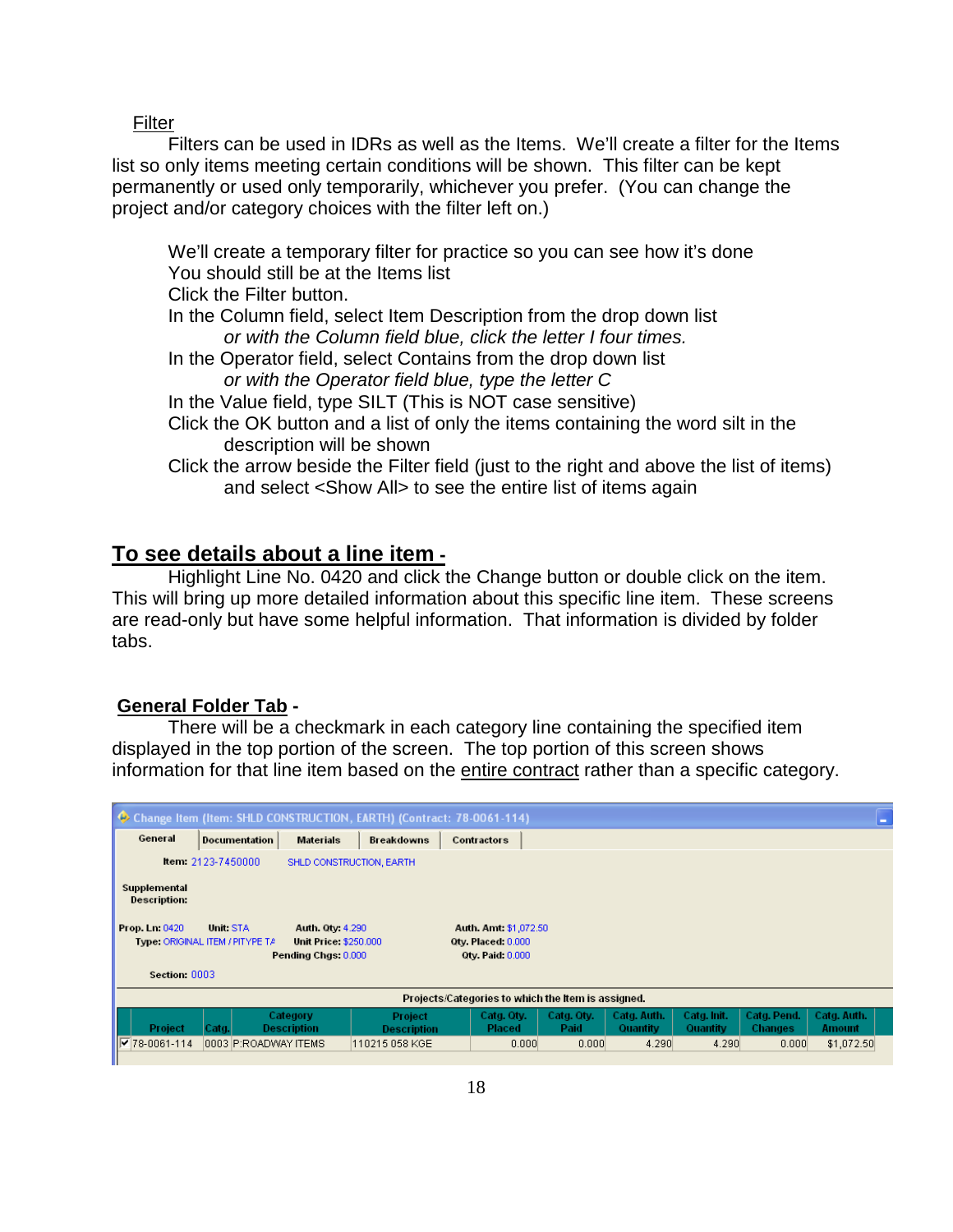#### **Documentation Folder Tab -**

There is an area for documentation and another for notes on this tab. If information was entered in these fields in FM, you will see it here.

By default the Item Completed field is "No" but you have the option to change that to "Yes" by clicking in that field. If you do mark an item complete but then discover that more payment must be made for it, that can be done. When you post progress for the item, a message will be displayed stating that the item has been marked complete and asking if you want to continue.



If the item is marked for Attention in the FieldManager program, that item will be so noted when the item is included in an estimate. It will not stop payment – will just be marked for attention. All fields except Item Completed on this screen are read only in the FieldBook program.

#### **Materials Folder Tab & Breakdowns Folder Tab -**

We are not using these folder tabs

## **Contractors Folder Tab –**

By default, all line items are linked to the prime contractor. If the item you're looking at has been linked to subcontractor(s) in the FieldManager program, it will be displayed as such here.

**You can add an item link to an existing subcontractor but you cannot add a new subcontractor to the list in FB**.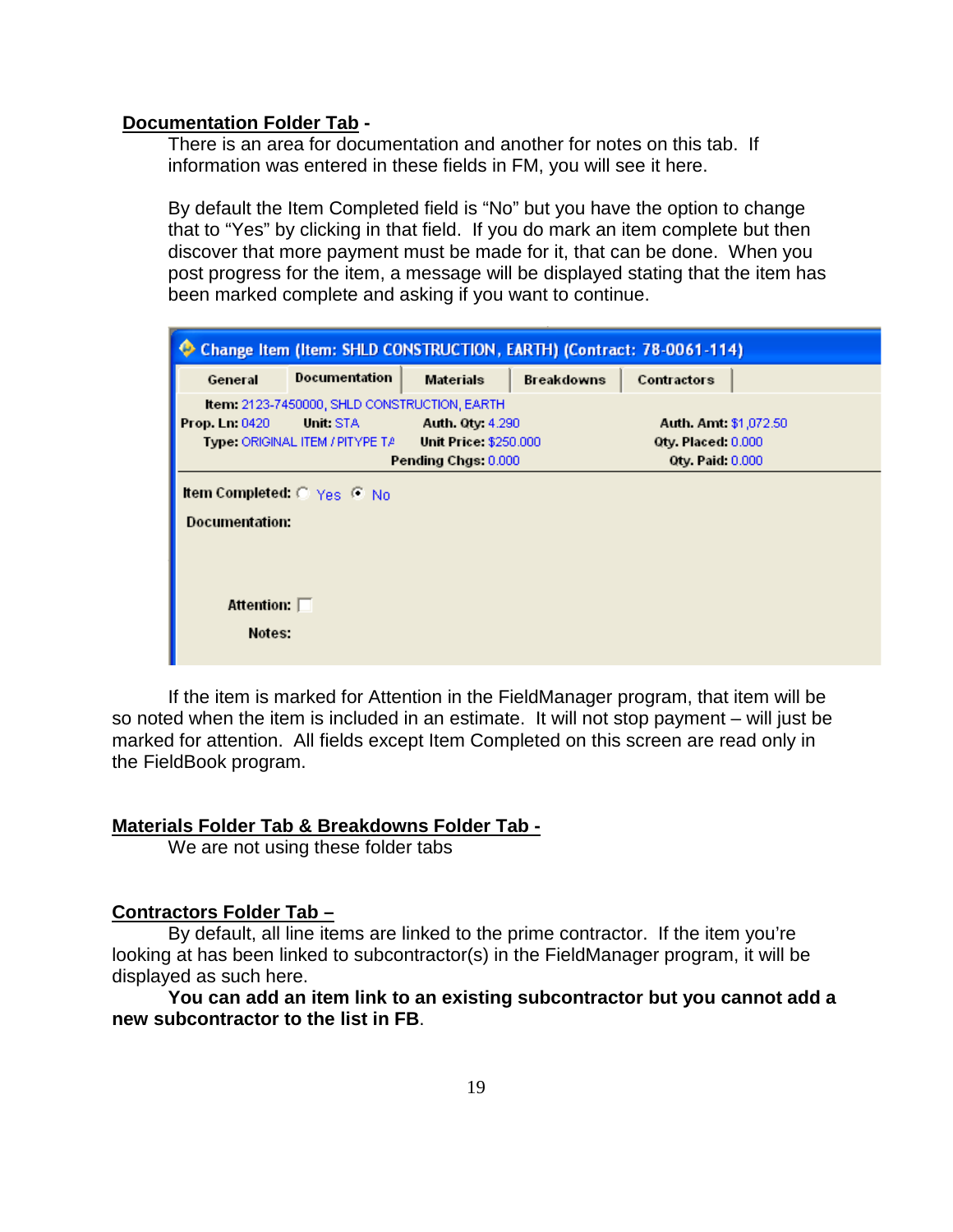**You can only delete an item that you linked to a subcontractor in the FB program. You cannot delete any item links or any subcontractors that were entered in the FieldManager program and passed to you.**

#### **Materials** -

Although there is a materials section available with FieldBook, we are not using it at this time.

Close back to the Contracts list

# **Inquiries** –

Click the Inquiries button. It doesn't matter which contract is highlighted, the same list of inquiries is available for every contract. The details displayed in the inquiries is dependent on the contract highlighted when the Inquiries button was activated.

This lists over 45 inquiries available in FieldBook. An inquiry is actually a snapshot of the database at the time of the request. If you request an inquiry today and request the same inquiry tomorrow, chances are the information will be different since work has been done and entries have been made in FieldBook between the two times. The inquiry reflects the information in the database as of the moment of the request.

Any inquiry can be both viewed and printed but cannot be saved.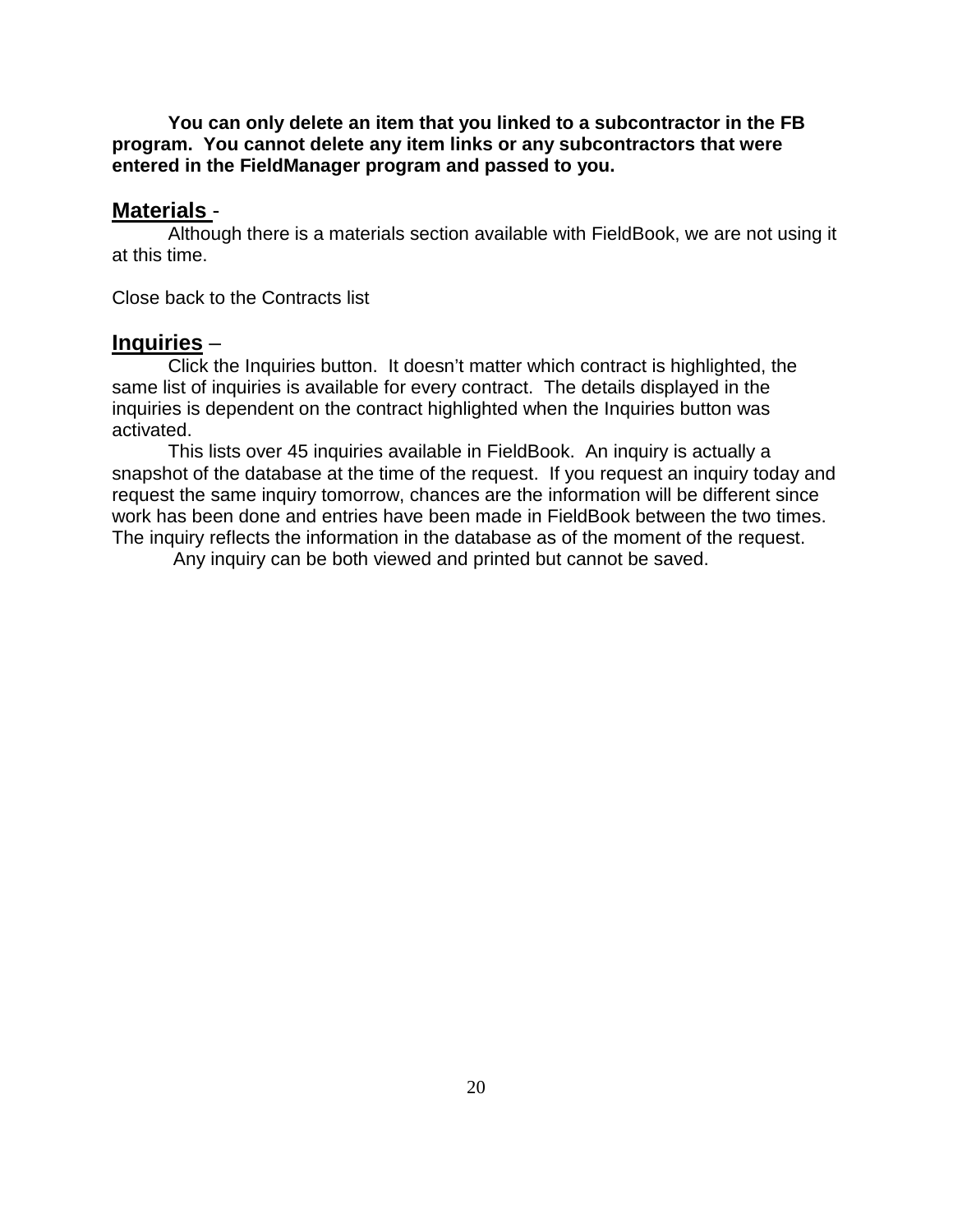| Inquiries (Contract: 78-0061-114)                                                                                  |
|--------------------------------------------------------------------------------------------------------------------|
| <b>Find Inquiry:</b>                                                                                               |
| Inquiry                                                                                                            |
| <b>Breakdown Status</b>                                                                                            |
| Breakdowns By Item                                                                                                 |
| Category Status                                                                                                    |
| Contract Progress                                                                                                  |
| <b>Contract Status</b>                                                                                             |
| Item History to Date                                                                                               |
| Item Increases and Decreases by Item                                                                               |
| Item Postings by Breakdown                                                                                         |
| Item Postings by Contractor                                                                                        |
| Item Postings by Entry Date                                                                                        |
| Item Postings by IDR Date                                                                                          |
| Item Postings by Inspector                                                                                         |
| Item Postings by Item in Breakdown Order                                                                           |
| Item Postings by Item in IDR Order (Does Not Include Material Usage)                                               |
| Item Postings by Item in IDR Order (Includes Material Usage)                                                       |
| Item Postings by Item That Are Marked For Attention                                                                |
| Item Postings Summary by Item in Breakdown Order                                                                   |
| Item Progress by Item                                                                                              |
| Item Status                                                                                                        |
| Items by Contractor                                                                                                |
| Items by Material                                                                                                  |
| Items by Project/Category in Item Order                                                                            |
| Items by Project/Category in Project Line Number Order                                                             |
| Items by Type<br>$\cdots$<br>$\mathcal{A}$ , and $\mathcal{A}$ , and $\mathcal{A}$<br>$\cdot$ $\cdot$<br>$\ddotsc$ |

Shown above are just a few of the inquiries available.

Close back to the contracts list

# **Windows Toolbar -**

Let's explore the Window toolbar -

# **Import - FM**

Click the Import-FM button Use this button to import new contracts into FieldBook or to import the IDR turn-around-file you receive back from the FieldManager machine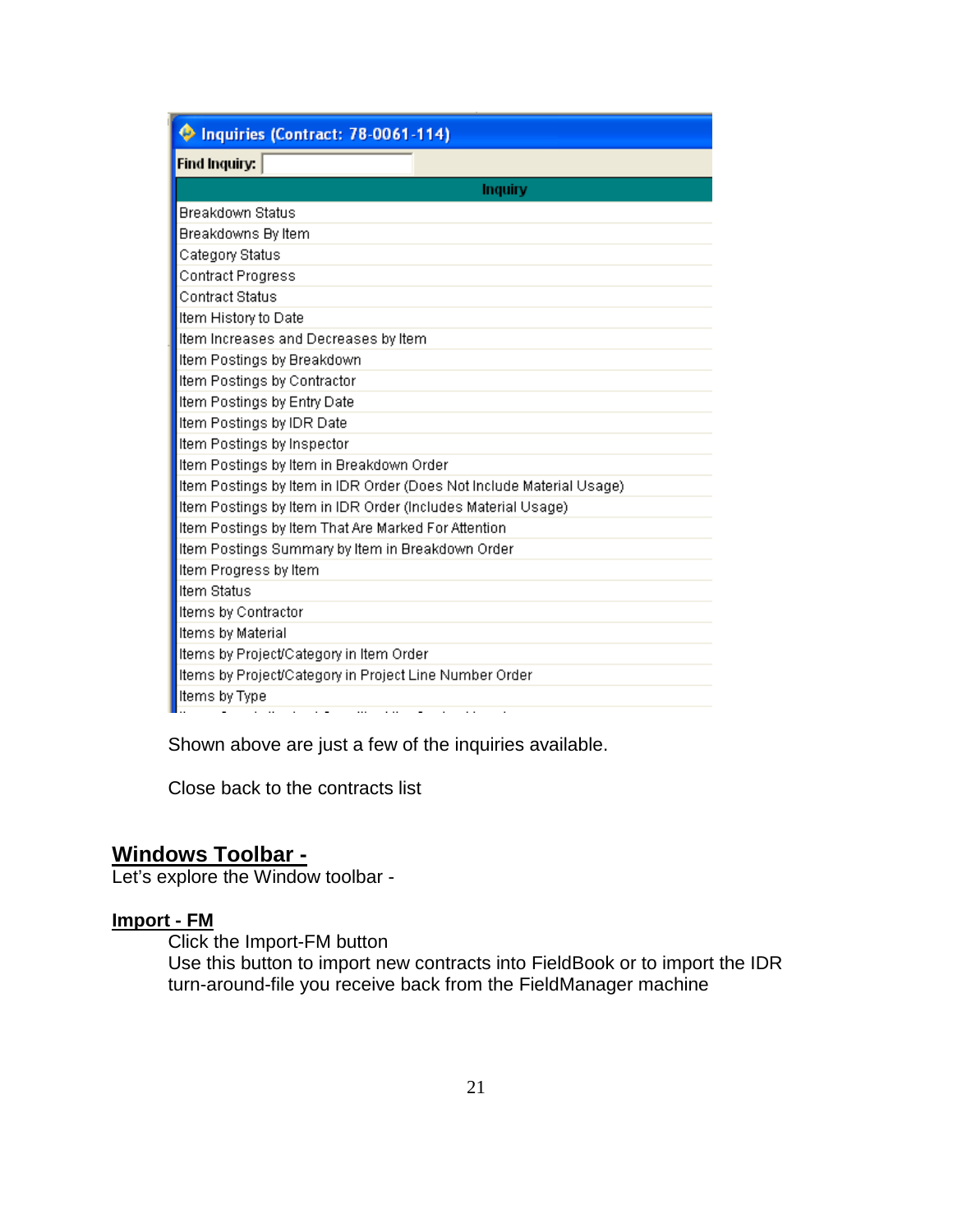

This is the same screen you used to import the contracts. No file names are required - The program will find all the appropriate files with the extension .EBL in the location you designate and import them into the program. Once the import process is complete, the .EBL files will be deleted from the original source.

Click the Cancel button and return to the contracts list

## **Export - FM**

Click the Export-FM button Use this button to export generated IDR's to the FieldManager machine.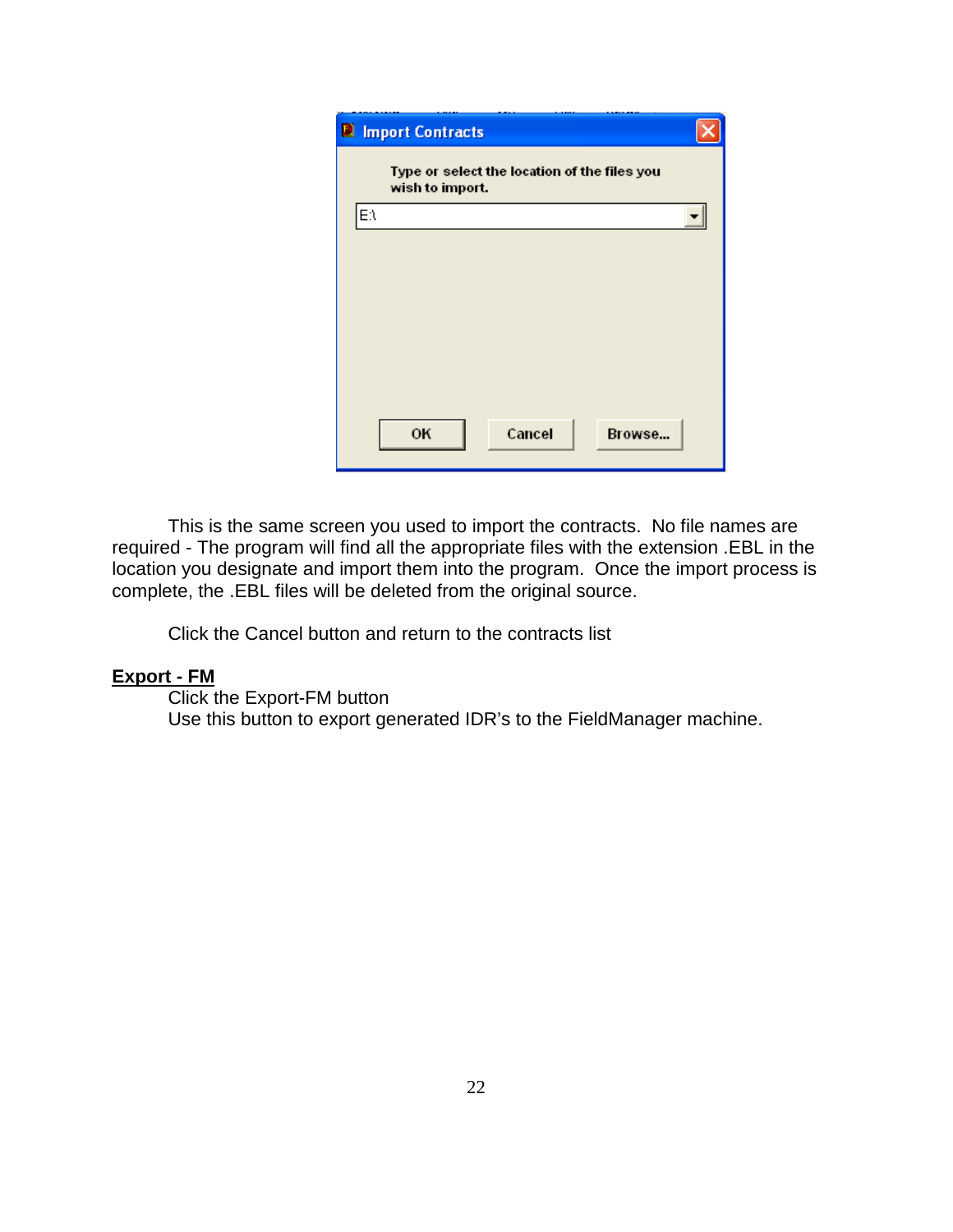|                                   | <b>Select IDRs to Export to FieldManager</b> |                       |                                          |                      |                              |                                                | $\blacksquare$ |       |
|-----------------------------------|----------------------------------------------|-----------------------|------------------------------------------|----------------------|------------------------------|------------------------------------------------|----------------|-------|
|                                   |                                              |                       |                                          |                      | Filter: <show all=""></show> |                                                |                |       |
| <b>Contract ID</b><br>78-0061-114 | Date<br>5/22/2011                            | <b>Initials</b><br>jw | Inspector<br>Janet Wasteney              | Gen<br>Sea.<br>1 Yes |                              | Comments<br>Abnormally warm and wet for ti New |                | Statu |
| 78-0061-114                       | 5/24/2011                                    | jw                    | Janet Wasteney                           | 1N <sub>0</sub>      |                              | IDR to correct item posting for [New           |                |       |
|                                   |                                              |                       | $\mathbf{III}$                           |                      |                              |                                                |                | ٠     |
|                                   |                                              |                       | Include Previously Exported IDRs in List |                      |                              |                                                |                |       |
|                                   |                                              | Select                | <b>Filter</b><br>Sort                    |                      | Cancel                       | Help                                           |                |       |

A list of all non-exported IDR's created in all contracts by all users in this laptop will be listed. (See the sample above) If the IDR has NOT been generated, it will be gray and cannot be selected to export to FieldManager. If the IDR has been generated, it will be black and will be highlighted. If you don't want to export all that are highlighted, click on each so only those of your choice are highlighted and press the Select button.

If you have already exported an IDR but something happened and the FM program never received it, you have the option to "re-export" the IDR again by putting a checkmark in the Include Previously Exported IDRs in List. Only those IDRs that have not been refreshed will be additionally displayed. Select (by highlighting) all the IDRs you wish to export and then click the Select button.

We'll do much more with this screen later but for now click the Cancel button to close back to the contracts list.

# **Cont Status** -

This is a view only screen which gives basic information concerning the contracts. The information is updated automatically as the turn-around-files are imported into FieldBook. Total working days charged to date in each site are shown near the bottom of the page.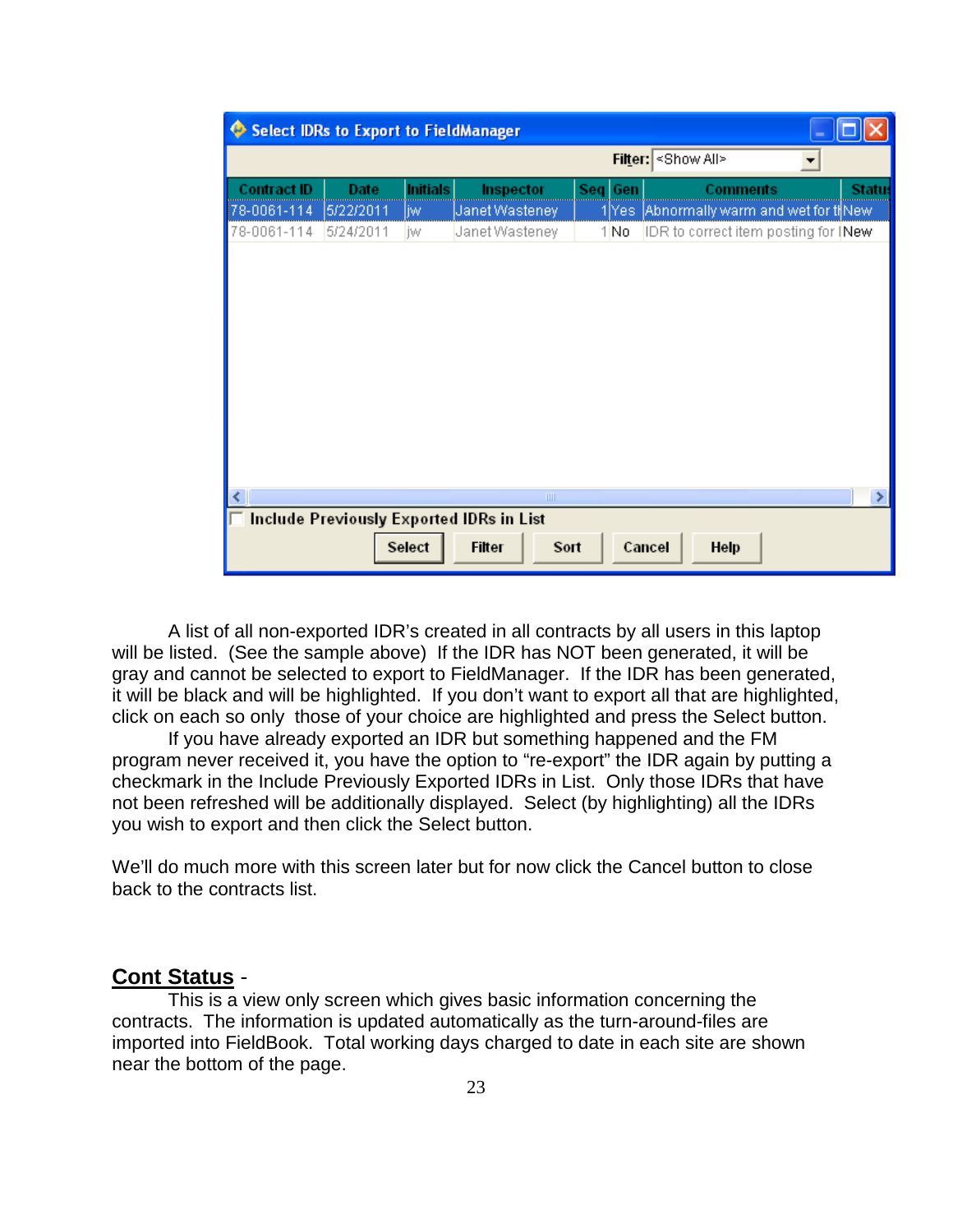

Close back to the contracts list.

# **The Quick Query Fly-Out Toolbar Button**

There is a narrow "button" just to the right of the Cont Status button. If you click the down arrow in that area, depending on the screen that is active at the time, inquiry options will be available immediately. These same inquiries plus more are available through the Inquiries button - this is just a quick and easy way to access some of them.

Highlight Contract 78-0061-114

Click the fly-out button while you're at the contracts list screen and see the option Click the Items button (on the left) and then the fly-out button and see all the options! Close back to the contracts list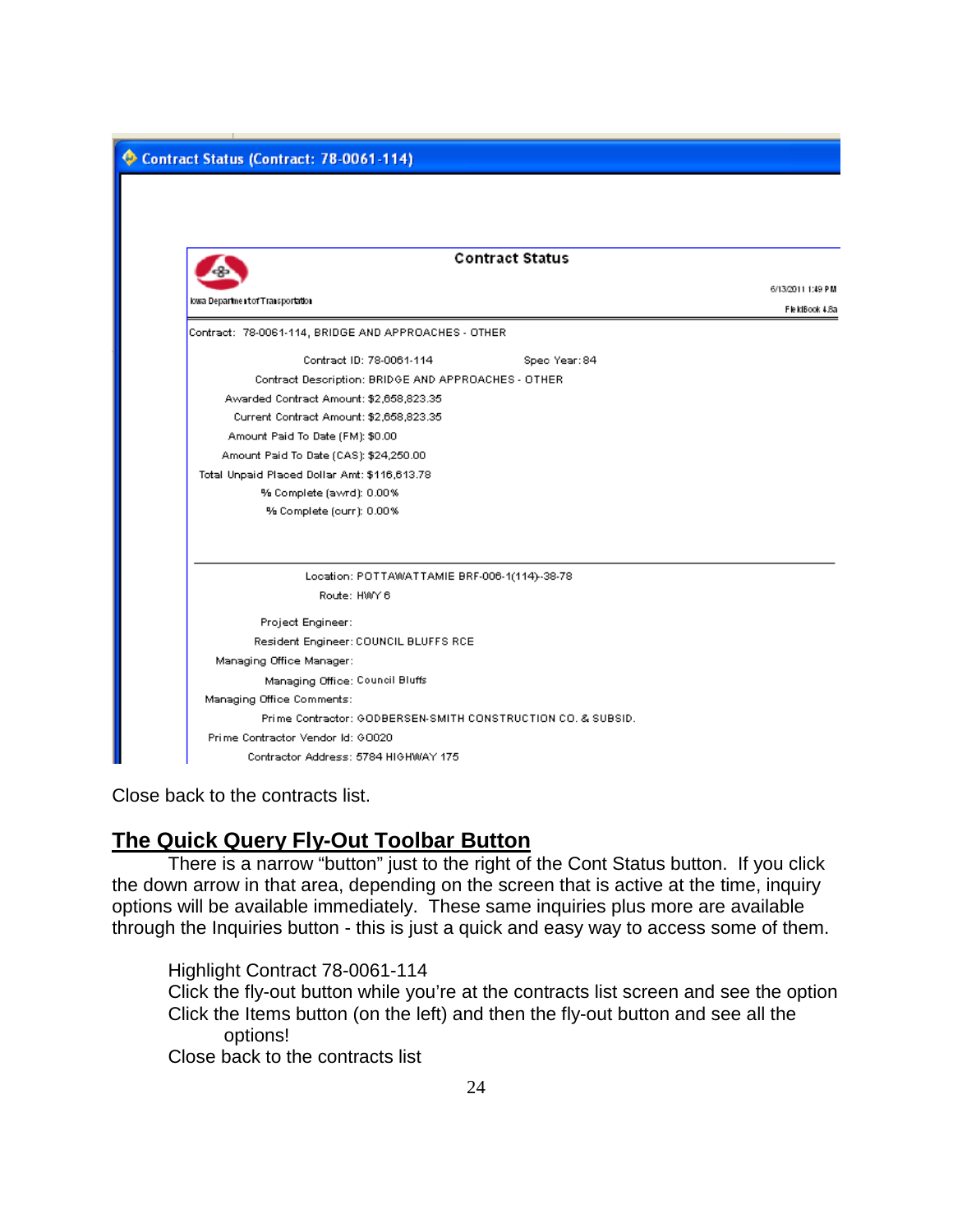# **Filter** -

If you do not want to see the entire list, you may want to create a filter so only items meeting certain conditions will be shown. This filter can be kept permanently or used only temporarily, whichever you prefer.

Another use for a temporary filter is to find a certain remark in the Comments field of an IDR. Perhaps you know a comment or word was entered but you have no idea which IDR had that entry. You can filter out every IDR unless it meets your requirements. For instance, if you wanted to find every IDR with information concerning stop lights in the comments field you would filter for the words "stop lights".

This can be a very, very helpful tool and save a lot of time. A specific example of how to use the filter is on Pages 18 and 19. Any screen with a list can have that list filtered.

# **Sort** -

As described previously, lists can be sorted in any column by double clicking in the header of that column. The sort will be done first in ascending order. If you double click again in the same header, the order will be reversed (descending). If you have Save List Window Settings When Closing List selected as an option (Utilities>User Preferences>List Window) the changes you make will remain until you change them again.

The Find field just below the Project field when viewing the list of items will be dependent on which column you use to sort. In other words, if you sort the Items list by Item Description, it will be Find Item Description. If you sort the list by Proposal Line Item No., it will be Find Prop. Line.

Close back to the contracts list

Contract 78-0061-114 should still be highlighted Click on the IDRs button if that list isn't already displayed.

# **Print** -

If you click the Print button at the IDRs list, you will be given a printing option  $-$ 

1. Print List of Inspector Daily Reports

or

2. Print the x selected Inspector Daily Report (the x represents the number of IDRs that are highlighted)

Cancel at the print option

Let's check out another set of buttons you'll be using a great deal.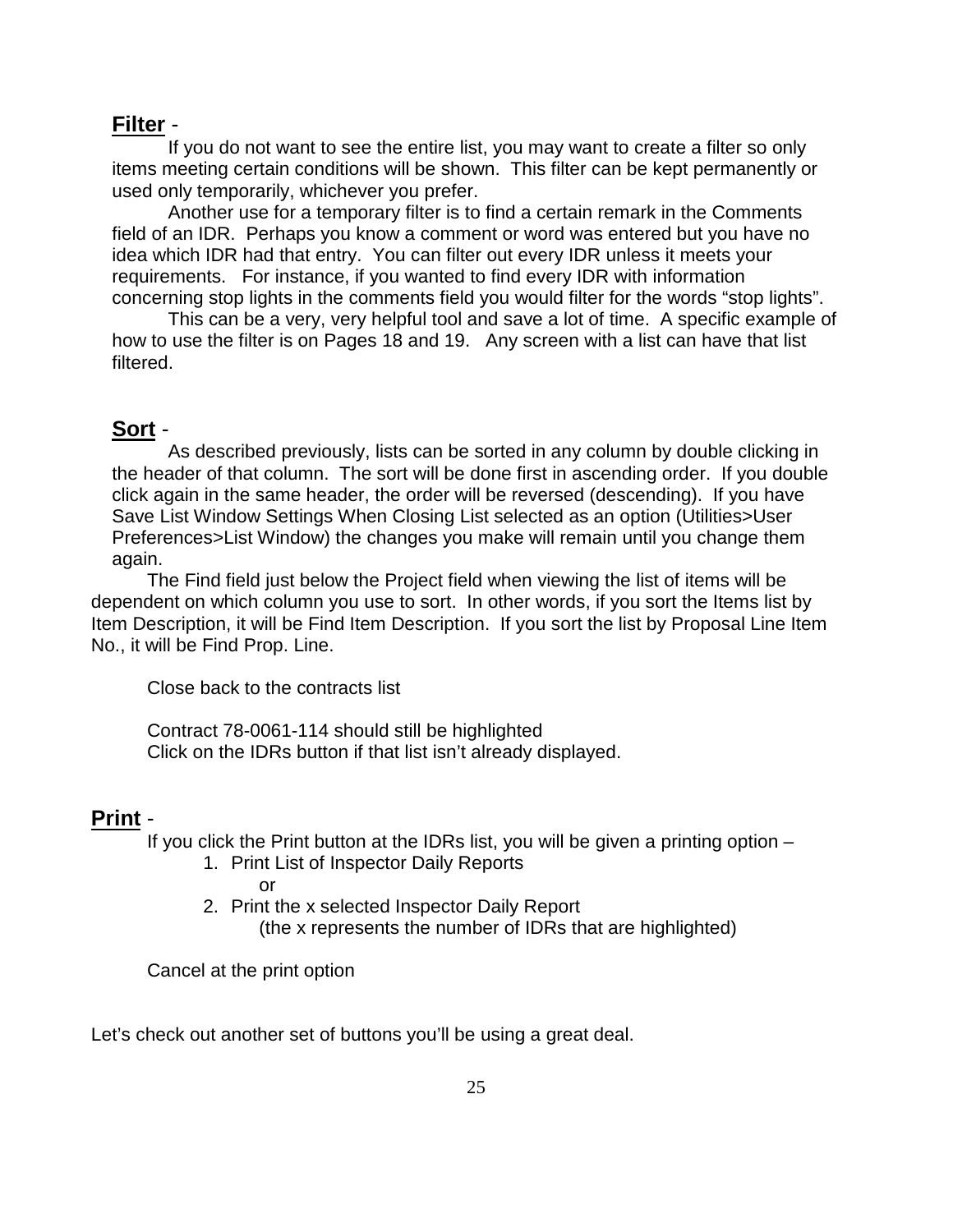With the 78-0061-114 contract still highlighted and the IDR's list still displayed, you'll notice that some of the buttons in the Window toolbar have changed. Let's take a closer look at the new ones.

 Add = This will allow you to create a new IDR for any given date (except a future one!) Change = This will allow you to change or add information to an existing IDR. The IDR must have a status of New and must have been created by yourself. **You CANNOT change an IDR that was created by another FieldBook or FieldManager user**.

- Delete = This allows you to delete an IDR you created providing that IDR does not have item postings. If it does have item postings and you must delete the IDR, you must delete every item posting in that IDR first**. You cannot delete an IDR that someone else created.**
- Review = A view only look at the IDR whether it is one you created, one created by someone else, or has a status of New, Exported, or Refreshed. This is a good place to go if you want to look at an old IDR.
- Generate = This generates the IDR so it can be exported to FieldManager. You CAN make changes to an IDR that's been generated if you wish. Once you save those changes, the generated status will be changed back to un-generated so it will be necessary to generate it again before it can be exported.

 Cont Status = Quick Query =

Filter = These 5 functions were discussed on previous pages

 $Sort =$ 

 $Print =$ 

Now that we have explored both toolbars, let's start making some entries!

First, though, close back to the Contracts list

# **Working with the Contractors button**

| Contractors (Contract: 78-0061-114)                   |                      |
|-------------------------------------------------------|----------------------|
| <b>Find Contractor Name:</b>                          |                      |
| <b>Contractor Name</b>                                | <b>Vendor Number</b> |
| <b>GODBERSEN-SMITH CONSTRUCTION CO. &amp; SUBSID.</b> | GO020                |
| LANDMARK ENGINEERING GROUP, INC.                      | LA125                |
| MANATT'S, INC.                                        | MA225                |
| NEXT PHASE ENVIRONMENTAL, INC.                        | NE430                |
| PAR ELECTRICAL CONTRACTORS, INC                       | PA060                |
| RIVER CITY BARRICADE CO.                              | RI346                |
| WEST CENTRAL CONSTRUCTION, INC.                       | WE455                |
| WESTERN ENGINEERING CO., INC.                         | WE540                |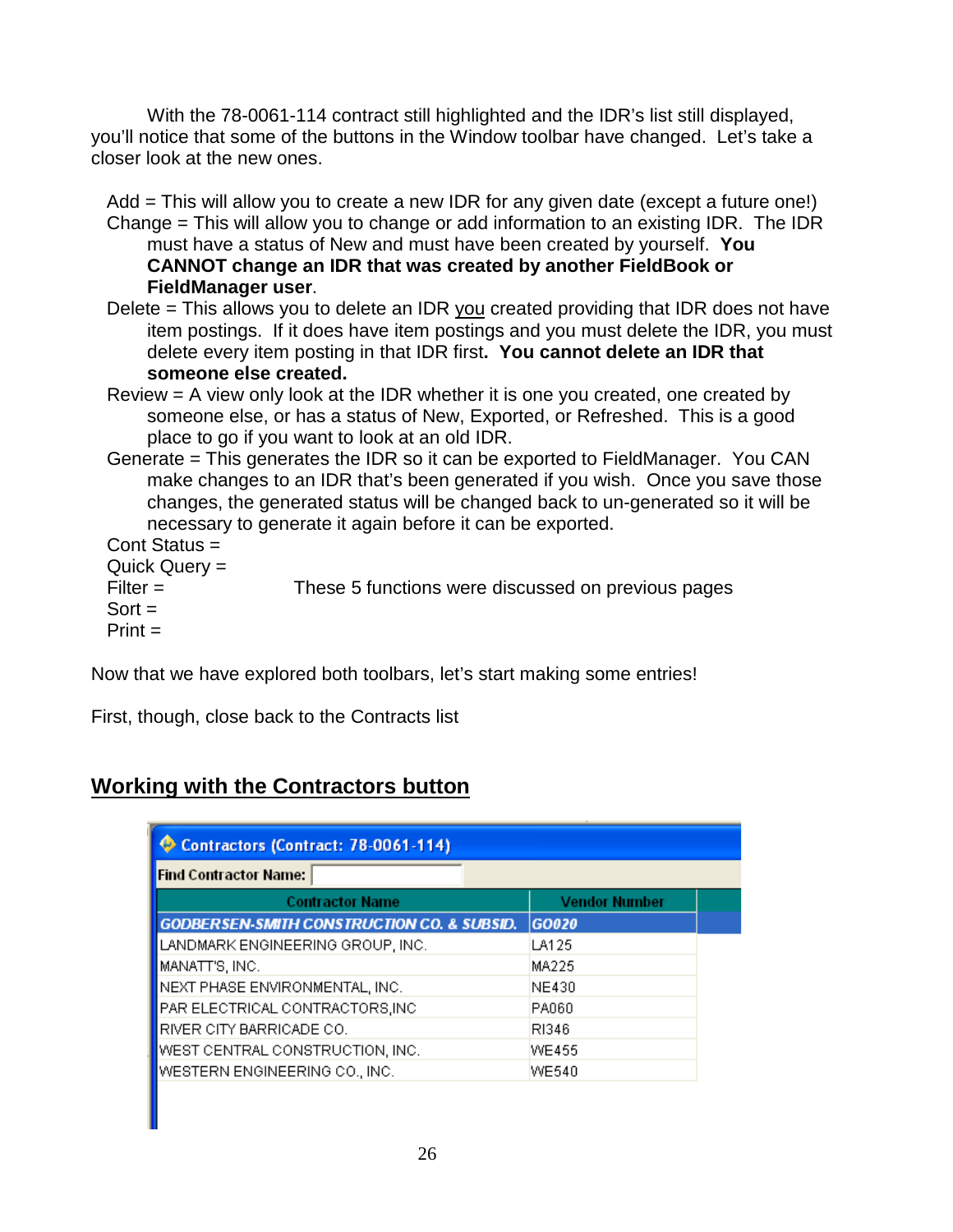Contract 78-0061-114 should still be highlighted

Click on the Contractors button

A list of the prime and all subs that were associated to this contract in the FM program are displayed. The prime contractor is displayed in bold, italicized print.

Subcontractors cannot be added to this list in the FB program but FB users can link additional items to existing subs.

To see more details about a contractor, highlight the contractor's name and then click the Change button (or double click on the contractor's name)

|         |                            | Change Contractor WESTERN ENGINEERING CO., INC. (Contract: 78-0061-114) |
|---------|----------------------------|-------------------------------------------------------------------------|
| General | <b>Items</b>               |                                                                         |
|         |                            | Contractor Name: WESTERN ENGINEERING CO., INC.                          |
|         | <b>Contractor Address:</b> |                                                                         |
|         |                            |                                                                         |
|         |                            |                                                                         |
|         | Work Type A1               |                                                                         |
|         |                            | Subcontract Amount: \$40,027.00                                         |
|         |                            |                                                                         |
|         |                            |                                                                         |

If the contractor's address, work type, and subcontract amount were entered in the FM program, they will be displayed in the General tab.

All items that have been linked to the contractor in FM are listed in the Items tab of the Contractors button. By default, every line item is linked to the prime contractor and will remain so unless that link is removed in the FM program. Multiple contractors CAN be linked to the same item. In other words, the prime and 1 or more subs can be linked to the same item.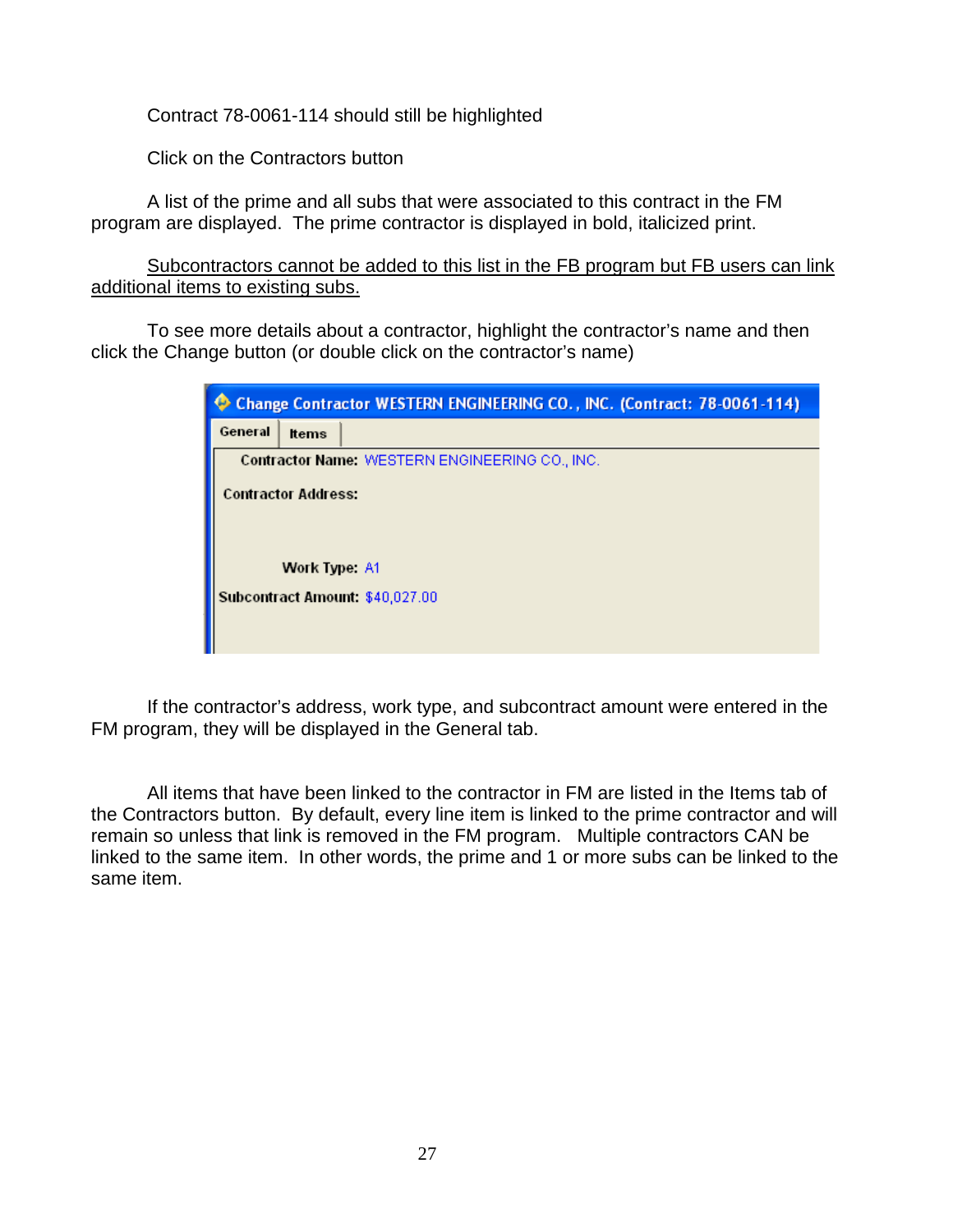| <b>Item Description</b>            | Unit       | <b>Item</b><br>Code | Prop.<br>Line | Quantity<br><b>Placed</b> | Quantity<br>Paid | <b>Authorized</b><br>Quantity | Initial<br>Quantity | Pending<br><b>Changes</b> |     |
|------------------------------------|------------|---------------------|---------------|---------------------------|------------------|-------------------------------|---------------------|---------------------------|-----|
| PAVED SHLD, HMA, 6"                | SY         | 2122-55000(0410     |               | 0.000                     | 0.000            | 484.800                       | 484.800             | 0.000                     |     |
| HMA (1M ESAL) SURF, 1/2", FRIC L-4 | <b>TON</b> | 2303-00335(0450     |               | 0.000                     | 0.000            | 22.300                        | 22.300              | 0.000                     | \$3 |
| ASPH BINDER, PG 64-22              | <b>TON</b> | 2303-0246410460     |               | 0.000                     | 0.000            | 1.400                         | 1.400               | 0.000                     | \$6 |
| <b>PAVT, SCARIFICATION</b>         | <b>SY</b>  | 2214-5145110430     |               | 0.000                     | 0.000            | 206.000                       | 206.000             | 0.000                     | \$  |
| MOBILIZATION                       | LS.        | 2533-49800(0130     |               | 0.000                     | 0.100            | 1.000                         | 1.000               | $0.000$ \$250,0           |     |
|                                    |            |                     |               |                           |                  |                               |                     |                           |     |

The quantities displayed are not necessarily the quantities specific to only the contractor being viewed. In other words, if an item is linked to 2 subs and both are doing work on that item, the quantity placed will show the total placed by both subs, not for only the sub being viewed.

Although most item/contractor links are done in the FM program, sometimes work is done on an item by a different contractor than any choices you have when posting item progress. You can, in FB, link the item to the appropriate sub so that contractor's name will be displayed in the drop down list of the Contractor field on that item's form when you are documenting work that was done. By doing so, the correct contractor will be credited with doing the work for the quantity posted on a certain day.

As shown in the previous graphic, Western Engineering had 5 items linked to them in the FM. We can, however, link some here. And, guess what, we're going to do just that!!!!!

To Link Items to the Subs –

Highlight Western Engineering Co if it isn't already and click the Change button Click the Items tab and then the Add button Highlight the Traffic Control item (Line 0590)

*(Now, what sort would be the easiest to use to find the item if you knew the description but not the proposal line number?? sort by item description)* Click the Select button (or press Enter since Select is the default)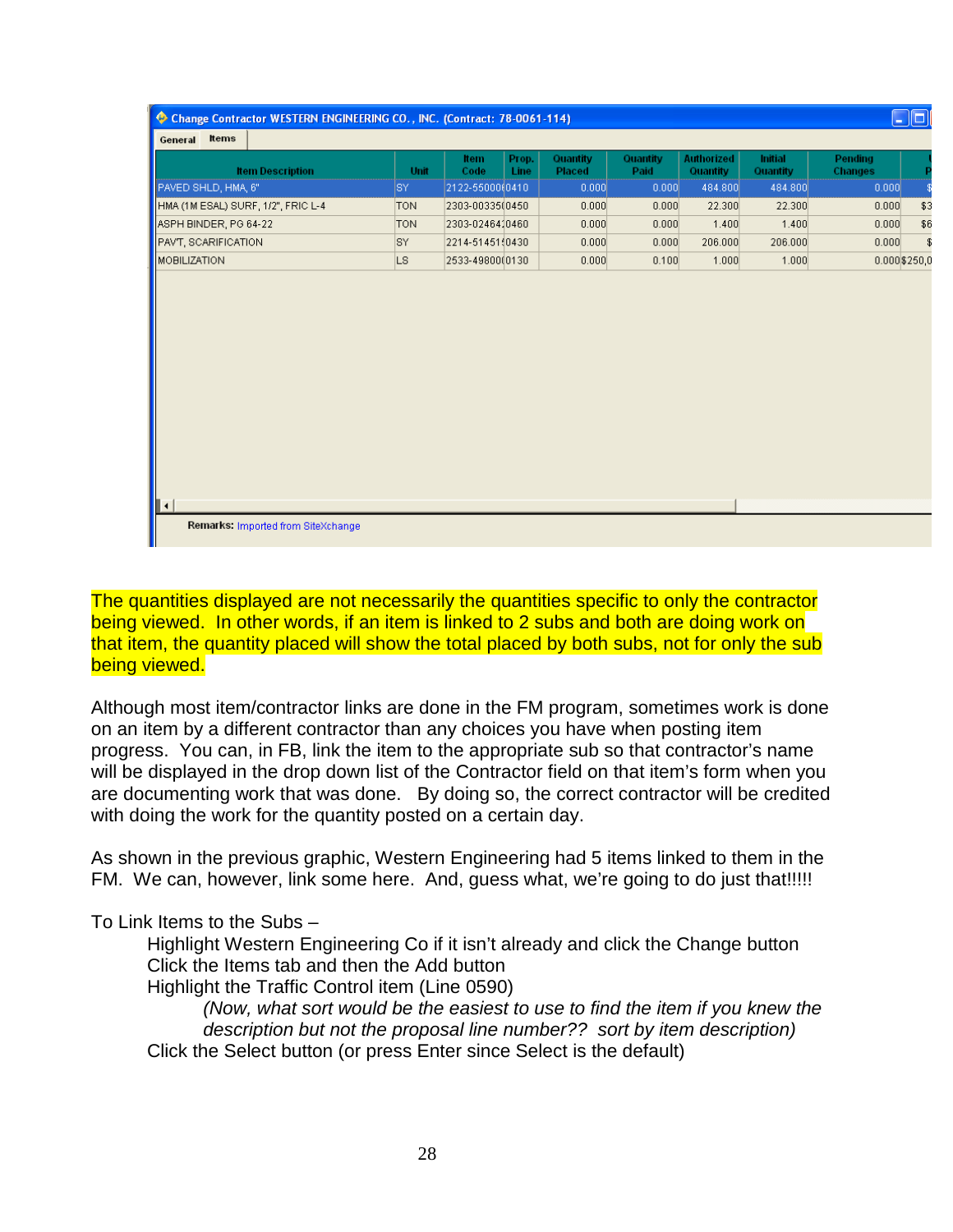| Change Contractor WESTERN ENGINEERING CO., INC. (Contract: 78-0061-114) |            |                     |               |                           |                  |                        |                            |                                  |  |
|-------------------------------------------------------------------------|------------|---------------------|---------------|---------------------------|------------------|------------------------|----------------------------|----------------------------------|--|
| Items<br>General                                                        |            |                     |               |                           |                  |                        |                            |                                  |  |
| <b>Item Description</b>                                                 | Unit       | <b>Item</b><br>Code | Prop.<br>Line | Quantity<br><b>Placed</b> | Quantity<br>Paid | Authorized<br>Quantity | <b>Initial</b><br>Quantity | <b>Pending</b><br><b>Changes</b> |  |
| PAVED SHLD, HMA, 6"                                                     | lsy        | 2122-5500000410     |               | 0.000                     | 0.000            | 484.800                | 484.800                    | 0.                               |  |
| HMA (1M ESAL) SURF, 1/2", FRIC L-4                                      | <b>TON</b> | 2303-00335(0450     |               | 0.000                     | 0.000            | 22.300                 | 22.300                     | 0.                               |  |
| ASPH BINDER, PG 64-22                                                   | <b>TON</b> | 2303-0246410460     |               | 0.000                     | 0.000            | 1.400                  | 1.400                      | 0.                               |  |
| PAVT, SCARIFICATION                                                     | SY         | 2214-5145110430     |               | 0.000                     | 0.000            | 206.000                | 206,000                    | 0.                               |  |
| TRAFFIC CONTROL                                                         | LS.        | 2528-8445110590     |               | 0.100                     | 0.000            | 1.000                  | 1,000                      | 0.                               |  |
| MOBILIZATION                                                            | LS.        | 2533-49800(0130     |               | 0.000                     | 0.100            | 1.000                  | 1.000                      | 0.                               |  |
| ▋┥▏                                                                     |            |                     |               |                           |                  |                        |                            |                                  |  |
| <b>Remarks:</b> Item added to this sub as per prime's instruction       |            |                     |               |                           |                  |                        |                            |                                  |  |

The new item is now displayed along with the other items that were linked in FieldManager. Enter a remark explaining why the linked item was added late.

If you want to link more items to this contractor, click the Add button. If you want to delete one of the linked items that you just made *(you can't delete a link that was made in the FM program),* highlight the item and click the Delete button. If all is well, click the Save/Close button. That's what we'll do – click Save/Close which returns you to the list of contractors.

When your next IDR is imported into FieldManager, a report will automatically be created in that program that alerts the FM user that a new contractor/item link was made in the FB program and has now been imported into FM.

Click the Close button Click the IDRs button

# **Entering IDR (Inspector's Daily Report) Information**

IDR's (Inspector's Daily Reports) may be created using either the FieldManager or the FieldBook program.

As a FieldBook user (inspector), you can change anything in any IDR you create until you export it to FieldManager. A FieldManager user (office) can change anything in ANY IDR until that IDR is included in an estimate.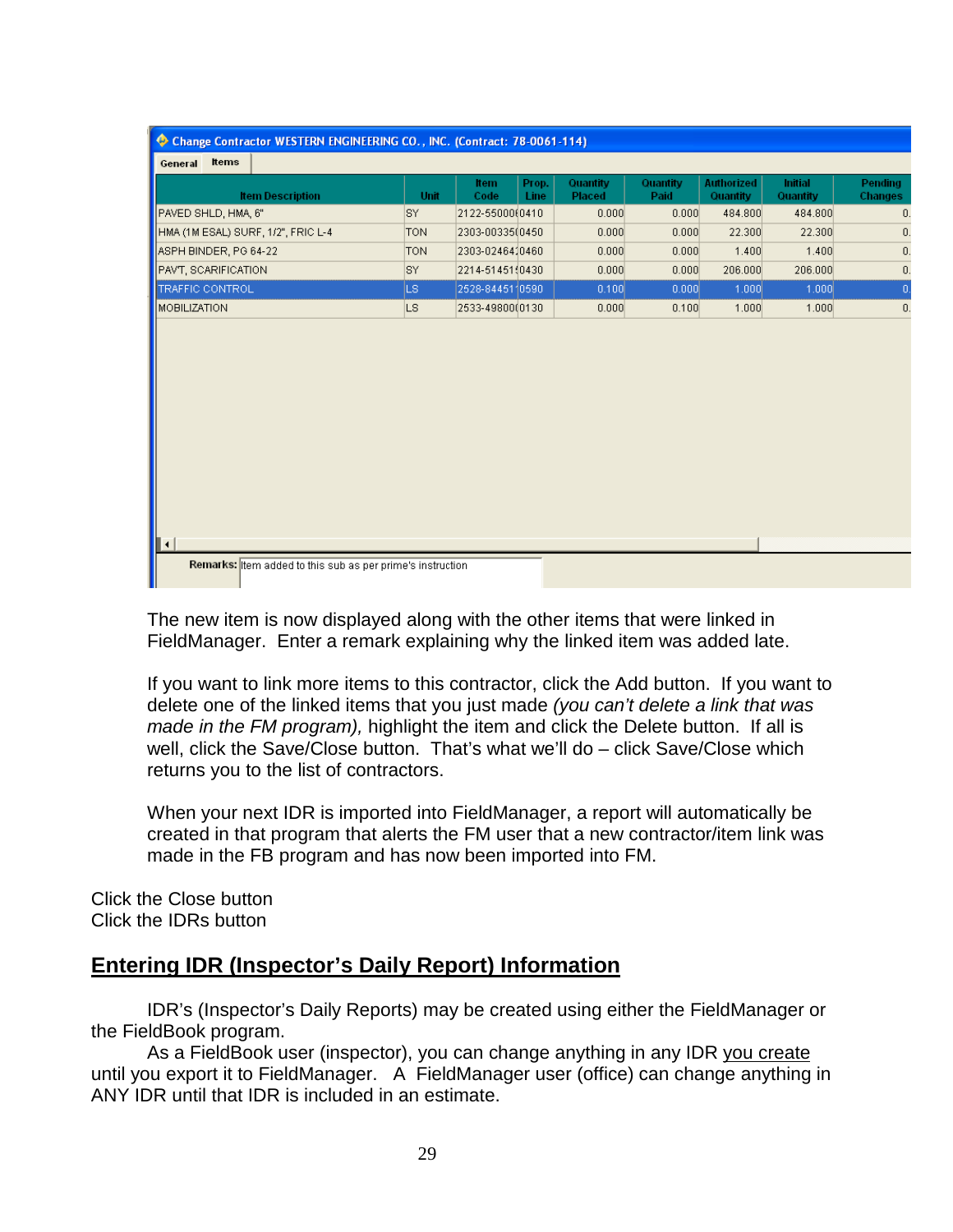There can be one or more IDR's per inspector per day on a contract. Any IDR created by the same inspector after the original one created for the day is given a sequence number. If an IDR has been generated and then changed, it will be given a revision number and will also log who did the revision and the date of that revision. If the IDR is revised more than 1 time, only the latest revision information will be displayed. All this information shows in the upper portion of the screen when viewing the General folder tab.

IDR's keep track of all daily activity on a contract and are compiled by the office person in the FieldManager program when they create a diary. We will create an IDR for Contract 78-0061-114

You should still be at the IDRs list for Contract 78-0061-114. If not, go there!

Click the Add button and we will get ready to create an IDR for yesterday

# **General Folder Tab -**

The General folder tab opens with today's date (the date the computer shows as today) as the default date for the IDR. You may change this to any **past** date. If you had already created one IDR for that date, this IDR would become Sequence #2.

# **AN IDR CANNOT BE CREATED FOR A FUTURE DATE!!!**

Some fields in the top portion of the screen are completed already. Some fields are blank since this is your first IDR for the date and it hasn't been revised! Notice it does show the date this IDR was actually created (Date/Time Entered), the date of the IDR (IDR Date), and the individual who created it.

| Add IDR (IDR: 06/12/2011, Janet Wasteney) (Contract: 78-0061-114) |                                     |                               |          |                                                                               |      |  |  |  |
|-------------------------------------------------------------------|-------------------------------------|-------------------------------|----------|-------------------------------------------------------------------------------|------|--|--|--|
| General                                                           | Contractors                         | <b>Site Times</b>             | Postings | <b>Attachments</b>                                                            | View |  |  |  |
|                                                                   | Date/Time Entered: 06/13/2011       |                               |          | Revised By:                                                                   |      |  |  |  |
| <b>Revision Date:</b><br><b>Entered By: Janet Wasteney</b>        |                                     |                               |          |                                                                               |      |  |  |  |
| <b>Sequence Number:</b><br><b>Revision Number:</b>                |                                     |                               |          |                                                                               |      |  |  |  |
| Generated: No                                                     |                                     |                               |          |                                                                               |      |  |  |  |
|                                                                   | IDR Date: 06/12/2011 ▼              |                               |          |                                                                               |      |  |  |  |
|                                                                   | <b>Inspector:</b> jw Janet Wasteney |                               |          |                                                                               |      |  |  |  |
|                                                                   | Weather: scattered showers          |                               |          |                                                                               |      |  |  |  |
| Low Temperature:                                                  |                                     | $43^{\circ}$ F 6 $^{\circ}$ C |          |                                                                               |      |  |  |  |
| 65°F 18°C<br>High Temperature:                                    |                                     |                               |          |                                                                               |      |  |  |  |
|                                                                   | lmuch.                              |                               |          | <b>Comments:</b> Abnormally wet and warm for this time of year. Too wet to do |      |  |  |  |
|                                                                   |                                     |                               |          |                                                                               |      |  |  |  |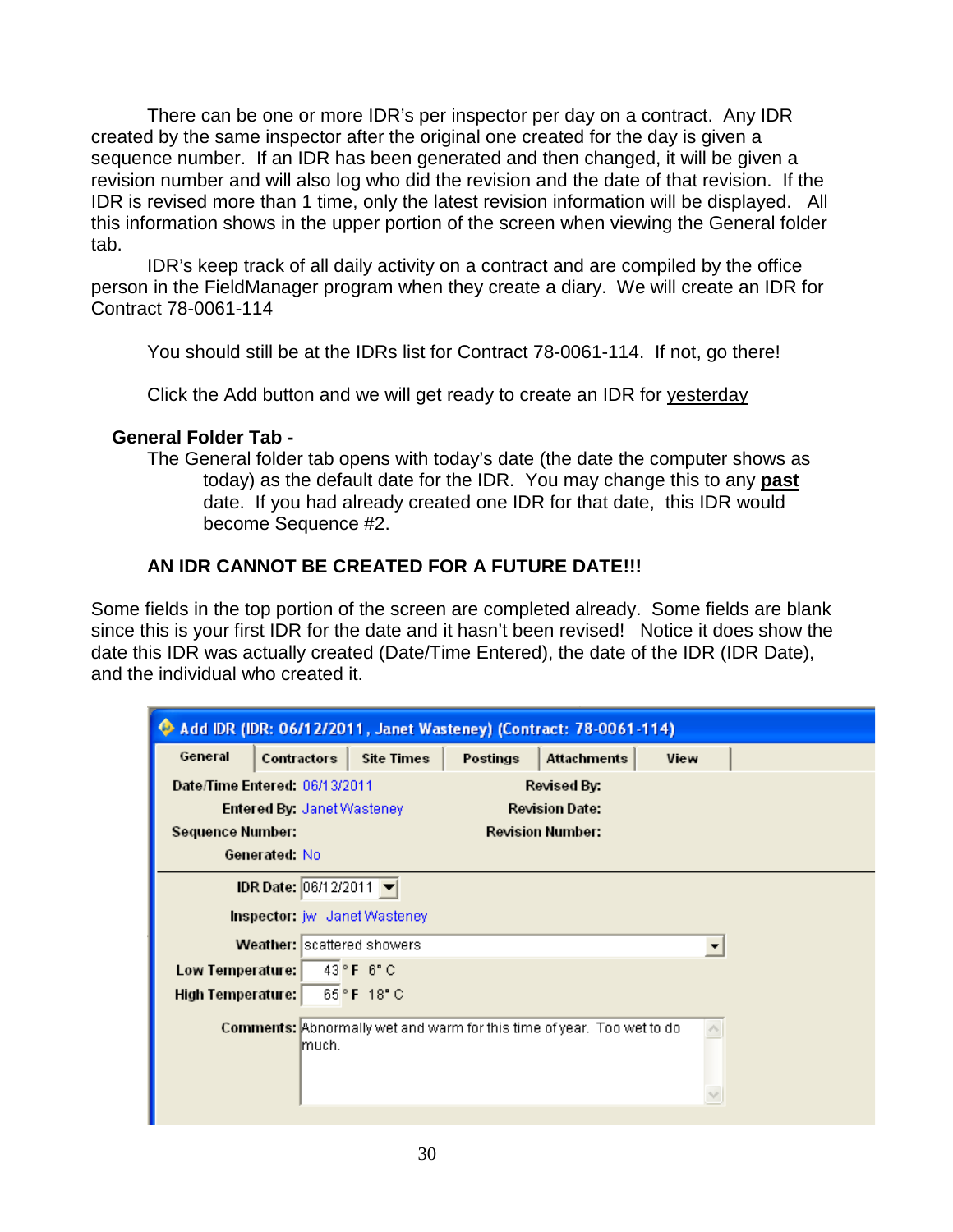Enter yesterday's date in the IDR Date field by either typing it in OR by clicking the drop down arrow and selecting the date..

The Inspector field is filled in already based on the user who logged in to the program. If someone else is logged in to FieldBook and you want to create an IDR, exit the program and login under your own ID so the tracking record is correct.

*Being able to select the inspector rather than having that name entered already is the only difference between creating an IDR in the FieldManager program and creating it in the FieldBook program.* 

REMEMBER, ONLY THOSE PEOPLE WHO HAVE BEEN ADDED AS USERS IN THE FIELDMANAGER PROGRAM BEFORE THE CONTRACT WAS EXPORTED TO FIELDBOOK WILL HAVE ACCESS TO ANYTHING IN THE FB PROGRAM, INCLUDING IDR'S.

# Press the Tab key

Type Scattered Showers in the weather field - brief information is best! If you prefer you can select a previous weather entry from the drop down list. This drop down list contains the last 20 weather entries saved in previous IDR's for all contracts.

Press the Tab key

Enter 43 in the Low Temp field

If the contract is in metric units, the temperature must be entered in Celsius and will then be converted to Fahrenheit. If the contract is in English measurements, the temperature must be entered in Fahrenheit and will be converted to Celsius.

Press the Tab key

Enter 65 in the High Temp field

If the low temperature entered is higher than the high temperature or vice versa, the program will display a warning. In other words, the low temperature cannot be higher than the high and the high temperature cannot be lower than the low!

 *If more than one inspector creates an IDR for the same date, it is not important that they all have the same temperatures. That difference is taken care of by the FieldManager program in the Diary function.*

# Press the Tab key again

Comments may be the equivalent of 3 single typed pages or 32,000 characters.

- For our practice, simply type "Abnormally warm and wet for this time of year. Too wet to do much".
- If this were a "real" contract you'd type many more comments but since this is just for practice, feel free to type more only if you wish to do so. Like anybody's going to do that, huh!!!!!!!!

*If it's easier to view the information in a larger area, double click in the Comments field to enlarge that area. Spell check can still be done while working in this format. Click OK to return to the original format.*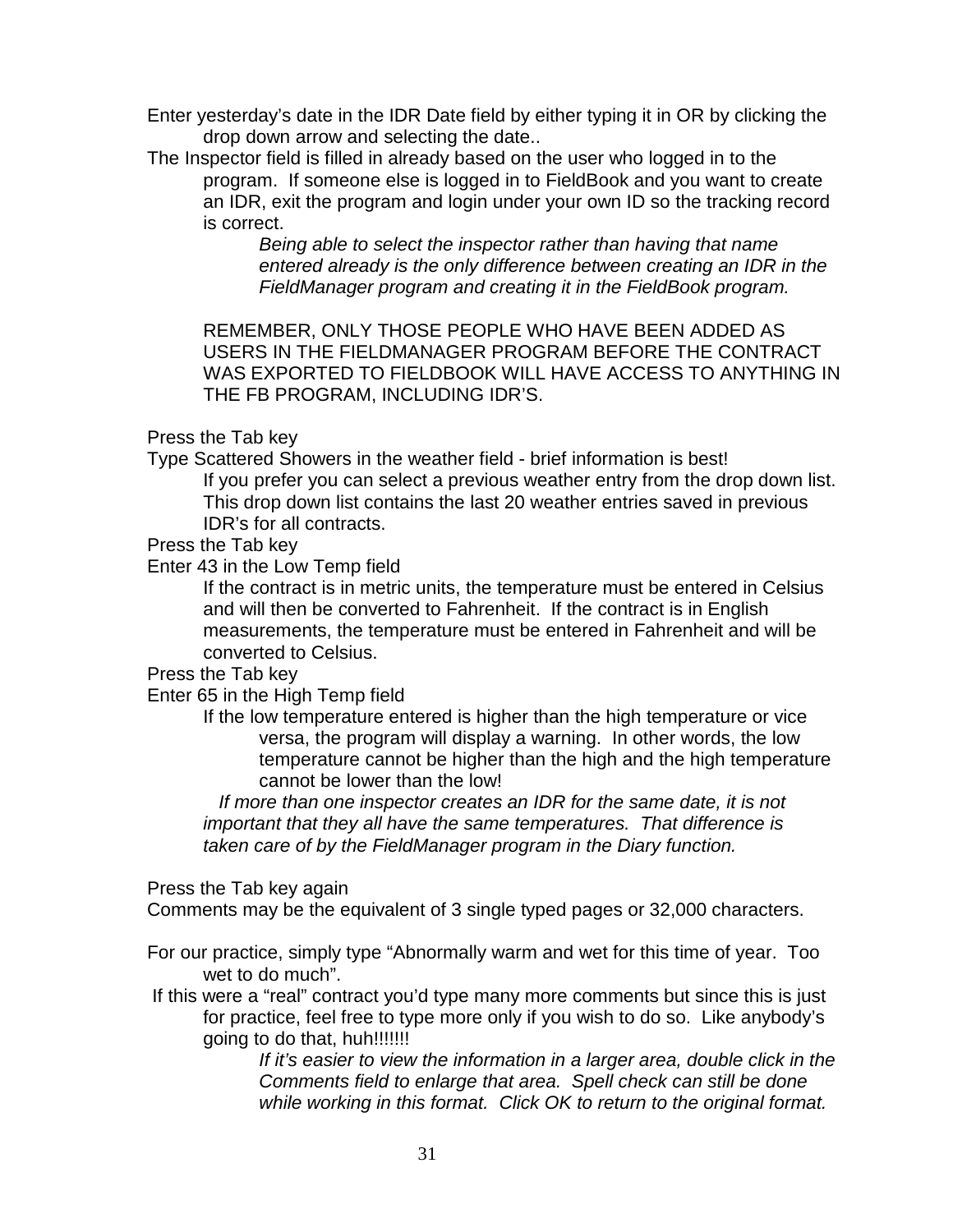If you use a word that Spell Check doesn't recognize, click the Add to Custom button so it will be included in your custom dictionary and won't be flagged as "Not Found" in the future.

REMEMBER, AT LEAST ONE OF THE FOLLOWING FIELDS MUST BE COMPLETED BEFORE THE IDR CAN BE SAVED: WEATHER, TEMPERATURE, OR COMMENTS.

# **If there are no item postings in the IDR, there must be something entered in the Comments field.**

# **Nothing saves automatically when changing screens. You must click the Save or the Save/Close button to save information.**

Click the Save button if you haven't already.

# **Contractors Folder Tab -**

Click the Contractors folder tab to reveal the prime contractor in the top portion of the screen as well as any subcontractors that have been added to the contract. These contractors are listed in alphabetical order. The lower left area reveals personnel, if any, that has been associated with whichever contractor is highlighted in the top portion. The lower right area reveals equipment, if any, that has been associated with the contractor highlighted in the top portion. The prime contractor is shown in bold, italicized print to distinguish it from the subcontractors.

You may add or delete personnel and/or equipment at any time. Once you either add or delete that information, future days will also reflect those changes.

Click so there is a checkmark in the On Site box in front of Landmark Engineering Group, Inc. and River City Barricade (you will need to scroll down)

| Add IDR (IDR: 06/12/2011, Janet Wasteney) (Contract: 78-0061-114)                            |                |                  |                                                                |  |       |  |            |           |                     |
|----------------------------------------------------------------------------------------------|----------------|------------------|----------------------------------------------------------------|--|-------|--|------------|-----------|---------------------|
| Contractors<br><b>Site Times</b><br><b>Postings</b><br><b>Attachments</b><br>View<br>General |                |                  |                                                                |  |       |  |            |           |                     |
| On.<br><b>Site</b>                                                                           |                |                  | <b>Contractors</b><br>(Prime Contractor is in Italicized Bold) |  |       |  | Vendor No. |           |                     |
|                                                                                              |                |                  | <b>GODBERSEN-SMITH CONSTRUCTION CO. &amp; SUBSID.</b>          |  |       |  | GO020      |           |                     |
| F                                                                                            |                |                  | LANDMARK ENGINEERING GROUP, INC.                               |  |       |  | LA125      |           |                     |
|                                                                                              | MANATT'S, INC. |                  |                                                                |  |       |  | MA225      |           |                     |
| NEXT PHASE ENVIRONMENTAL, INC.                                                               |                |                  |                                                                |  | NE430 |  |            |           |                     |
|                                                                                              |                |                  |                                                                |  |       |  |            |           |                     |
|                                                                                              |                | <b>Personnel</b> | <b>Number Hours</b>                                            |  |       |  |            | Equipment | <b>Number Hours</b> |
|                                                                                              | surveyor       |                  | 18.00<br>21.                                                   |  |       |  |            |           |                     |
|                                                                                              |                |                  |                                                                |  |       |  |            |           |                     |

As previously stated, when the contractor's name is highlighted, any personnel and/or equipment previously associated will appear in the lower portion of the screen.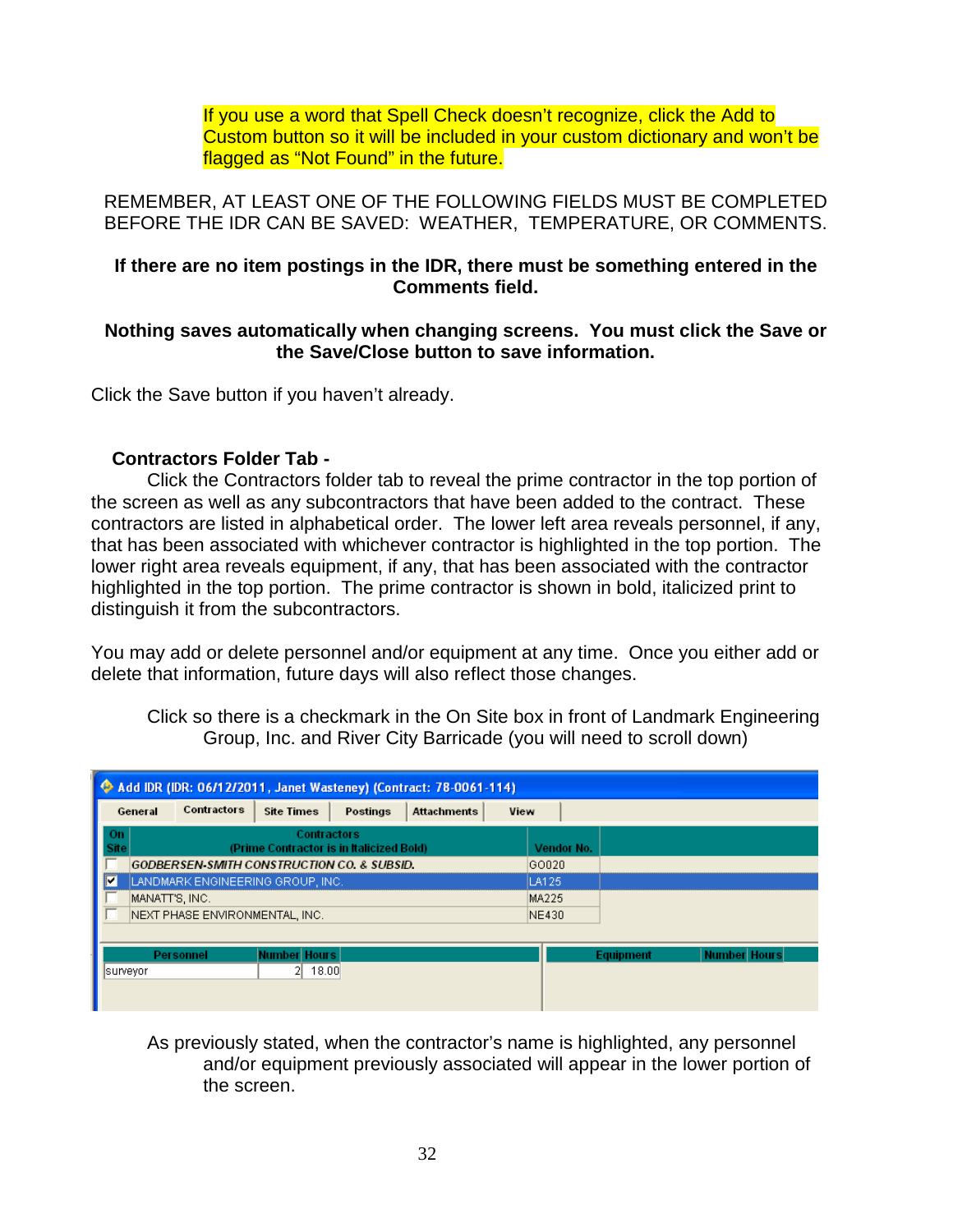- There can be a checkmark designating that the contractor was on site even though a working day charge was not made.
- If you want to include entries for the number and hours in either the personnel or the equipment area, do so here. If you do not want to include a particular worker and/or equipment in the list for a given day, simply do not enter any number or hours in those fields and that particular personnel or equipment will not be included in that day's IDR report. **Do NOT enter a 0, just leave the number field blank**. Making entries for equipment and personnel are optional.

We'll add the following entries in the Personnel and Equipment fields -

Highlight Landmark Engineering Group, Inc. -

Click the Add Personnel button

Type in Surveyor - Enter 2 in the Number field and 18 in the Hours field

Highlight River City Barricade -

Click the Add Personnel button

Type Flagger – Enter 2 in the Number field and 16 in the Hours field Click the Add Personnel button again

Type Laborer - Enter 4 in the Number field and 40 in the Hours field *The last 2 entries can be made by either entering the total number of hours worked or the number of hours each classification worked. The program does NO calculations - it completely depends upon how you wish to interpret the information as to how you should enter the number of hours. BE CONSISTENT as to how you enter the information.*

Click the Add Equipment button

Type in Pilot Car – Enter 1in the Number field and 16 in the Hours field

The program does not like random order lists so FieldBook will always arrange lists in alphabetical or numerical order once the list is saved.

|                |                                |                                                                | Add IDR (IDR: 06/14/2011, jw, #1) (Contract: 78-0061-114) |      |            |           |                     |
|----------------|--------------------------------|----------------------------------------------------------------|-----------------------------------------------------------|------|------------|-----------|---------------------|
| General        | <b>Contractors</b>             | <b>Site Times</b>                                              | Postings<br><b>Attachments</b>                            | View |            |           |                     |
| On<br>Site     |                                | <b>Contractors</b><br>(Prime Contractor is in Italicized Bold) |                                                           |      | Vendor No. |           |                     |
| MANATT'S, INC. |                                |                                                                |                                                           |      | MA225      |           |                     |
|                | NEXT PHASE ENVIRONMENTAL, INC. |                                                                |                                                           |      | NE430      |           |                     |
|                | PAR ELECTRICAL CONTRACTORS,INC |                                                                |                                                           |      | PA060      |           |                     |
| Π⊽             | RIVER CITY BARRICADE CO.       |                                                                |                                                           |      | RI346      |           |                     |
|                |                                |                                                                |                                                           |      |            |           |                     |
|                | <b>Personnel</b>               | <b>Number Hours</b>                                            |                                                           |      |            | Equipment | <b>Number Hours</b> |
| flagger        |                                | 16.00<br>21                                                    |                                                           |      | pilot car  |           | $1$ 16.00           |
| laborer        |                                | 40.00<br>41                                                    |                                                           |      |            |           |                     |
|                |                                |                                                                |                                                           |      |            |           |                     |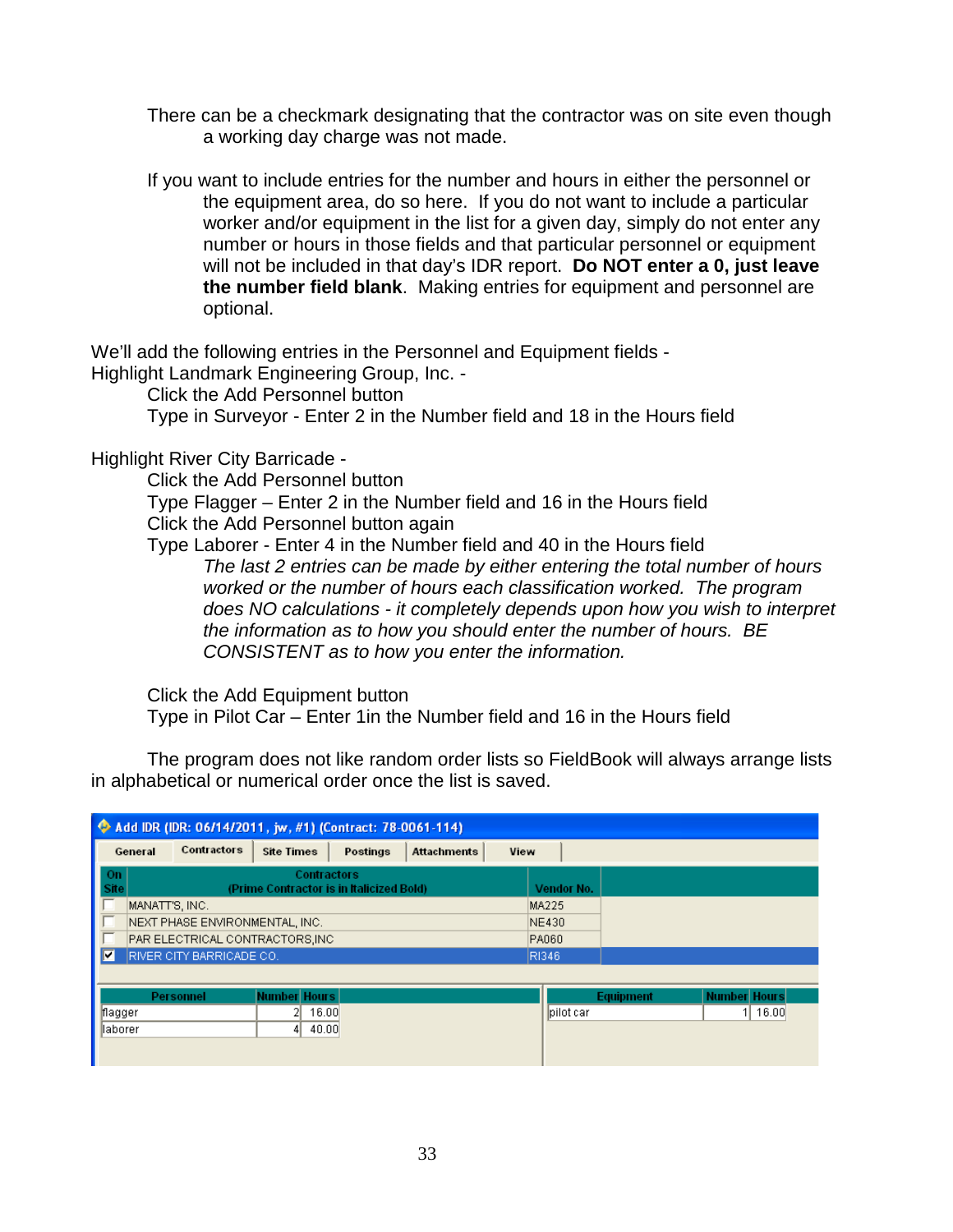What you have typed in the list for each contractor becomes the master list for that contractor for all future days. If you delete one of these work classifications, it will be removed from that contractor's list for today AND all future days. If there is a work classification in the list but that worker wasn't on the project, simply leave the Number and Hours fields blank and that work classification will not print out on the report but will still be available to have numbers and hours entered for future days.

If you have a classification that will never be back on the project it can be deleted.

River City Barricade should still be highlighted Highlight the Flagger in the personnel column Click the Delete Personnel button

Answer Yes to the "Are you sure?" question.

*If you accidentally created an extra blank line, it can either be deleted or left there for an entry at a later date. Either way is OK.*

If you deleted an entry and then realize you shouldn't have, no worries!! Just add it back in –

Add Personnel

Type in Flaggers and enter the appropriate Number and Hours.

If the personnel or equipment isn't on the project or being used that day, simply do not enter a number of hours for that day.

Entries are not automatically saved in this program when you switch screens and/or folder tabs. You must physically save them by clicking the Save button or the Save/Close button when you leave a screen. If you forget to save, you'll be prompted to do so before leaving the IDR if you made any additions or changes.

 *Remember, the Save button saves the information and leaves you at the same screen. The Save/Close button saves the information AND returns you to the previous screen - it doesn't save the information and close you out of the program*.

### **Site Times Folder Tab –**

This folder tab gives you some information concerning site time(s) and is also where you charge working days to the contract.

The top portion of this screen shows every site for this contract (every contract has Site 00), the Site Description (it could just be a period or a double quote sign or it could be a lengthy description), and the type of days being charged on this contract. Work Days is the choice most of the time although there are some Fixed Completion Date and some Calendar Day sites also. Time is charged to the contract NOT to individual projects within the contract.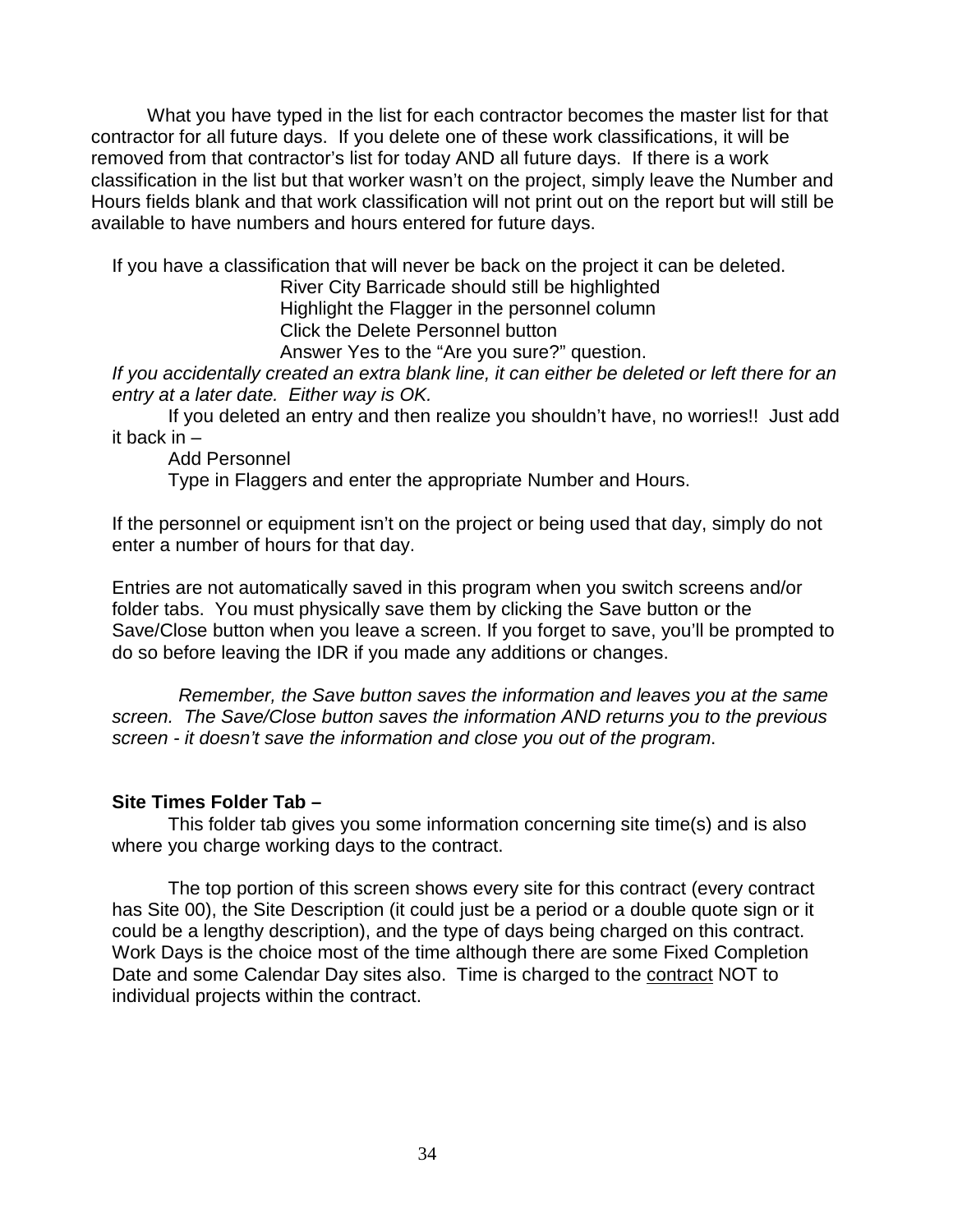|         |                                               | Add IDR (IDR: 06/12/2011, Janet Wasteney) (Contract: 78-0061-114) |                       |                    |                    |  |
|---------|-----------------------------------------------|-------------------------------------------------------------------|-----------------------|--------------------|--------------------|--|
| General | Contractors                                   | <b>Site Times</b>                                                 | Postings              | <b>Attachments</b> | View               |  |
| Site    | <b>Site Description</b>                       |                                                                   |                       | <b>Site Type</b>   | Charge             |  |
| 00      |                                               |                                                                   | WORK DAYS             |                    |                    |  |
| 01      | CONSTRUCT STAGE 1 DRILLED SHAFTS              |                                                                   | WORK DAYS             | lo.                |                    |  |
| 02      | WHEN DETOUR IS IN EFFECT                      |                                                                   |                       | CALENDAR DAYS      |                    |  |
| 03      | COMPLETE STAGE 3 GRADING AND REVETM(WORK DAYS |                                                                   |                       |                    |                    |  |
|         |                                               |                                                                   |                       |                    |                    |  |
|         |                                               |                                                                   |                       |                    |                    |  |
|         |                                               |                                                                   |                       |                    |                    |  |
|         |                                               |                                                                   |                       |                    |                    |  |
|         |                                               |                                                                   |                       |                    |                    |  |
|         |                                               |                                                                   |                       |                    |                    |  |
|         |                                               |                                                                   |                       |                    |                    |  |
|         |                                               |                                                                   |                       |                    |                    |  |
|         |                                               |                                                                   |                       |                    |                    |  |
|         |                                               |                                                                   |                       |                    |                    |  |
|         |                                               |                                                                   |                       |                    |                    |  |
|         |                                               |                                                                   |                       |                    |                    |  |
|         |                                               |                                                                   |                       |                    |                    |  |
|         |                                               |                                                                   |                       |                    |                    |  |
|         |                                               |                                                                   |                       |                    |                    |  |
|         |                                               |                                                                   |                       |                    |                    |  |
|         |                                               |                                                                   |                       |                    |                    |  |
|         |                                               |                                                                   |                       |                    |                    |  |
|         |                                               |                                                                   |                       |                    |                    |  |
|         |                                               |                                                                   |                       |                    |                    |  |
|         |                                               |                                                                   |                       |                    |                    |  |
|         | Time Charge: 0.00                             |                                                                   |                       |                    |                    |  |
|         | Contractor(s) Working: C Yes C No             |                                                                   | Hours Available: 8.00 |                    | Hours Worked: 2.00 |  |
|         | Controlling Operation: Shaft                  |                                                                   |                       |                    |                    |  |
|         | Reasons for Delays: Equipment Problems        |                                                                   |                       |                    |                    |  |
|         |                                               |                                                                   |                       |                    |                    |  |
|         |                                               | Comments: Started out fine, then broken piece on equipment        |                       |                    |                    |  |
|         |                                               |                                                                   |                       |                    |                    |  |

 The information entered in the lower portion of the screen will be reflected in the diary and ultimately the weekly working day report.

Some or all of the following fields should be populated with data -

Time Charged - An entry of 0, +.5, or +1.0 is valid

Contractor Working - Click in the Yes or No radio button, depending on the correct answer for the day.

- Hours Available
- Hours Worked These two fields are excellent (and highly recommended) supporting documentation for charging or not charging a working day but neither field is required.

Controlling Operation - The controlling operation for this day's work Reason for Delays – If less than 1 is charged, a reason should be given.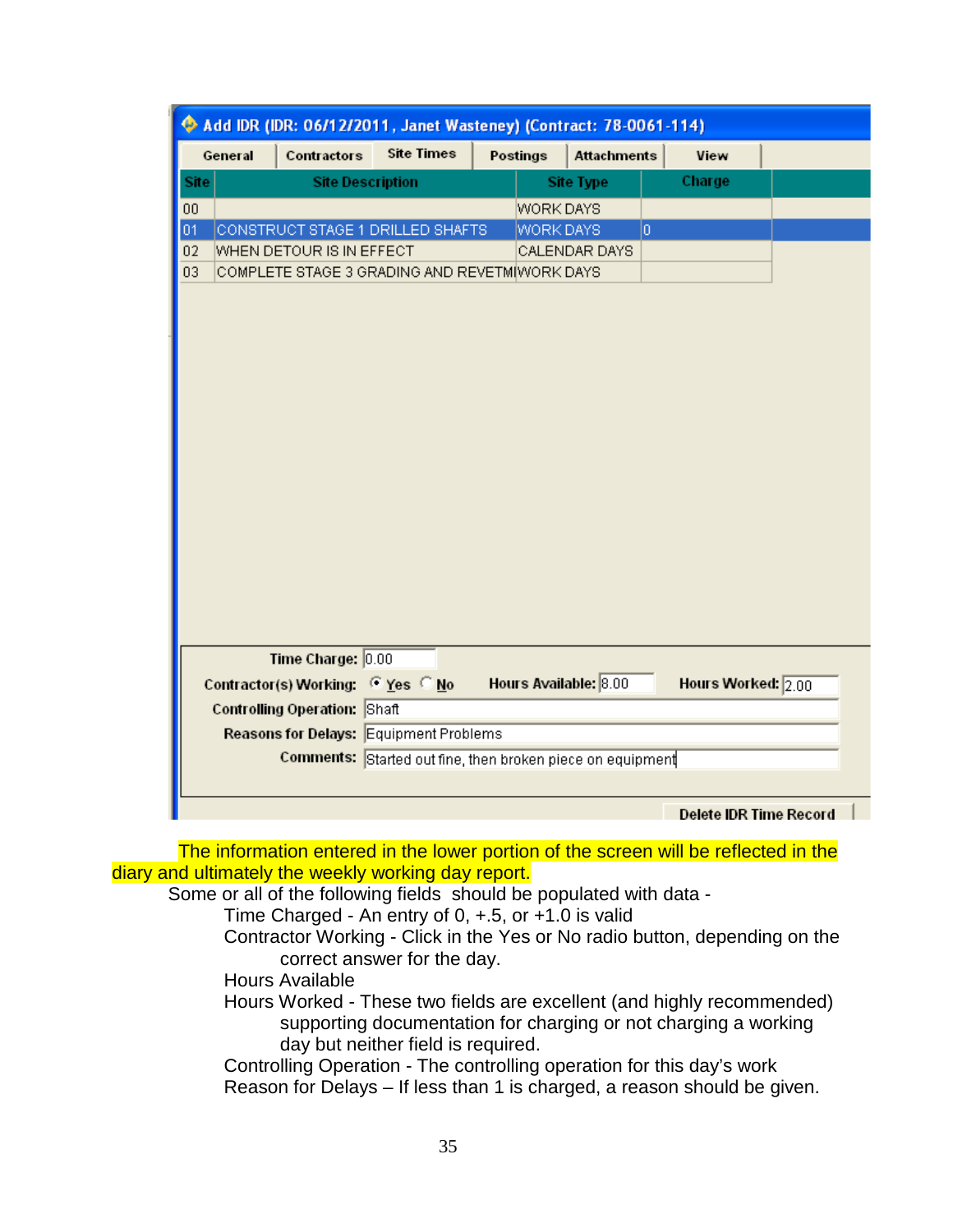- Comments The information entered here will appear in the Daily Diary when you either view it or print it. Optional.
- The Time Charged, Contractor Working, Controlling Operation, and Reason for Delay fields will ultimately populate the Weekly Report of Time Charges.

OK, so I've now talked you goofy in this area, huh!!! So let's make some entries and use this new found knowledge!!!!

We're still working with the IDR for Contract 78-0061-114 Highlight Site 01 in the middle portion of the screen. (The information we enter now will be for this site only, no others.) Click so the cursor is in the Time Charge field Type in 1 Press the Tab key *Notice the updated info. in the middle portion of the screen.*  Click in the Yes radio button for the Contractor Working line Press the Tab key so the cursor is in the Hours Available field Enter 8 in the Hours Available field Press the Tab key Enter 2 in the Hours Worked field Press the Tab key In the Controlling Operation type in "Shaft" Press the Tab key In the Reason for Delays field, type "Weather" Press the Tab key Type "Started out fine, then broken piece on equipment" in the Comments field. (You can type in this entire line and then some but it is intended to be a short comment.) Highlight Site 03 in the middle portion of the screen and we'll make entries for it also. Follow the process you just finished and enter the following information in the correct fields. Time Charge  $= 1$  Contractor Working = Yes Hours Available  $= 4$ Hours Worked  $= 4$  Controlling Operation = Excavation Reason for Delays = leave blank  $Comments = leave this blank$ 

Click the Save button.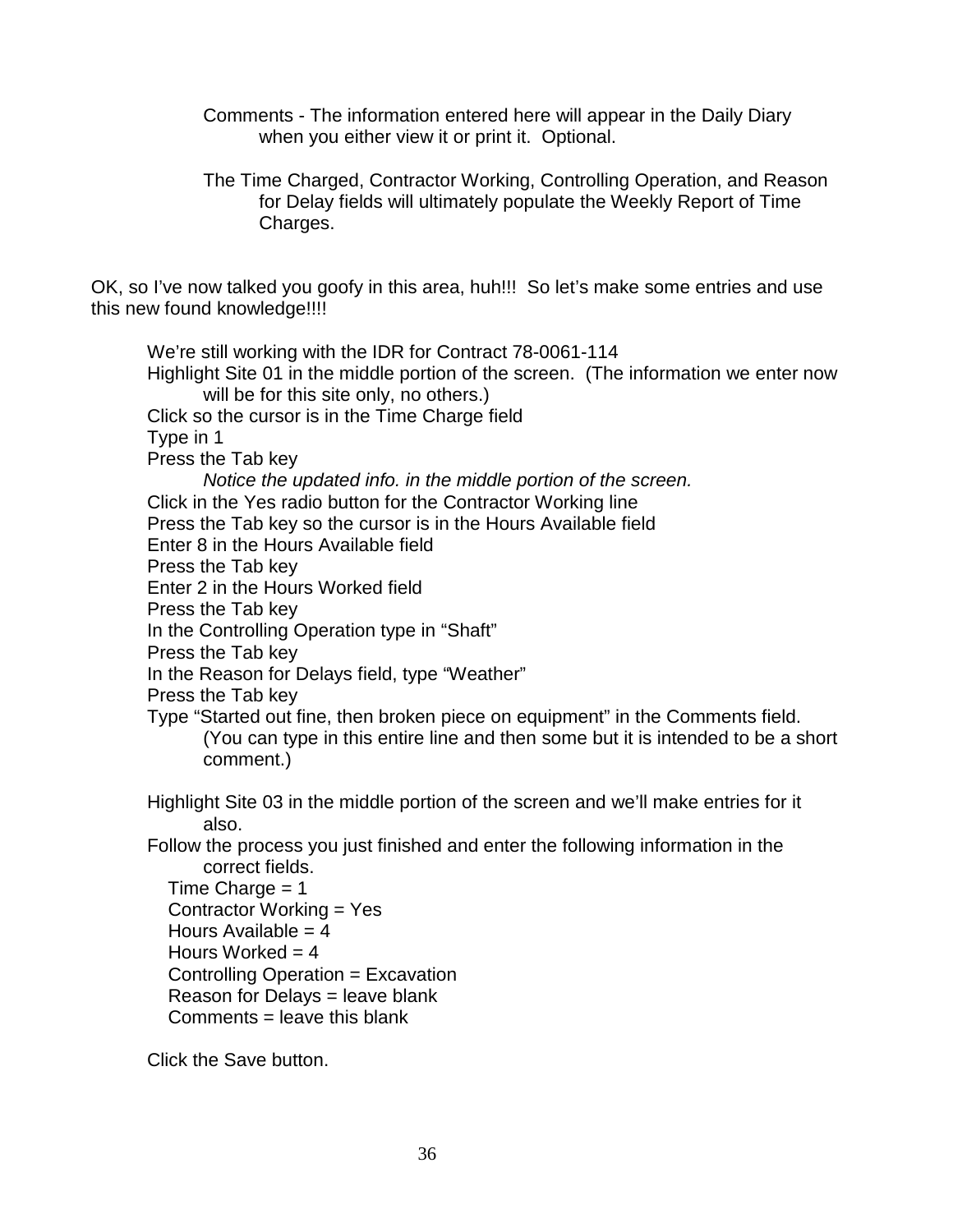## **CHANGING a Site Time Entry BEFORE the IDR has been exported -**

If you wish to change a site time record, you can do so easily AS LONG AS that IDR has not been exported to FieldManager. Do so by opening the correct IDR > Site Times tab and highlighting the site needing the change. Change the information in the field. **If the IDR has already been exported to FieldManager, changes must be made there rather than in the FieldBook program.**

You should still be at the Site Times tab of the IDR we created for Contract 78- 0061-114

Highlight Site 03 if it isn't highlighted already

Click in the Time Charge field and change the 1.0 to .5

Press the Tab key and notice the change in the upper portion of the screen for this field.

Since you didn't charge a full day, a reason for delays should be given. Enter a reason of your choice.

Click the Save button

## **DELETING a Site Time Entry BEFORE the IDR has been exported -**

By using the Delete IDR Time Record button at the bottom of the screen, you can delete a site time entry for any IDR as long as it has not been exported from Fieldbook. Even if the IDR has been generated, the site time entry can still be deleted as long as the IDR has not been exported.

Highlight Site 03 if it isn't already

Click the Delete IDR Time Record button

This will delete the information for ONLY the site highlighted in the middle portion of the screen.



We really don't want to delete the time charge entry, so answer No.

If you didn't already, click the Save button to save everything entered to date in this IDR.

## **Postings Folder Tab -**

Click the Postings folder tab.

Item progress for all items on the contract are made here. Since we have not made any item progress yet for this IDR, our screen is blank.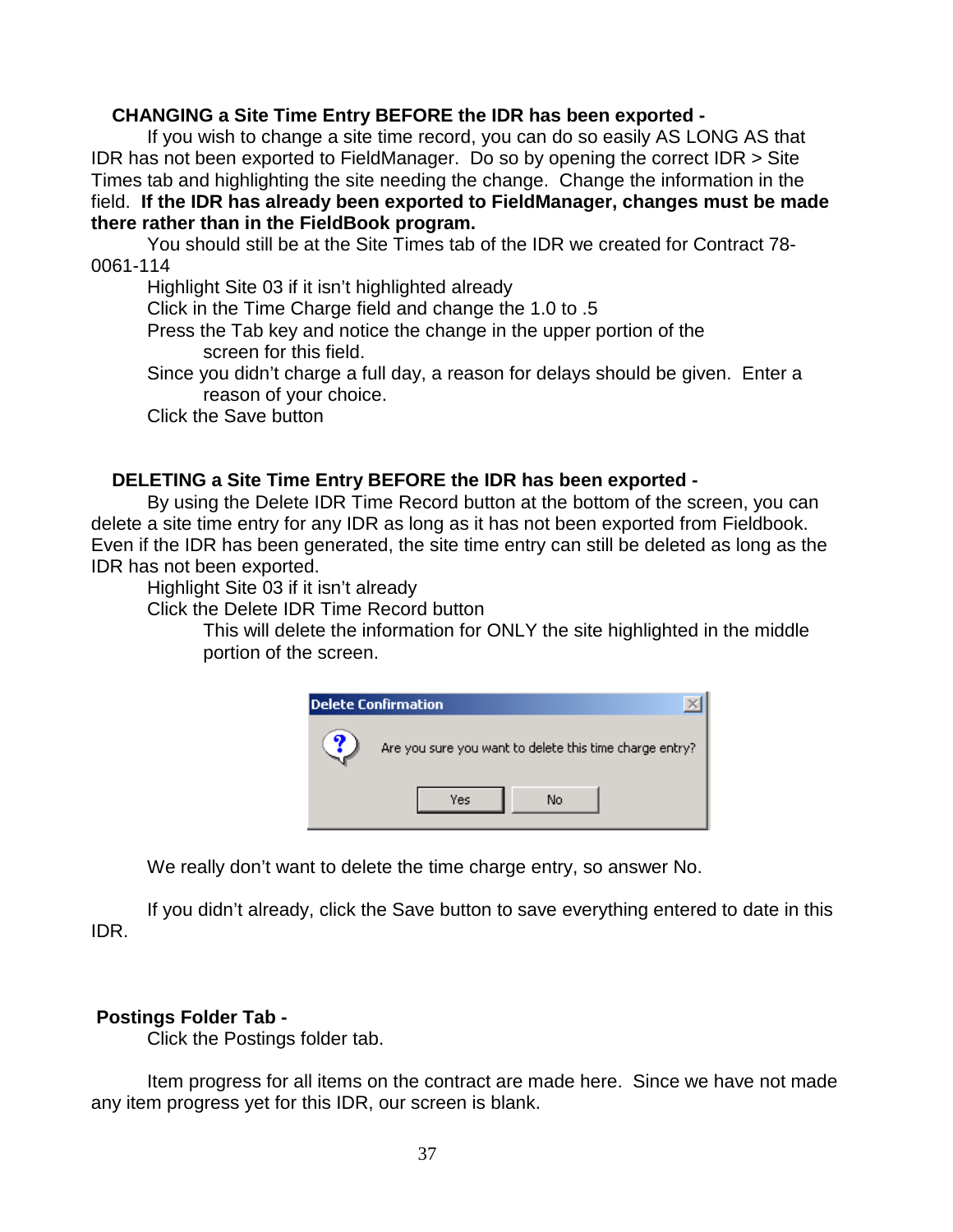## **ALL ITEM PROGRESS ENTRIES ARE MADE AT THE CATEGORY LEVEL - NOT THE CONTRACT LEVEL.**

# \*\*\*\*\*\*\*\*\*\*\*\*\*\*\*\*\*\*\*\*\*\*\*\*\*\*\*\*\*\*\*\*\*\*\*\*\*\*\*\*\*\*\*\*\*\*\*\*\*\*\*\*\*\*\*\*\*\*\*\*\*\*\*\*\*\*\*\*\*\*\*\*\*\*\*\*\*\*\*\*\*\*\*\*\*\*\*\*\*\*\*\*\*\*\*\*\*\*\*

A reminder now – and there will be another one again later !!

Mobilization shows as one of the regular line items but an entry should NEVER be made. This item is called an autopay item which means the appropriate amount is automatically included in the estimate by the mainframe when the estimate is processed. Once the estimate is processed and you receive the next IDR turn around file from FieldManager, the mobilization will be updated in the Cat. Qty. Paid field when viewing that item. The Cat. Qty. Placed field should always be zero for mobilization.

Once you select an item for posting progress, you will be required to select the appropriate project and/or category (if it's in more than one category) before you leave the posting screen and also to select the appropriate contractor if the item is linked to more than one contractor.

\*\*\*\*\*\*\*\*\*\*\*\*\*\*\*\*\*\*\*\*\*\*\*\*\*\*\*\*\*\*\*\*\*\*\*\*\*\*\*\*\*\*\*\*\*\*\*\*\*\*\*\*\*\*\*\*\*\*\*\*\*\*\*\*\*\*\*\*\*\*\*\*\*\*\*\*\*\*\*\*\*\*\*\*\*\*\*\*\*\*\*\*\*\*\*\*\*\*\*

| Items (Contract: 78-0061-114)                                                     |              |                     |                   |                           |                  |  |  |  |  |  |  |
|-----------------------------------------------------------------------------------|--------------|---------------------|-------------------|---------------------------|------------------|--|--|--|--|--|--|
| Project: 78-0061-114 $\rightarrow$ Category: <all> <math>\rightarrow</math></all> |              |                     |                   |                           |                  |  |  |  |  |  |  |
| Contractor: <all></all>                                                           |              |                     |                   |                           |                  |  |  |  |  |  |  |
| Find Prop. Line:                                                                  |              |                     | Filter: Show All> |                           |                  |  |  |  |  |  |  |
| <b>Item Description</b>                                                           | <b>Units</b> | <b>Item</b><br>Code | Prop.<br>Line     | Quantity<br><b>Placed</b> | Quantity<br>Paid |  |  |  |  |  |  |
| EXCAVATION, CL 10, CHANNEL                                                        | CY.          | 2104-27100010       |                   | 0.000                     | 0.0              |  |  |  |  |  |  |
| RMVL OF EXISTING BRIDGE                                                           | LS.          | 2401-67450020       |                   | 0.000                     | 0.0              |  |  |  |  |  |  |
| EXCAVATION, CL 20                                                                 | СY           | 2402-27200030       |                   | 3,040.000                 | 0.0              |  |  |  |  |  |  |
| REINFORC STEEL                                                                    | LВ           | 2404-77750040       |                   | 0.000                     | 0.0              |  |  |  |  |  |  |
| REINFORC STEEL, EPOXY COATED                                                      | LВ           | 2404-77750050       |                   | 0.000                     | 0.0              |  |  |  |  |  |  |
| LONGITUDINAL GROOVING IN CONC                                                     | SY           | 2412-00000060       |                   | 0.000                     | 0.0              |  |  |  |  |  |  |
| CONCIDRILLED SHAFT, 72" DIA                                                       | LF           | 2433-00010070       |                   | 150.000                   | 0.0              |  |  |  |  |  |  |
| DEMONSTRATION SHAFT                                                               | LF           | 2433-00030080       |                   | 15,000                    | 0.0              |  |  |  |  |  |  |
| PILE, STEEL, HP 10X57                                                             | LF           | 2501-02010090       |                   | 500.000                   | 0.0              |  |  |  |  |  |  |
| <b>ENGINEER FABRIC</b>                                                            | SY           | 2507-32500100       |                   | 0.000                     | 0.0              |  |  |  |  |  |  |
|                                                                                   |              |                     |                   |                           |                  |  |  |  |  |  |  |
| ∢<br>$\mathbf{III}$                                                               |              |                     |                   |                           | ⊁                |  |  |  |  |  |  |
| Select<br><b>Filter</b>                                                           | Sort         | Cancel              |                   | Help                      |                  |  |  |  |  |  |  |

Click the Add Posting button so we can soon make our first entry.

The entire list of current contract items is shown. By default, the list is displayed in alphabetical order. If desired, you can change the list order to Proposal Line Number by double clicking in the header of that column. If there is only 1 project in the contract, that project number will be shown in the Project box. If there is more than 1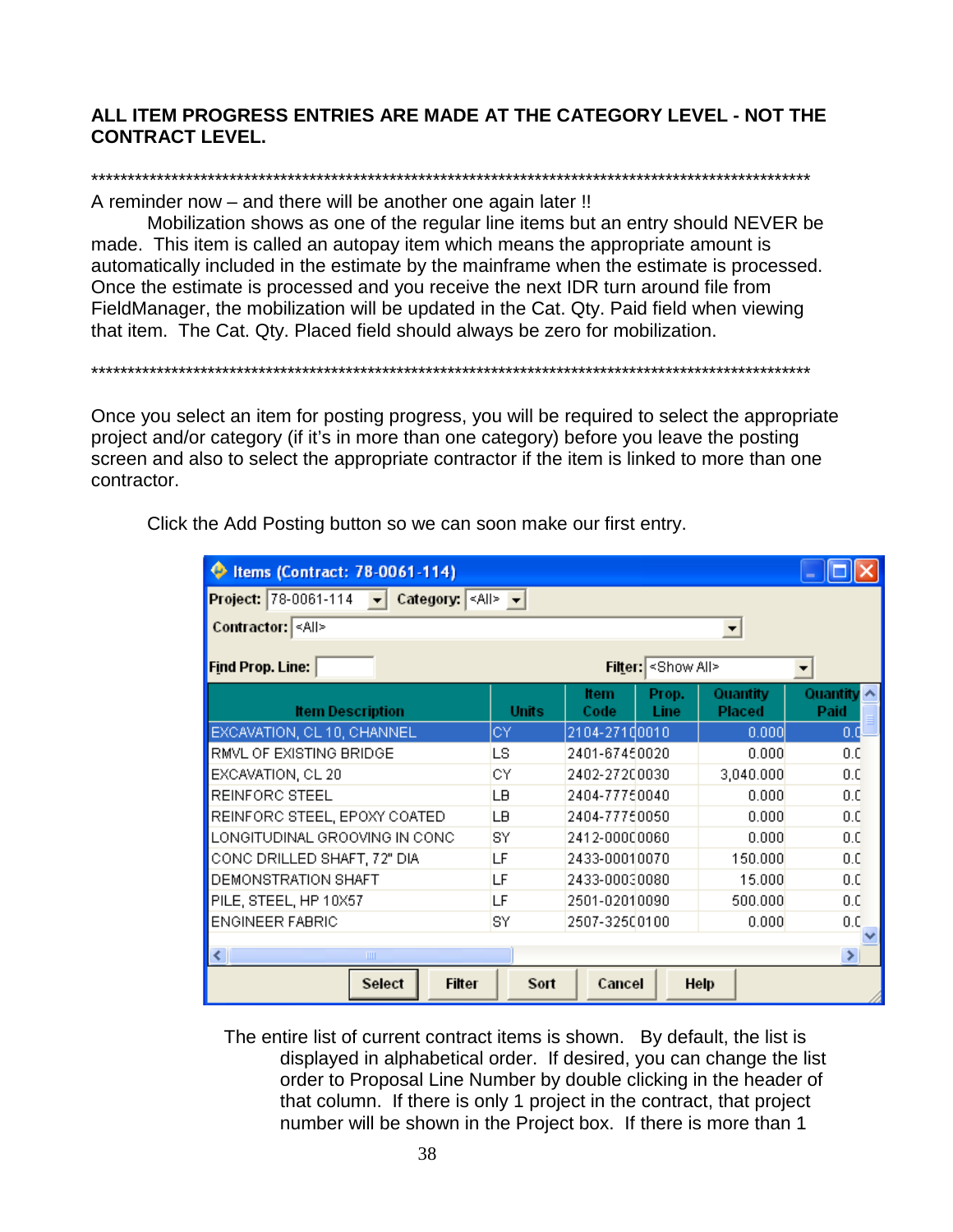project, the word All will be shown. If there is only 1 category, 0001 will be shown in the Category box. If there are multiple categories the word All will be shown.

If you wish to see every item in the contract, leave the default as it is but if, for example, you wish to see only items in a certain category of a certain project select those choices in the appropriate fields and the list of items displayed will be adjusted accordingly. Whatever selection you make at this screen will affect your selection choices in the next step.

Our contract has only 1 project so that ID is in the Project field. We are going to leave the default choice of All in the Category field.

If the list of items is in alphabetical order by Item Description, double click in the Prop Line header to sort by Proposal Line for our exercise.

Highlight Line No. 0030, Excavation, Cl 20 Click the Select button OR Since Select is the default button, you can just press the Enter key once the item is highlighted.

The top portion of the screen shows category information concerning that line item. If an item was in more than one category, no totals would be shown yet. As soon as you select the category in the bottom portion of the screen, the authorized quantity, pending changes, dollar authorized amount, quantity placed, and quantity paid to date totals for this category are displayed in the top portion of the screen. You make NO entries in the top portion of this screen. The entries you make in the lower portion are reflected there.

The bottom portion of the screen is where you make daily entries for items. The form (the blue number in the lower left area of the screen is the form number) used is dependent on the item selected. Some forms have both location and station fields while others have only one of the two. There MUST be an entry made in either the location field or the first station field if both show on the form. If neither field is part of the form, there will probably be another field such as Hauled From that will require an entry.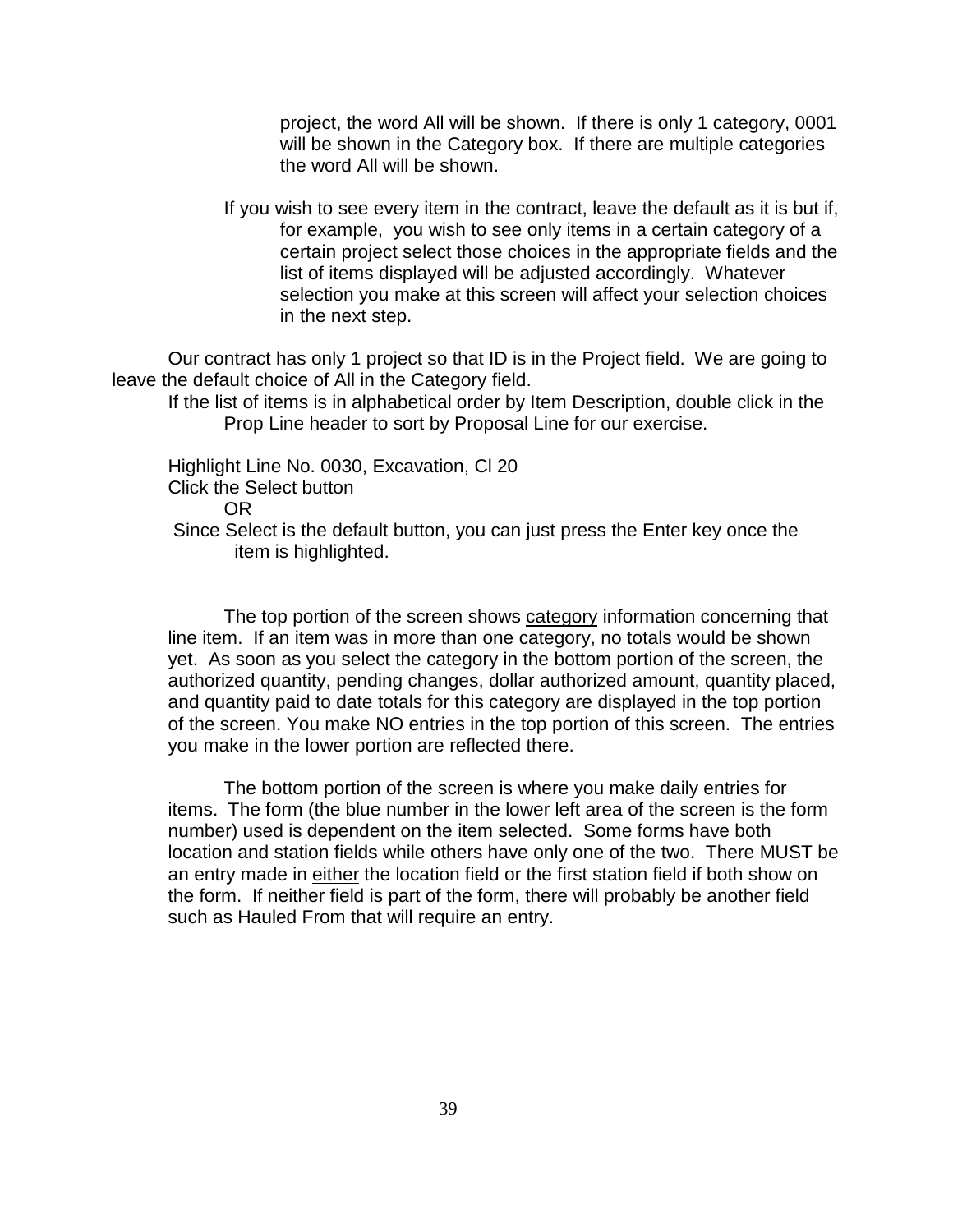|                |                                                                                         |                   | Change IDR (IDR: 6/12/2011, Janet Wasteney, 1) (Contract: 78-0061-114)               |                    |                                                                                              |    |
|----------------|-----------------------------------------------------------------------------------------|-------------------|--------------------------------------------------------------------------------------|--------------------|----------------------------------------------------------------------------------------------|----|
| General        | <b>Contractors</b>                                                                      | <b>Site Times</b> | Postings                                                                             | <b>Attachments</b> | View                                                                                         |    |
| Prop. Ln: 0030 | Item: 2402-2720000, EXCAVATION, CL 20<br>Unit: CY<br>Type: ORIGINAL ITEM / PITYPE TABLE |                   | Catg. Auth. 0ty: 304.000<br><b>Unit Price: \$25,000</b><br>Catg. Pending Chgs: 0.000 |                    | Catg. Auth. Amt: \$7,600.00<br>Catg. Qty. Placed: 3,040.000<br><b>Catg. Qty. Paid: 0.000</b> |    |
|                |                                                                                         |                   |                                                                                      |                    | <b>Item Posting</b>                                                                          |    |
|                | Project/ 78-0061-114 110215 058 KGE<br>Category: $0001 - $                              |                   | P:DESIGN NO. 0111; 204'-6 X 44'-0 STEEL, MODULAR E                                   |                    |                                                                                              |    |
|                |                                                                                         |                   | Contractor: GODBERSEN-SMITH CONSTRUCTION CO. & SUBS -                                |                    |                                                                                              |    |
| Station From:  |                                                                                         |                   | <b>Station To:</b>                                                                   |                    | Side:                                                                                        |    |
| Length:        |                                                                                         | ft                | Width:                                                                               | ft                 | Depth:                                                                                       | ft |
| Quantity: 0    |                                                                                         | СY                |                                                                                      |                    | Attention: $\square$                                                                         |    |
| Remarks:       |                                                                                         |                   |                                                                                      |                    |                                                                                              |    |
| 004            |                                                                                         |                   |                                                                                      |                    |                                                                                              |    |

*If you enter a number in a number field, you must have one in there before you can leave the screen. You can't enter a number, then blank it out, and leave the screen - once you enter a number in a number field, you must have one in there, even if it's a zero.*

Project/Category Box - If the item is in only one category, that category will be displayed in the Project/Category field. We know this item is in only one category since this field has 0001 displayed. Any time the line item is in more than one category you must select a category choice before you can see totals in the top portion of the screen and also before you can leave and/or save this screen.

> *To select a category you may click the down arrow and select one from the list OR you may click the zero key until the category of your choice is shown OR you may click the down arrow on your keyboard until you reach the category of your choice. The zero key will take you through the list, over and over again. The down arrow will take you to the bottom of the list and once you're there, click the up arrow to move up the list.*

No matter what the form is, the first field after the Contractor field must be populated. This is the case whether that field is Station From, Location, Hauled From or anything else. If the first field after the Contractor field is not populated, you will not be able to save the posting until it is.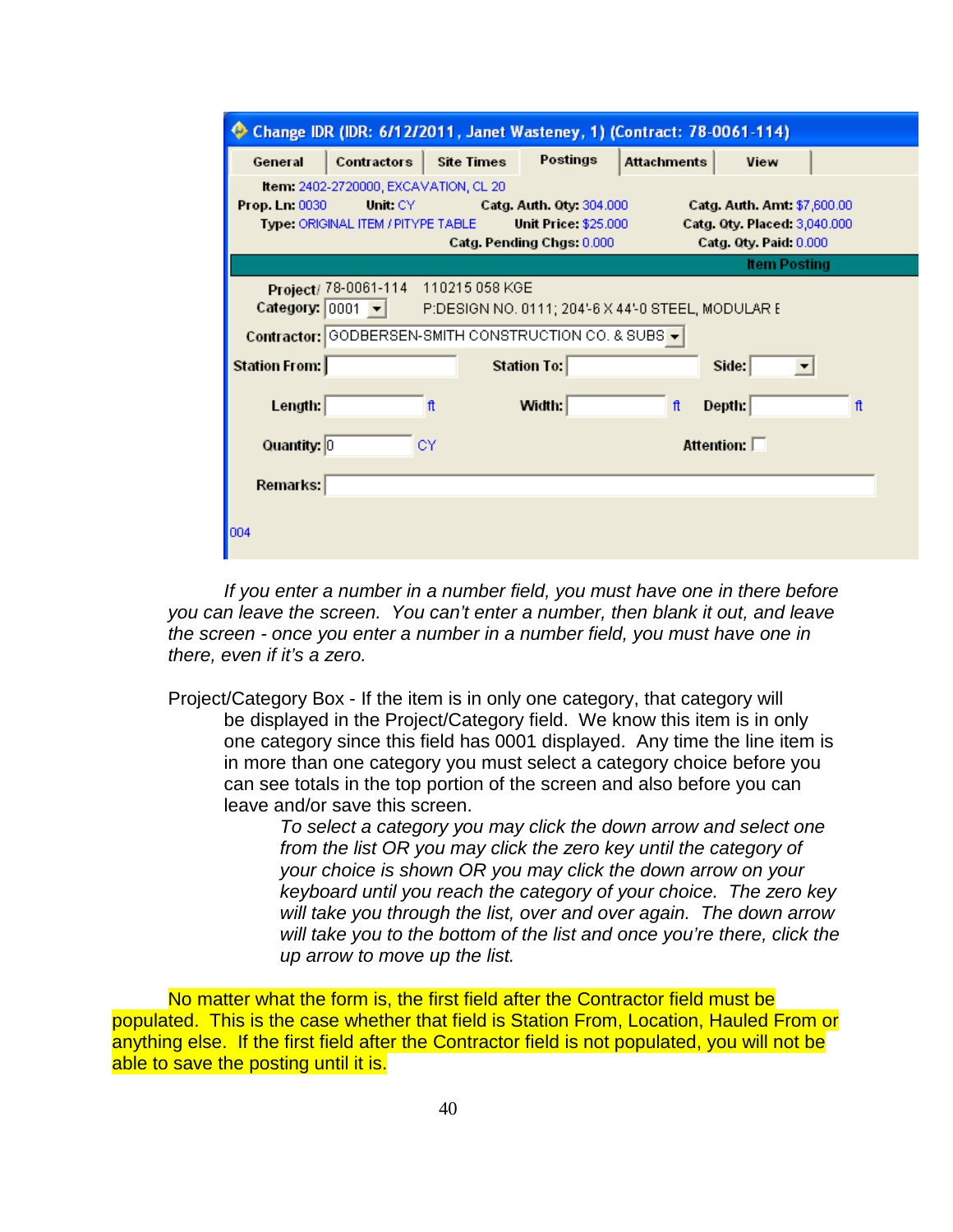The Attention Box - If this box is checked it is simply an alert that the item should be noticed, probably BEFORE the estimate is generated. A checkmark in the Attention box does NOT stop anything – it's just a notice for attention. If you mark an item for attention, you are REQUIRED to enter remarks for that item.

*You can put the checkmark in the Attention field by either clicking in the field or tabbing to it and pressing the Space Bar on your keyboard.*

### **If you put a checkmark in the Attention field, press the Tab key to move to the Remarks field.**

The Remarks Field – Once the cursor is in the Remarks field, a scroll bar appears**. It is highly recommended to make an entry in the Remarks field for EVERY posting to serve as additional documentation.** If you double click in this Remarks field, the viewable area will increase dramatically. There's also a spell check button available for use within that field. Click OK to return to the original field size.

The Materials Button (bottom left area of the screen) - We will not be using this.

OK, let's make some item progress entries. We'll make several since this is something that someone will be doing or helping with on a daily basis whether they're an inspector using FB or in the office using FM. In other words, there's no getting away from learning this part!!

As you will probably notice, the entries made here are for practice only - they do NOT necessarily reflect reality on a project!!

We're NOT going to make an entry for Line 0030 at this time so - Click the Cancel button at the bottom of the screen

> Click the Add Posting button Highlight Line 0080, Demonstration Shaft

Click the Select button

*You can just press the Enter button since Select is the default.* Notice the information in the top portion of the screen is complete. Also the Category field in the entry area displays 0001 letting us know this item is in only Category 1 of the Project shown directly above the category field.

Select Par Electrical Contractors in the Contractor field.

*You must select an entry in the Contractor field only if the item is linked to more than 1 contractor.*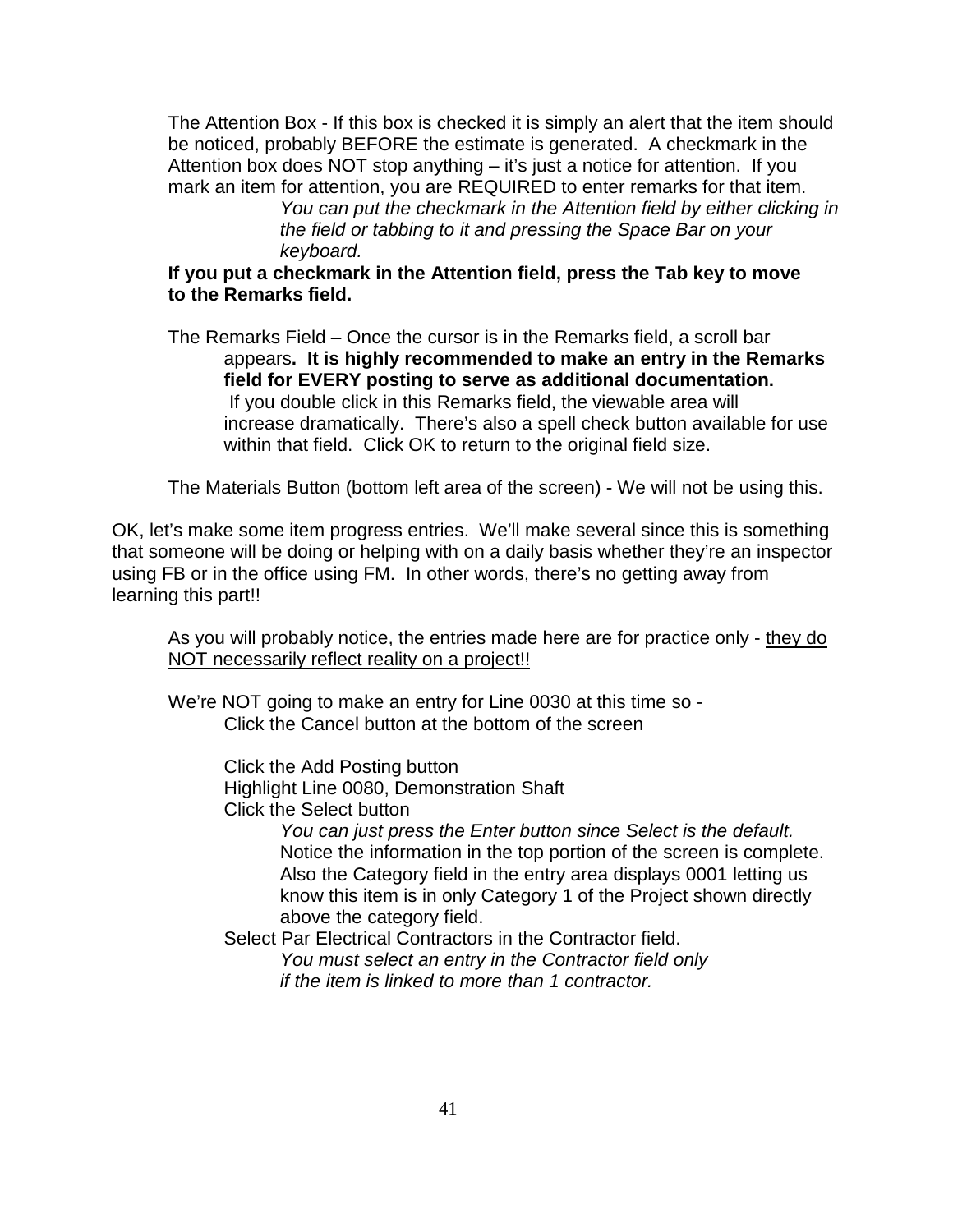|                              |                                                     |                                                     | Change IDR (IDR: 6/12/2011, Janet Wasteney, 1) (Contract: 78-0061-114)               |             |                                                                                            |  |
|------------------------------|-----------------------------------------------------|-----------------------------------------------------|--------------------------------------------------------------------------------------|-------------|--------------------------------------------------------------------------------------------|--|
| General                      | Contractors                                         | <b>Site Times</b>                                   | Postings                                                                             | Attachments | View                                                                                       |  |
| Prop. Ln: 0080               | Unit: LF<br>Type: ORIGINAL ITEM / PITYPE TABLE      | Item: 2433-0003000, DEMONSTRATION SHAFT             | Catg. Auth. 0ty: 75.000<br><b>Unit Price: \$550,000</b><br>Catg. Pending Chgs: 0.000 |             | Catg. Auth. Amt: \$41,250.00<br>Catg. Qty. Placed: 30.000<br><b>Catg. Qty. Paid: 0.000</b> |  |
|                              |                                                     |                                                     |                                                                                      |             | <b>Item Posting</b>                                                                        |  |
|                              | Category: $ 0001 \rangle$ $\blacktriangleright$ $ $ | Project/ 78-0061-114 110215 058 KGE                 | P:DESIGN NO. 0111; 204'-6 X 44'-0 STEEL, MODULAR E                                   |             |                                                                                            |  |
|                              |                                                     | Contractor: PAR ELECTRICAL CONTRACTORS, INC         |                                                                                      |             |                                                                                            |  |
| <b>Station From: 2652+70</b> |                                                     |                                                     |                                                                                      |             |                                                                                            |  |
| Quantity: 15.000             |                                                     | LF                                                  |                                                                                      |             | Attention: $\square$                                                                       |  |
|                              |                                                     | Remarks: worked on demo shaft until equipment broke |                                                                                      |             |                                                                                            |  |
| 039                          |                                                     |                                                     |                                                                                      |             |                                                                                            |  |

Sta From = Enter 2652+70

To save key strokes you can press either the  $=$  sign or the space bar instead of the  $+$  sign. Either the  $=$  or the space will convert to the  $+$ sign as soon as you tab out of the field.

*In all forms, press the Tab key after each entry to advance to the next field.*

Quantity =  $15$ 

Remarks = worked on shaft until weather delay

Click the Add More button which will return you to the item list to select the same or a different item. If you want to make another entry for the same item, you must still return to the item list and select the item again.

If you had clicked OK by mistake instead of Add More, you would have been taken to a screen that shows all item entries made thus far for this IDR. From there you could click the Add Posting button once again to get the item list.

If you're going to be making several entries for the same line item, once you click the Add More button, simply press the Enter key since the correct item will already be highlighted in the items list and that will bring in the form for data entry.

Select Line 0310, Clear & Grubb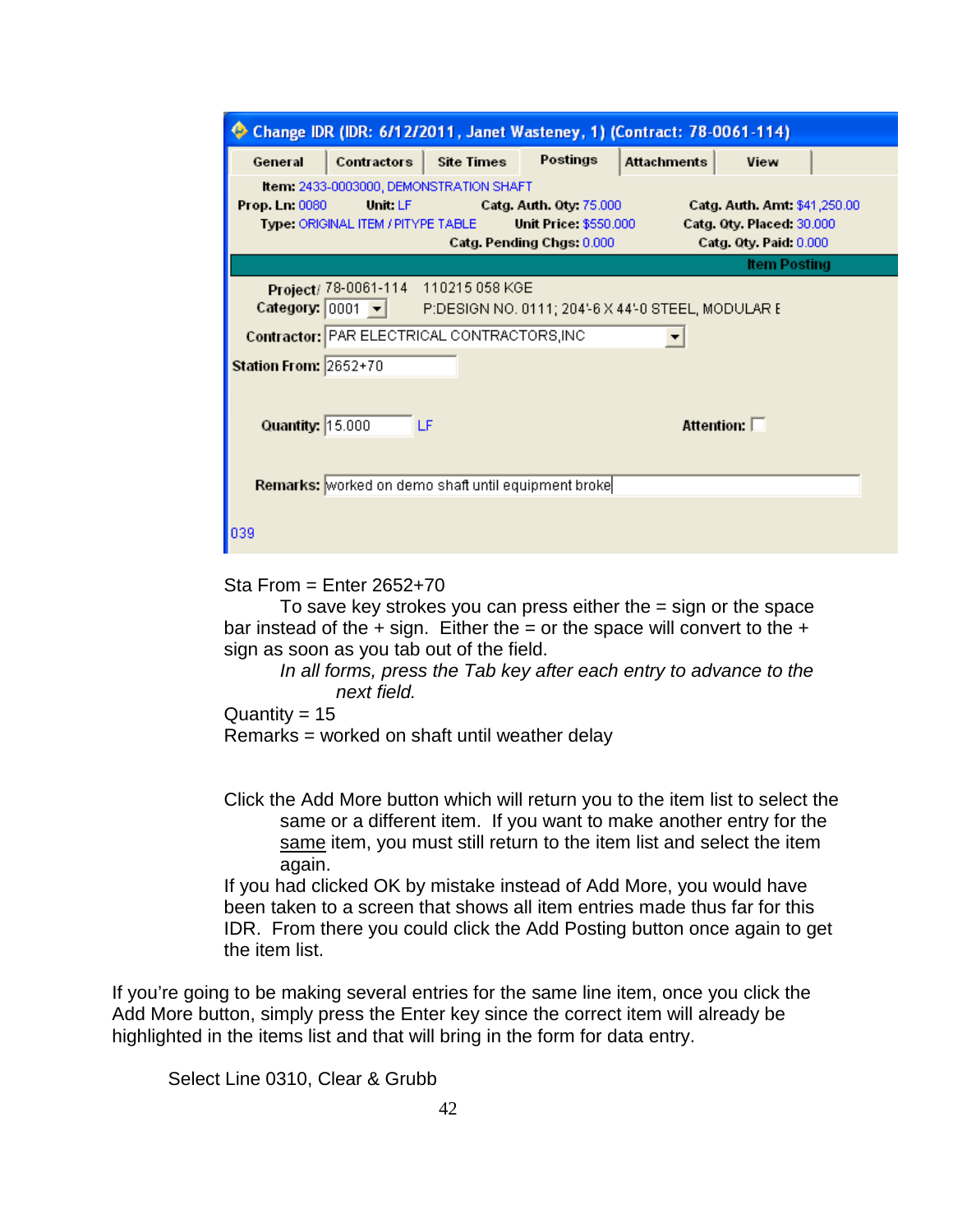Notice that the Station From field is already populated with the same data as the last entry. This is due to the option we selected in the Utilities > User Preferences, Entry Defaults Posting tab. Although this can be a very helpful tool, it can also be a very big pain!!! This option can be "turned on and turned off" at any time – and it's time we "turned it off" so go there and take the checkmark out of the "Station and Location fields default to last entry" option. (Utilities > User Preferences > Entry Defaults Posting folder tab)

Enter the following for Line 0310 -

Contractor = already populated so we know that this contractor is the only one linked to this item

Sta From  $= 2652+40$ Tab to the Quantity field

Quantity =  $.4$ 

Remarks = clearing first day

*If you got "kicked out" of this form as soon as you began to type the remarks, odds are you forgot to press the Tab key first to put the cursor in the Remarks field. Notice the Cancel button at the bottom of the screen the keystroke for canceling is the letter C. With the cursor sitting in the Attention field and typing a letter C, you are telling the program to cancel the entry!! That's why it's crucial to tab to the Remarks field before typing.*

Click the Add More button

Highlight Line 0270, Excavation, Cl 20

Since this is in only 1 category and is linked to only 1 contractor, those fields are populated for us.

Station From field  $= 2655+00$ 

Station To field =  $2656+00$ 

Tab to the Side

*This field is blue and blank and has a drop down arrow. That means you can type in the first letter of the selection and the first instance of an item beginning with that letter will automatically appear in that field. If that is not the correct one, press the letter again and the next choice beginning with that same letter will be displayed.*

Press the letter R or click the arrow beside the Side field and choose Both Length = 100 (populated for you based on the Station fields you entered) Width  $= 12$ 

Depth  $= 2$ 

 $Quantity = 88.889$  (calculated for you)

*If the number is shown in red beside the Quantity field, you will need to enter it in the Quantity field. Once you do that, the red number will disappear.*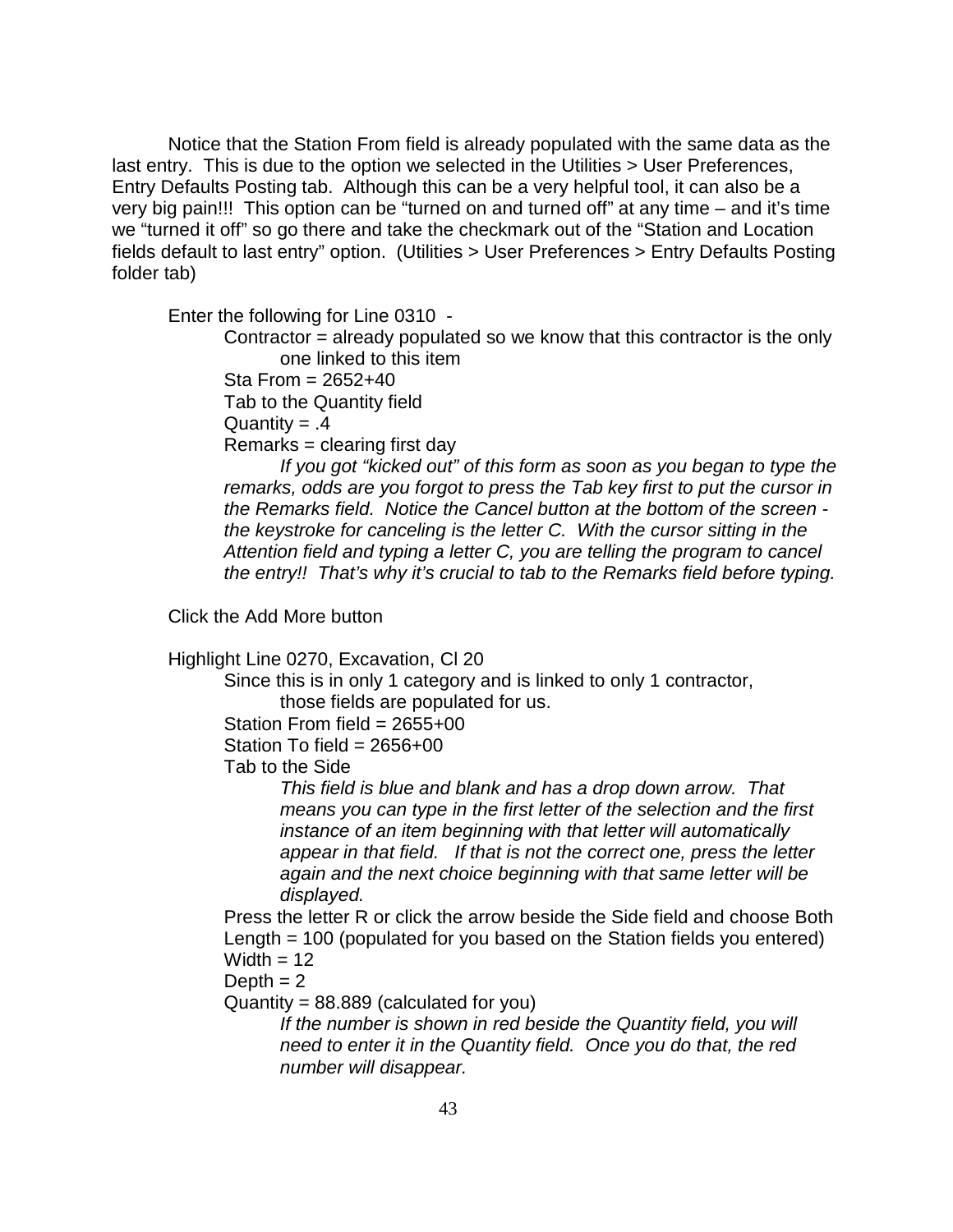Remarks = enter a remark of your choice (watch it now!!!!)

Click the Add More button

You've done fine so far – let's make some more entries just for fun!! OK, OK, so it might not be all that much fun – but there are some more things I want you to see and learn!

> Select Proposal Line No. 0580, Painted Pav't Mark, Waterborne/Solvent Note that this item is in only 1 category since the Project/Category field displays 0003. Contractor = River City Barricade Station From = 2164+04 Station To = 2168+06 Side = Right Length  $= 402 -$  is already calculated and completed for you based on the data you entered in the Sta From and Sta To fields. You CAN overwrite this if you desire. We won't!! Plan Indent = Meas Factor  $= 1$ Permanent = put the dot in front of permanent

| Change IDR (IDR: 12/8/2013, Janet Wasteney, 1) (Contract: 78-0061-114) |                                                            |                           |
|------------------------------------------------------------------------|------------------------------------------------------------|---------------------------|
| Contractors   Site Times<br>General                                    | <b>Postings</b><br><b>Attachments</b>                      | <b>View</b>               |
|                                                                        | Item: 2527-9263109, PAINTED PAV'T MARK, WATERBORNE/SOLVENT |                           |
| <b>Prop. Ln: 0580</b><br>Unit: STA                                     | Catg. Auth. Qty: 7.470                                     | Catg. Auth. Amt: \$634.95 |
| Type: ORIGINAL ITEM / PITYPE TABLE                                     | <b>Unit Price: \$85.000</b>                                | Catg. Qty. Placed: 4.000  |
|                                                                        | Catg. Pending Chgs: 0.000                                  | Catg. Qty. Paid: 0.000    |
|                                                                        |                                                            | <b>Item Posting</b>       |
| Project/ 78-0061-114                                                   | 110215 058 KGE                                             |                           |
| Category: $\boxed{0003}$ $\rightarrow$                                 | P:ROADWAY ITEMS                                            |                           |
| Contractor: RIVER CITY BARRICADE CO.                                   |                                                            | ▼                         |
| Station From: 2164+04                                                  | <b>Station To: 2168+06</b>                                 | Side: RT                  |
| Length: 402.00<br>ft                                                   | Plan Ident: ELW4                                           | Meas Factor: 1.00         |
| Quantity: 4.000<br><b>STA</b>                                          | Temporary<br>(4.02)<br>Permanent<br>G                      | Attention: $\square$      |
| Remarks: pay only 4                                                    |                                                            |                           |
| 026                                                                    |                                                            |                           |

Quantity =  $4.02 - (Calculated for you)$ Change the 4.02 to 4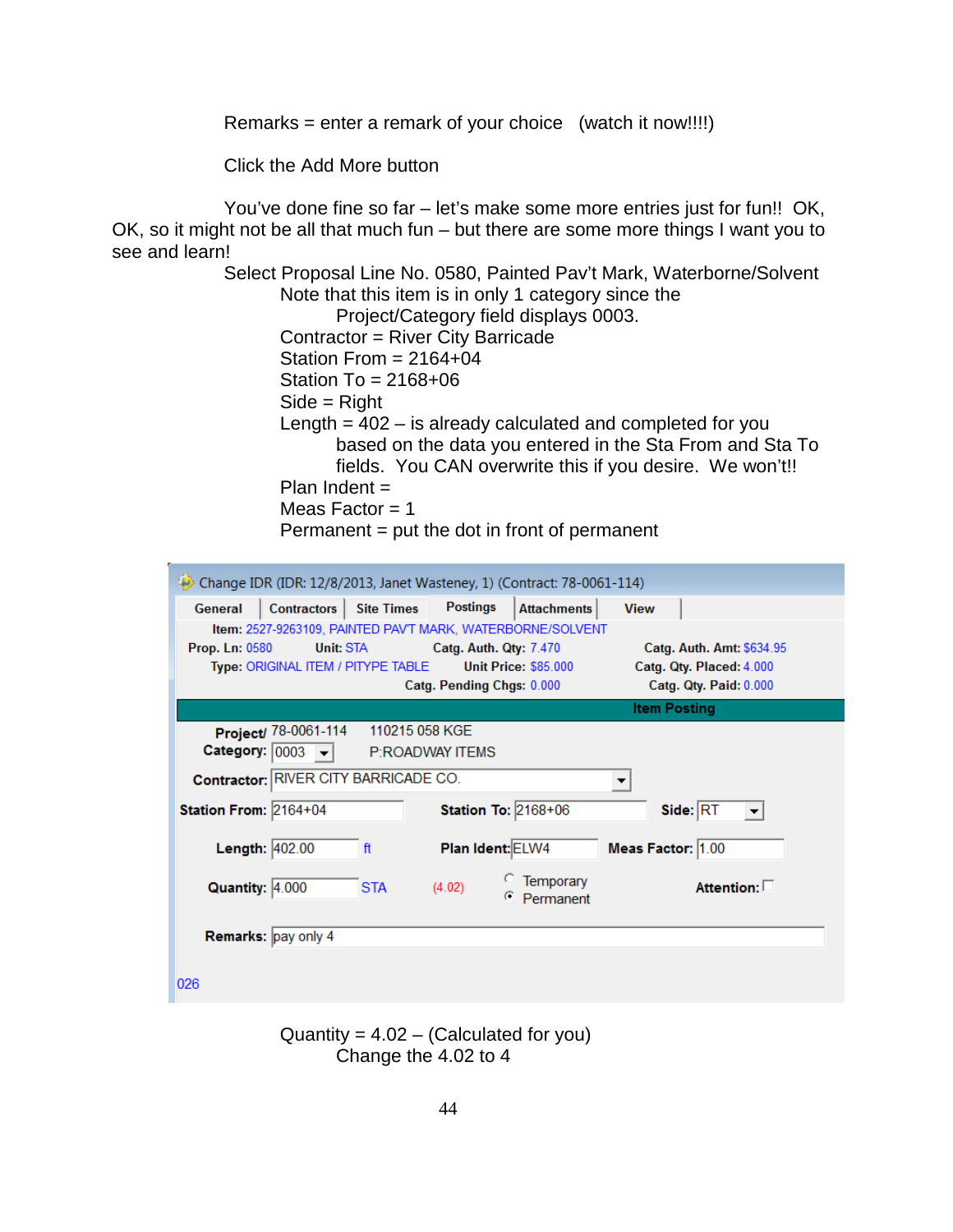Any time the program calculates a different quantity than what you enter in the quantity field, the program calculated quantity will be displayed in red just to the right of the Quantity field. (see above graphic)

*Any time a number is shown in red anywhere on the form, an explanation should be entered in the Remarks field. By doing so, everyone knows that you are aware of the difference in the program calculated and the entered amount and intend it to be that way.*

Remarks  $=$  Pay only 4

Click OK to return to the item posting list

We haven't saved any entries for awhile so let's click the SAVE button. That will save all entries in every folder tab for this IDR and will remain at this folder tab.

The Postings folder tab lists all item progress entered thus far for this IDR. The item that is highlighted will be detailed in the top portion of the screen. Remember, the top portion displays ONLY CATEGORY information for the item. If the item is in more than one category, it does NOT show totals for all categories, just the one involved in the line item highlighted. (See the following graphic)

| Change IDR (IDR: 6/12/2011, Janet Wasteney, 1) (Contract: 78-0061-114)                                                                                                                                                                                                                                                                                                                                                             |                                                                                              |                     |                      |                    |                    |                        |       |                  |                          |  |
|------------------------------------------------------------------------------------------------------------------------------------------------------------------------------------------------------------------------------------------------------------------------------------------------------------------------------------------------------------------------------------------------------------------------------------|----------------------------------------------------------------------------------------------|---------------------|----------------------|--------------------|--------------------|------------------------|-------|------------------|--------------------------|--|
| Postings<br><b>Site Times</b><br><b>Attachments</b><br>View<br>General<br><b>Contractors</b>                                                                                                                                                                                                                                                                                                                                       |                                                                                              |                     |                      |                    |                    |                        |       |                  |                          |  |
| Item: 2527-9263109, PAINTED PAV'T MARK, WATERBORNE/SOLVENT<br>Prop. Ln: 0580<br>Unit: STA<br><b>Catg. Auth. Qty: 7.470</b><br><b>Catg. Auth. Amt: \$634.95</b><br>Type: ORIGINAL ITEM / PITYPE TABLE<br><b>Unit Price: \$85,000</b><br>Catg. Oty. Placed: 8.000<br>Catg. Qty. Paid: 0.000<br>Catg. Pending Chgs: 0.000<br>Project: 78-0061-114, 110215 058 KGE<br>Category: 0003, P:ROADWAY ITEMS<br><b>Find Item Description:</b> |                                                                                              |                     |                      |                    |                    |                        |       |                  |                          |  |
| <b>Item Description</b>                                                                                                                                                                                                                                                                                                                                                                                                            |                                                                                              | <b>Item</b><br>Code | <b>Prop</b><br>Line: | Location           | Quantity<br>Posted | <b>Project</b>         | Catg  | <b>Breakdown</b> | Contractor               |  |
| ICLEAR+GRUBB                                                                                                                                                                                                                                                                                                                                                                                                                       |                                                                                              | 2101-0850001        |                      | 0310   Sta 2652+40 |                    | 0.400 78-0061-114      | 10003 |                  | GODBERSEN-SMITH CONS     |  |
| <b>IDEMONSTRATION SHAFT</b>                                                                                                                                                                                                                                                                                                                                                                                                        |                                                                                              | 2433-0003000 0080   |                      | Sta 2652+70        |                    | 15.000 78-0061-114     | 0001  |                  | PAR ELECTRICAL CONTRAI   |  |
| <b>IEXCAVATION, CL 20</b>                                                                                                                                                                                                                                                                                                                                                                                                          | 2402-272000010270 ISta 2655+00 to Sta 21<br>88.889 78-0061-114 0002<br> GODBERSEN-SMITH CONS |                     |                      |                    |                    |                        |       |                  |                          |  |
| PAINTED PAVT MARK, WATERBOR 2527-9263109 0580 Sta 2164+04 to Sta 21                                                                                                                                                                                                                                                                                                                                                                |                                                                                              |                     |                      |                    |                    | 4.000 78-0061-114 0003 |       |                  | IRIVER CITY BARRICADE CO |  |

To see the total quantity placed for the entire contract -

Click the Items button and view the quantity placed column. BUT, only quantities in IDRs that have been saved or generated are reflected in this field.

Items with postings in our IDR are 0080, 0270, 0310, and 0580. You can see placed quantities by clicking on the Items button and viewing the 4 items just mentioned. **Once the IDR with these postings is saved or generated, the amounts**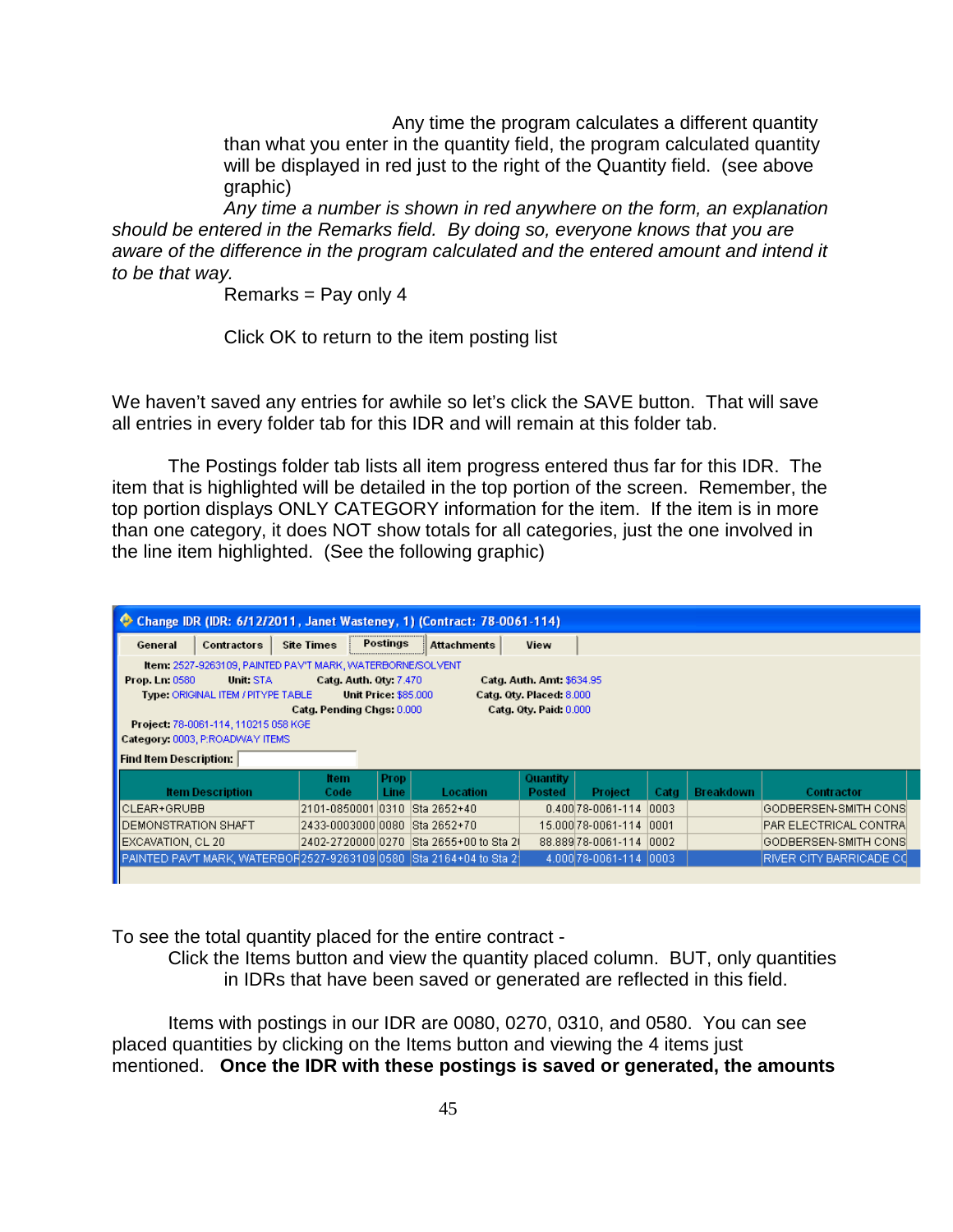**posted will be reflected in the Qty Placed field in the Items list. Until then they are in a sort of limbo state – they're posted but they don't count!!!** 

If you're at the Items list, click the Close button and return to the Postings tab of the IDR.

Since we want to add another item, click the Add Posting button

Select 0560, Rmvl of Pavt Category = populated for you Sta From = enter something of your choice Tab to the Quantity field Quantity  $= 72$ Remarks = enter something of your choice

Click Add More

Select Line 0070 Category = populated for you Contractor = Par Electrical Contractors Sta From = enter something of your choice Tab to the Quantity field  $Quantity = 150$ Remarks = enter something of your choice

Since that was so much fun, let's post progress to another item!!!

Click the Add More button

### **Lump Sum Item Posting -**

Select 0590, Traffic Control Category = populated for you Contractor = River City Barricade Co Location = beginning of project or BOP Pay  $%$  = leave this field blank - it is not a field to be used  $Quantity = 1.0$ Since this is a lump sum item, the progress must be entered as a decimal. Remarks = initial payment

Click OK to return to view the postings for this IDR

Click the Save/Close button and close back to the Contracts list.

It's a good idea to save your information every few entries since it sure doesn't take long to do so. This saves not only the item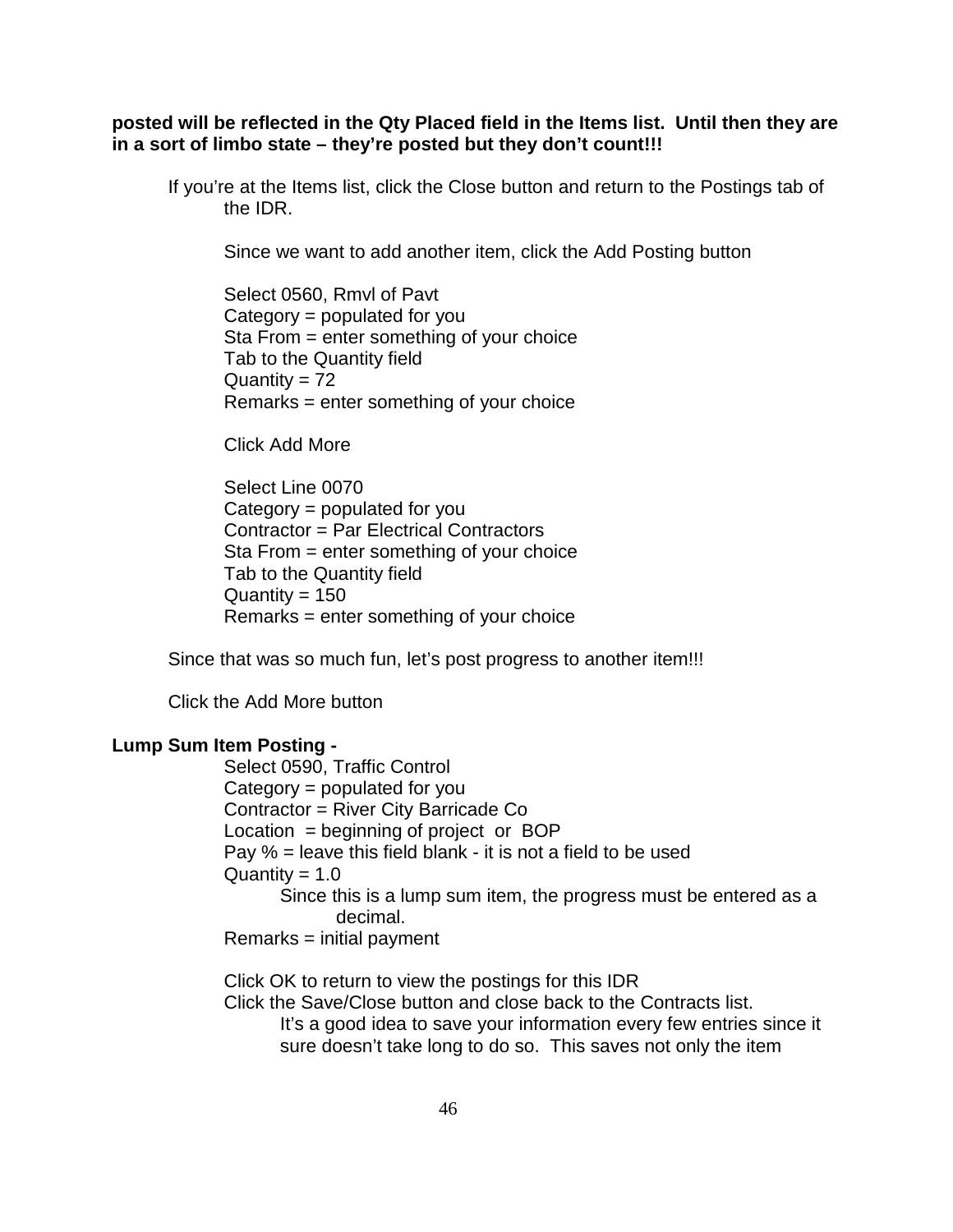postings but everything in this IDR you have entered in the other folder tabs as well.

Now that you've made a lump sum item entry, let's review a few lump sum rules:

- \* Quantities must be entered in decimal form
- \* If a lump sum item is in more than one category, EACH category will have a total quantity of 1.0.
- \* The total quantity for all categories for a lump sum is also 1.0
- \* The lump sum quantity of 1.0 CANNOT be overrun at all
- **\* You do NOT have to place and/or pay 100% of a lump sum item**
- \* You cannot increase or decrease a lump sum contract item
- \* If you need to increase a lump sum item, you must do so by creating another 'LUMP SUM' or 'EACH' item and adding it in a cont mod. (You can use the same item number EXCEPT FOR THE MOBILIZATION LINE ITEM.) You MUST NOT use the mobilization line number for additional mobilization to be paid to the contractor. If you do, it can cause irreparable damage to the contract.

*If you need to pay additional mobilization, use a generic LUMP SUM or EACH item and enter additional mobilization in the supplemental description*.

## **At the Item Posting folder tab** -

**If you wish to add another item, click the Add Posting button.** 

- **If you wish to change one of the existing items**, highlight it and click the Change Posting button.
- **If you wish to delete one of the items**, highlight it and click the Delete Posting button.

You should now be at the Contracts list. Highlight Contract 77-0171-016

> Let's post progress to another Lump Sum item With Contract 77-0171-016 highlighted, click the IDRs button Click Add Today's date is fine for the IDR Enter something of your choice in 1 or more fields on the General tab Click the Postings tab Click Add Posting Select Item 0280, HMA Pav't Sample Category  $= 2$ Contractor = populated for you Location = Urban area Pay % = leave blank Quantity =  $1.0$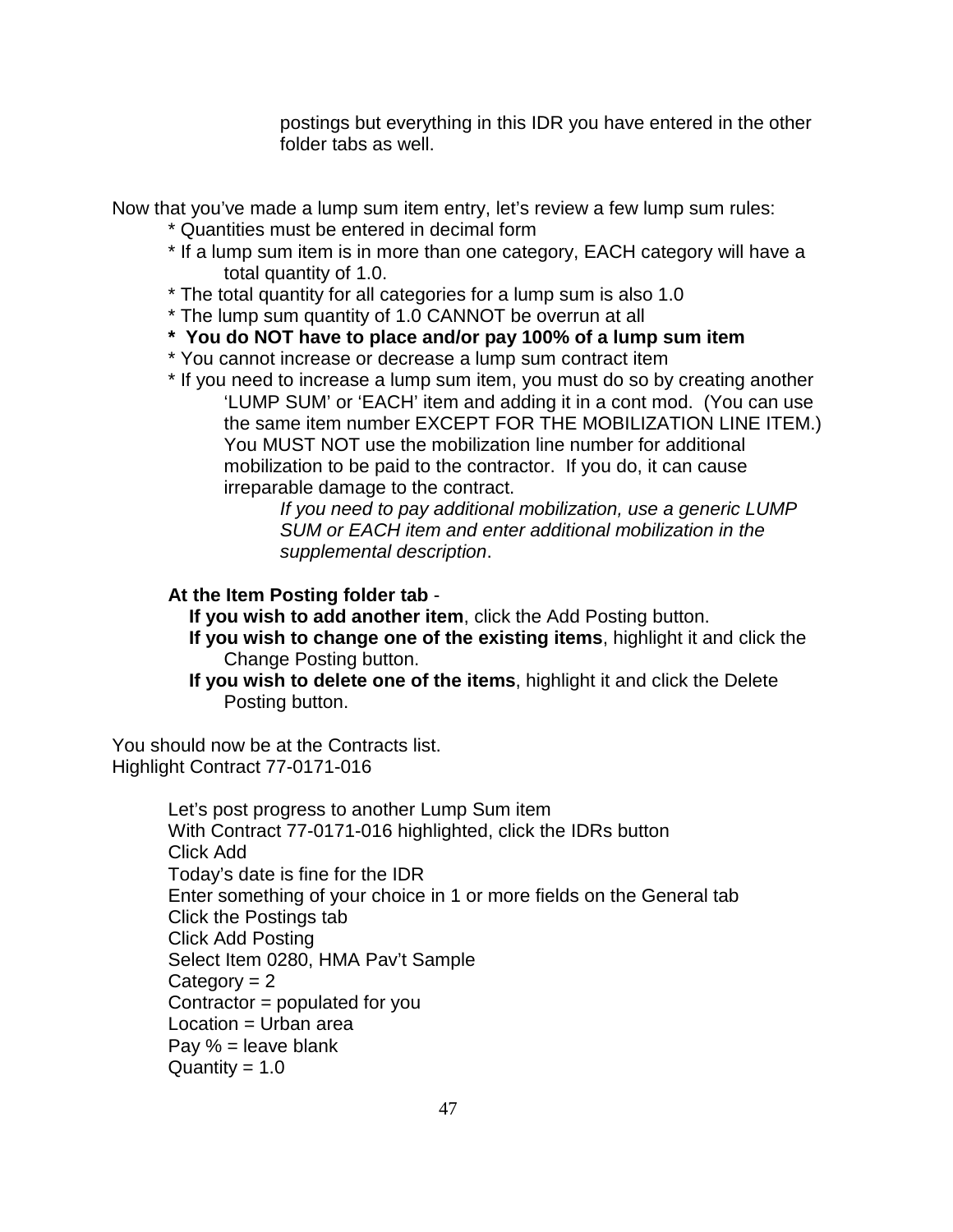Remarks =  $pay\ 100\%$ Click OK Generate the IDR (Generating the IDR will save it first and then generate it)

We posted progress showing that the entire quantity of Line 0280 for Category 2 was placed and then we saved the IDR. Click now on the Items button and let's see what is displayed in the Quantity Placed field for Line 0280, HMA Pav't Sample

| Contract: 77-0171-016)                                                                                    |              |                      |               |                           |                  |                               |                            |              |  |  |  |
|-----------------------------------------------------------------------------------------------------------|--------------|----------------------|---------------|---------------------------|------------------|-------------------------------|----------------------------|--------------|--|--|--|
| Category: $\leq$ All> $\neq$<br>Project: <all><br/><math display="inline">\blacktriangledown</math></all> |              |                      |               |                           |                  |                               |                            |              |  |  |  |
| <mark>¶</mark> Contractor:   <all></all>                                                                  |              | $\blacktriangledown$ |               |                           |                  |                               |                            |              |  |  |  |
| <b>Find Prop. Line:</b>                                                                                   |              |                      |               |                           |                  |                               | Filter: Show All>          |              |  |  |  |
| <b>Item Description</b>                                                                                   | <b>Units</b> | ltem.<br>Code        | Prop.<br>Line | Quantity<br><b>Placed</b> | Quantity<br>Paid | <b>Authorized</b><br>Quantity | <b>Initial</b><br>Quantity | Pend<br>Chan |  |  |  |
| HMA (3M ESAL) INTERMEDIATE, 1/2"                                                                          | <b>TON</b>   | 2303-0042500 0250    |               | 0.000                     | 0.000            | 37,497.000                    | 37,497.000                 |              |  |  |  |
| HMA (3M ESAL) SURF, 1/2", FRIC L-3                                                                        | <b>TON</b>   | 2303-0043503 0260    |               | 0.000                     | 0.000            | 19,130.000                    | 19,130,000                 |              |  |  |  |
| ASPH BINDER, PG 58-28                                                                                     | TON          | 2303-0245828 0270    |               | 0.000                     | 0.000            | 3,965,000                     | 3,965,000                  |              |  |  |  |
| <b>HMA PAV'T SAMPLE</b>                                                                                   | LS           | 2303-6911000 0280    |               | 0.200                     | 0.000            | 1.000                         | 1,000                      |              |  |  |  |
| SURF, DRIVEWAY, CLACR STONE                                                                               | <b>TON</b>   | 2315-8275025 0290    |               | 0.000                     | 0.000            | 68,000                        | 68,000                     |              |  |  |  |
| COLD IN-PLACE RECYCLED ASPH PAVT                                                                          | <b>ISY</b>   | 2318-1001100 0300    |               | 0.000                     | 0.000            | 141.072.000                   | 141.072.000                |              |  |  |  |
| ASPH STABILIZING AGENT (FOAMED ASPHTON                                                                    |              | 2318-1001220 0310    |               | 0.000                     | 0.000            | 466,000                       | 466,000                    |              |  |  |  |

Why does the Quantity Placed show .2 when we made an entry of 1.0 in the IDR? Remember that HMA Pav't Sample is in 2 categories. The total dollar amount for both of those categories is \$12,000. Of that total, .2 (or \$2,400) of it is in Category 2 and that entire amount has been placed.

If you limited the view to only items in Category 2 of Project 77-0171-016, you would see a placed quantity of 1.0. Likewise, if you changed from Category 2 to Category 1, you would see a placed quantity of 0.

The error message shown below is a sample of what is displayed when more than 1.0 is posted to a lump sum item in any category. If you receive this message, simply adjust the posting for the lump sum item.



Remember, lump sums must range from 0 to 1.0 and cannot overrun. You cannot increase or decrease a lump sum item through an increase/decrease contract modification. To increase, create a contract modification for a new item (it can be the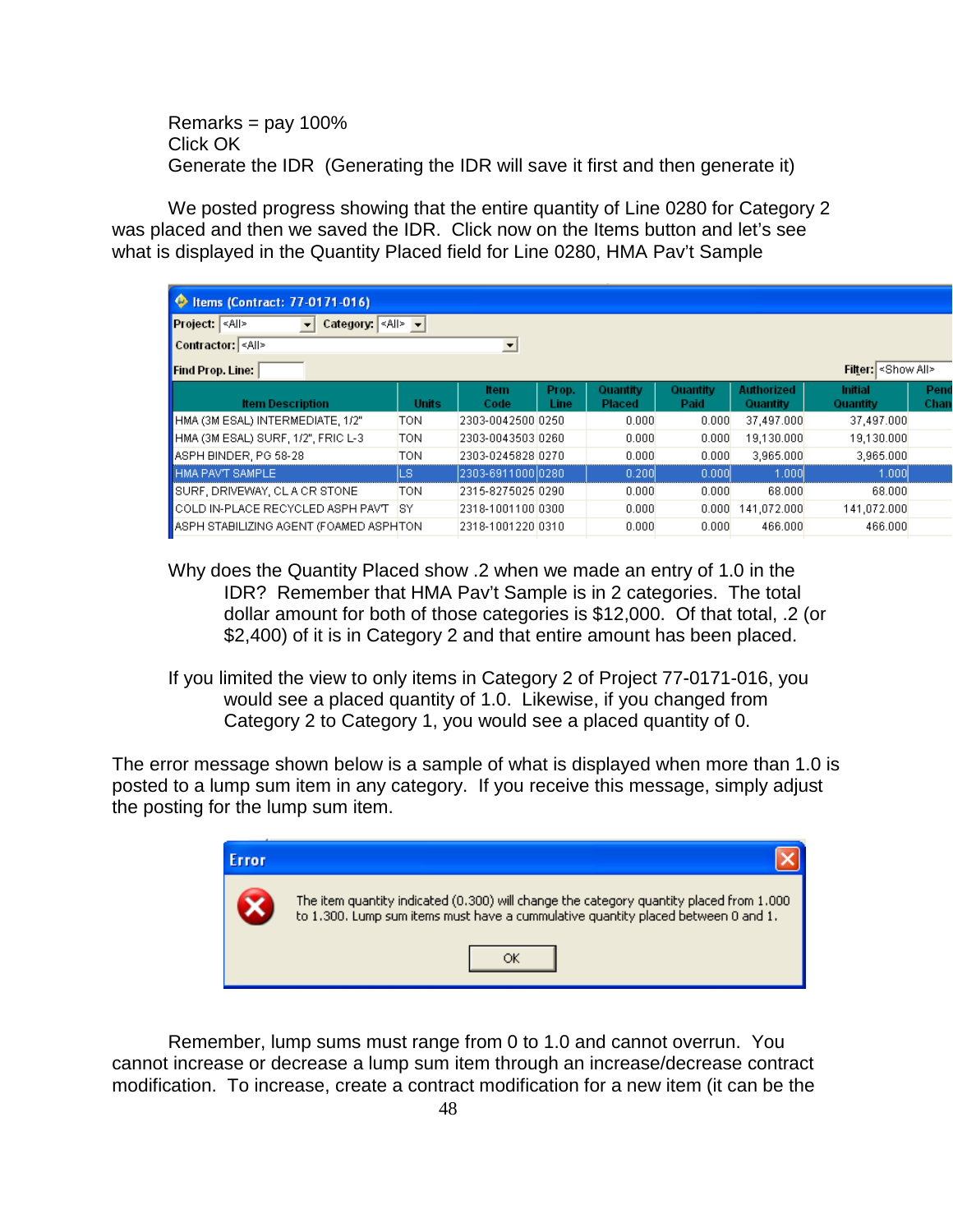same description unless the item is mobilization). To decrease a lump sum, you can't – plain and simple!!!!!! Lump sum items must remain a unit of 1.

Below is your second reminder concerning the mobilization item - **\*\*\*\*\*\*\*\*\*\*\*\*\*\*\*\*\*\*\*\*\*\*\*\*\*\*\*\*\*\*\*\*\*\*\*\*\*\*\*\*\*\*\*\*\*\*\*\*\*\*\*\*\*\*\*\*\*\*\*\*\*\*\*\*\*\*\*\*\*\*\*\*\*\*\*\*\*\*\*\*\*\*\*\*\*\*\***

Mobilization shows as one of the regular line items but an entry should NEVER be made. This item is called an autopay item which means the appropriate amount is automatically included in the estimate by the mainframe when the estimate is processed. Once the estimate is processed and you receive the next IDR turn around file from FieldManager, the mobilization will be updated in the Cat. Qty. Paid field when viewing that item. The Cat. Qty. Placed field should always be zero for mobilization.

**\*\*\*\*\*\*\*\*\*\*\*\*\*\*\*\*\*\*\*\*\*\*\*\*\*\*\*\*\*\*\*\*\*\*\*\*\*\*\*\*\*\*\*\*\*\*\*\*\*\*\*\*\*\*\*\*\*\*\*\*\*\*\*\*\*\*\*\*\*\*\*\*\*\*\*\*\*\*\*\*\*\*\*\*\*\*\*\*\*\*\*\*\*\*\*\*\*\*\***

Click the Close button until you return to the contracts list. Highlight Contract 78-0061-114 Click the IDRs button

#### **Generating the IDR -**

If you are still working in the IDR, you CAN generate it without previously saving it. When you generate an IDR it will automatically save it as part of the generate process.

Since we're at the IDR list and see the IDR we created, we know that it has been Saved. We're now going to generate this IDR so the information can be exported to the FieldManager program and be included in a diary and an estimate. The IDR can be generated from any folder tab or the IDR list, whichever is most convenient.

Highlight the IDR to generate (the one dated yesterday) Click the Generate button Answer Yes to the "Are you sure" question **It is NOT recommended to print the IDR before exporting to FieldManager.**  *If you do want to print the IDR - At the IDR list highlight the appropriate IDR Click the Print button*

*Select the option to print the selected IDR*

Notice the Gen column now has a Yes instead of a No for this IDR.

Click the Close button to return to the contracts list.

### **Quantity Overruns**

Before we look at how to correct posting errors and overpayments for a line item, let's look when items overrun the authorized quantity, why they are sometimes paid in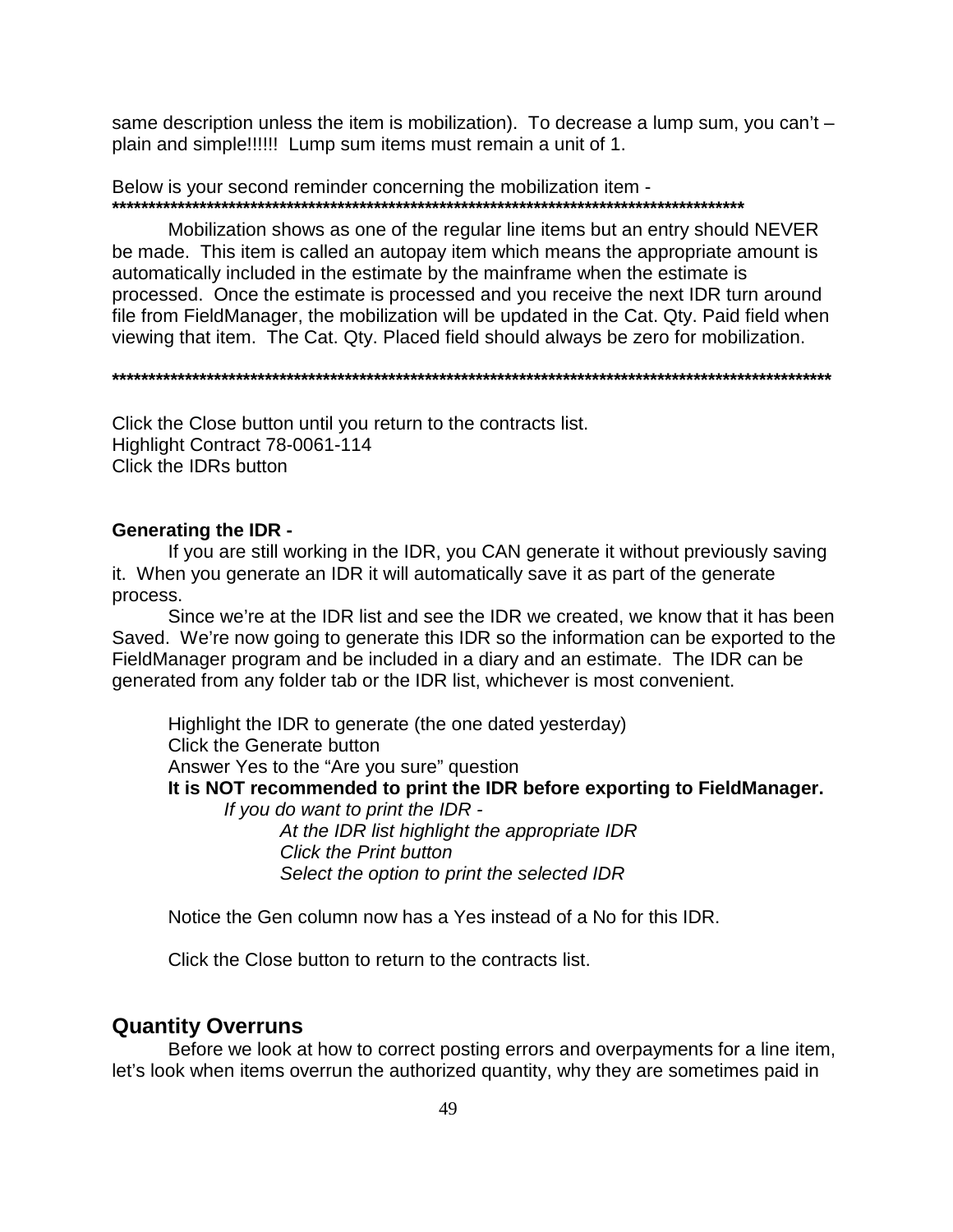full while other times they are not. **Remember, everything is based on the category quantities, not the total contract quantity.**

\*\*\* If an item overruns more than \$50,000 in a **category**, the estimate will pay only up to that \$50,000 amount for the item. Any quantity above that will be held until a contract modification to increase the authorized quantity is written and approved. Some hints when looking at the item list –

## **\*\*\* For items displaying equal placed and paid quantities, it could be that** –

- 1. The item placed and paid quantities are equal to or less than the authorized quantity OR
- 2. The item quantity hasn't overrun the authorized quantity OR
- 3. The item hasn't overrun more than \$50,000 in a category
- **\*\*\* For items displaying more quantity placed than paid, it could be that**
	- 1. An estimate has not been created since the posting(s) was made OR
	- 2. The dollar amount of the item overrun in a category exceeds \$50,000

## **If you don't know if you've already made a specific entry for a line item - and don't want to shut down the IDR you're working on -**

 You can do the following and won't have to close out of the IDR to do so - Click the Inquiries button in the Application toolbar Select the inquiry titled Item History to Date by either double clicking it or by highlighting it and then clicking the View button.

- Select the item in question
	- This will show all posting entries that have been SAVED for the item.

To leave this inquiry open and return to the IDR posting screen -

Click Window (the word Window above the top toolbar)

- Click Add IDR in the drop down list so the checkmark moves there (the checkmark is now in front of the Item History to Date inquiry)
- If you wish to go back to the inquiry and select a different item, simple click on Window and move the checkmark (click) so it's in front of Item History to Date, and click the Change Select button. You can easily and quickly jump between the 2 screens by using this method.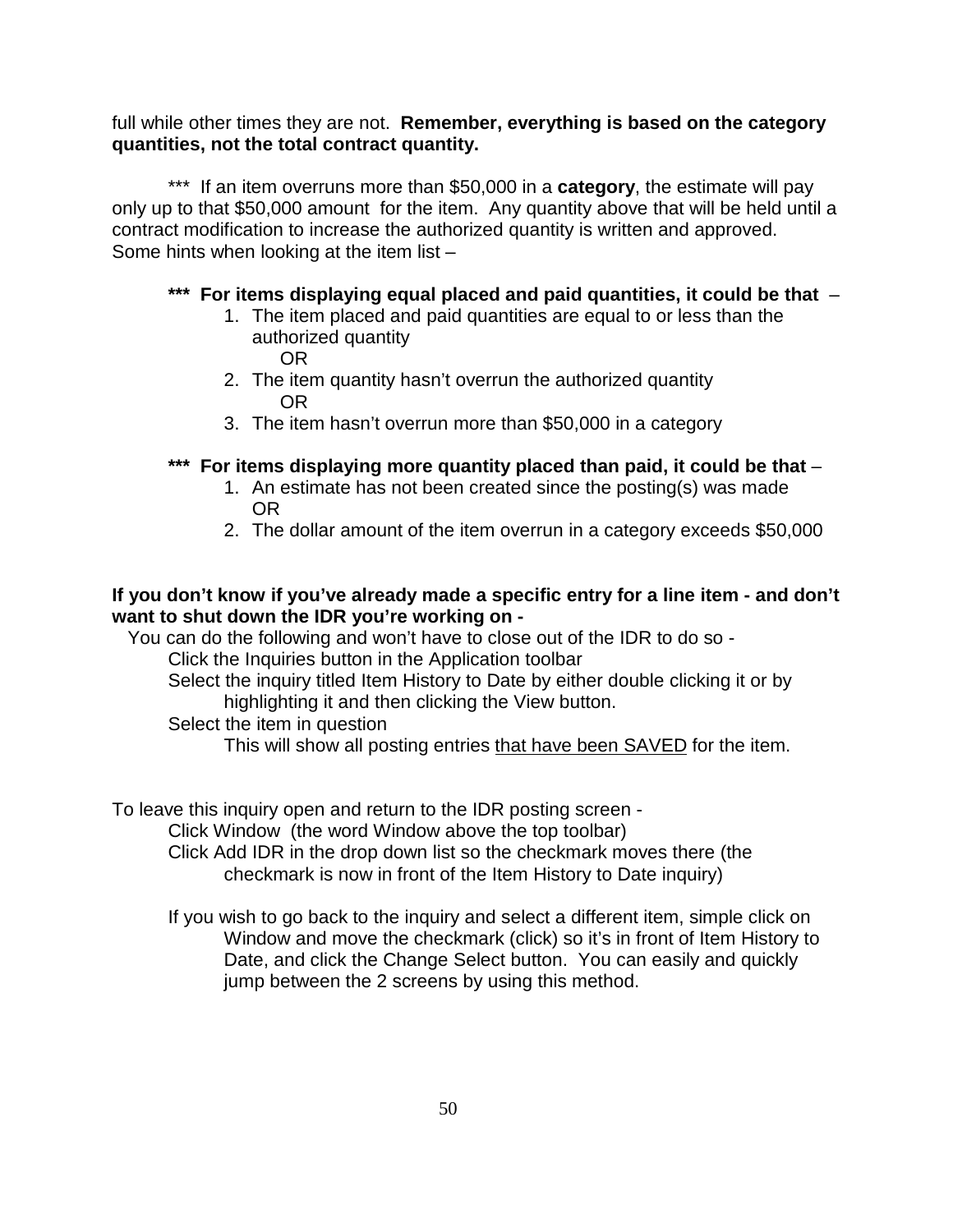## **Overpayment of a Line Item**

Mistakes happen!! If you goofed and incorrectly posted progress to a line item, there are a couple ways to correct it. If that entry HAS already been exported to FieldManager, you will need to make an offsetting (correcting) entry in a different IDR to take care of it. If that entry HAS NOT been exported to FieldManager, you can simply correct it in the IDR where it was entered or make an offsetting (correcting) entry in a following IDR, whichever you prefer! What a deal, huh!!!

## **IF THE IDR WITH THE ERROR HAS NOT BEEN EXPORTED TO FIELDMANAGER**

 If you don't know which IDR was involved or if there were several item progress entries in the IDR, the simplest and probably easiest method is as follows -

Highlight Contract 78-0061-114 Click the IDRs button Click the Add button General folder tab – today's date is OK Comment – IDR to correct item posting for River City Barricade Co Click the Postings folder tab Click the Add Posting button to bring up the item list Select Item No. 0590, Traffic Control Category 3 is selected for you The item progress in the top portion of the screen shows 1 but should really be .1 so.. Contractor = River City Barricade Co Location = correction Quantity  $= -.9$  (minus decimal 9) Remarks = Correction for previous entry error (you would also include the date of the IDR where the error occurred if you knew that as well as any other details that would help explain this posting)

Click OK

Since the correction has taken place, even though the IDR with the incorrect amount might have already been exported to FieldManager, once this IDR with the correcting entry is exported, the total placed will be correct in FM and the next estimate.

A correcting entry had to be made because we could not go back in the FieldBook program to the IDR with the original entry and simply change the quantity field. Click the Save/Close button

Close back to the contracts list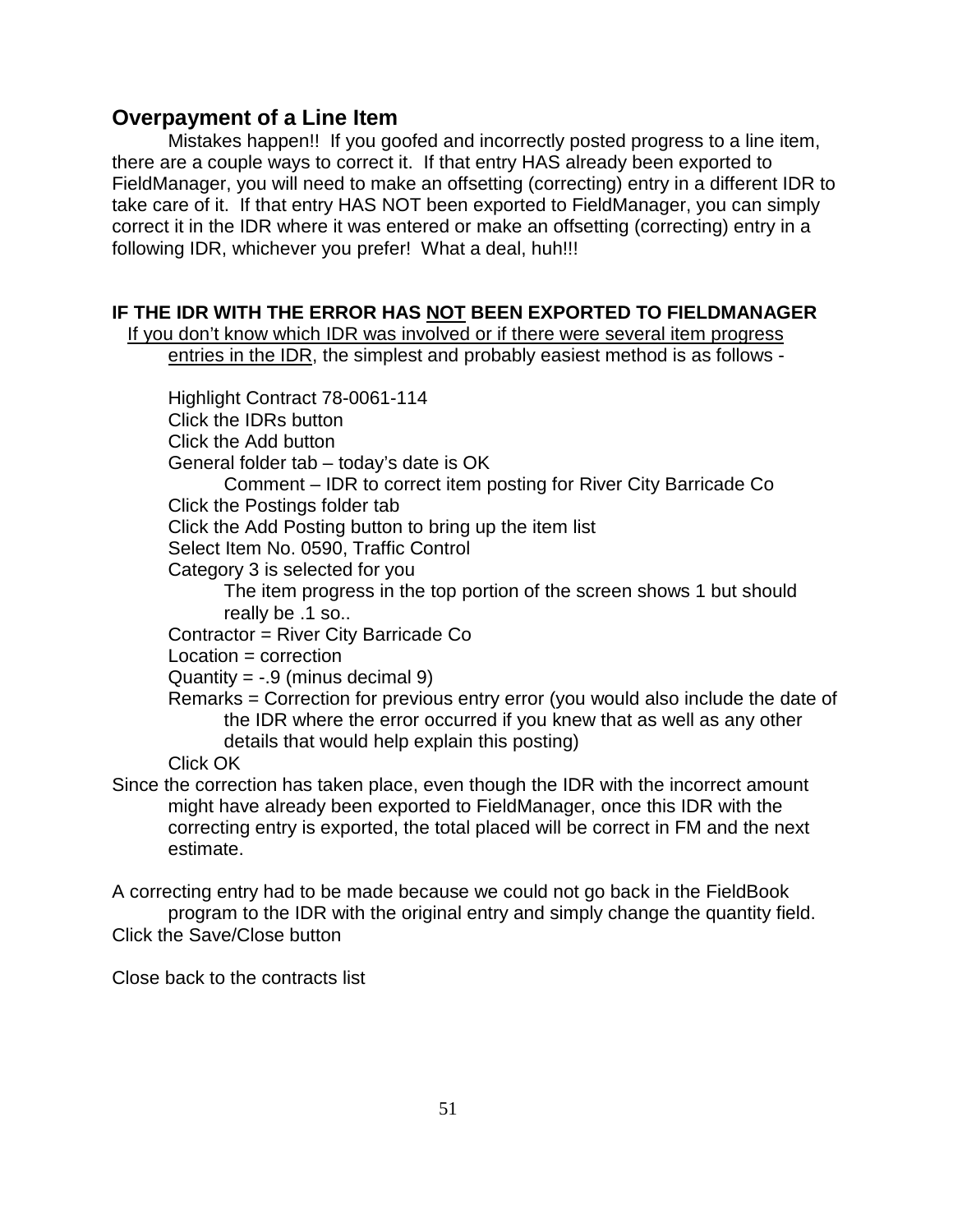If you DO know which IDR was involved and it has not been exported to FM, a simple

way to correct the problem is as follows:

Highlight Contract 78-0061-114 Click the IDRs button Highlight the first IDR you created – the one for yesterday Click the Change button Click the Postings folder tab Highlight Line No. 0310, Clear & Grubb Click the Change Posting button Tab until the cursor is in the Quantity field or click so the cursor is there Enter .2 in the Quantity field and press the Tab key *The original entry of .4 was wrong - it should have been .2. You do not enter -.2 (minus .2) as a correcting entry since the number .4 has not been exported to FieldManager. You are in the IDR where the* 

*number 1.0 had been incorrectly entered originally - and you're changing it there. You simply enter the correct number so when the IDR is exported it will use that correct number.*

If needed, change the remarks to reflect that you are paying only .2 of the quantity.

Click OK

Click the Save/Close button

| Warning |                                                                                                        |
|---------|--------------------------------------------------------------------------------------------------------|
| ु       | This IDR has been generated. Saving changes will change its status<br>from Generated to Not Generated. |
|         | Are you sure you want to save changes?                                                                 |
|         | Yes                                                                                                    |

*If the IDR has already been generated you will get a message stating that if you save it the status for the IDR will change and you will need to re-generate it before it can be included in an estimate.*

Answer Yes to the above warning

At the IDR list screen notice this IDR is listed as NOT being generated. Highlight the IDR if it isn't already Click the Generate button Answer Yes to the "Are you sure" question and the status in the Generate column will change from No to Yes Once the IDR is generated, it will be available to be exported to FieldManager. *Remember, if you want to print the IDR either now or at a later date - At the IDR list highlight the appropriate IDR*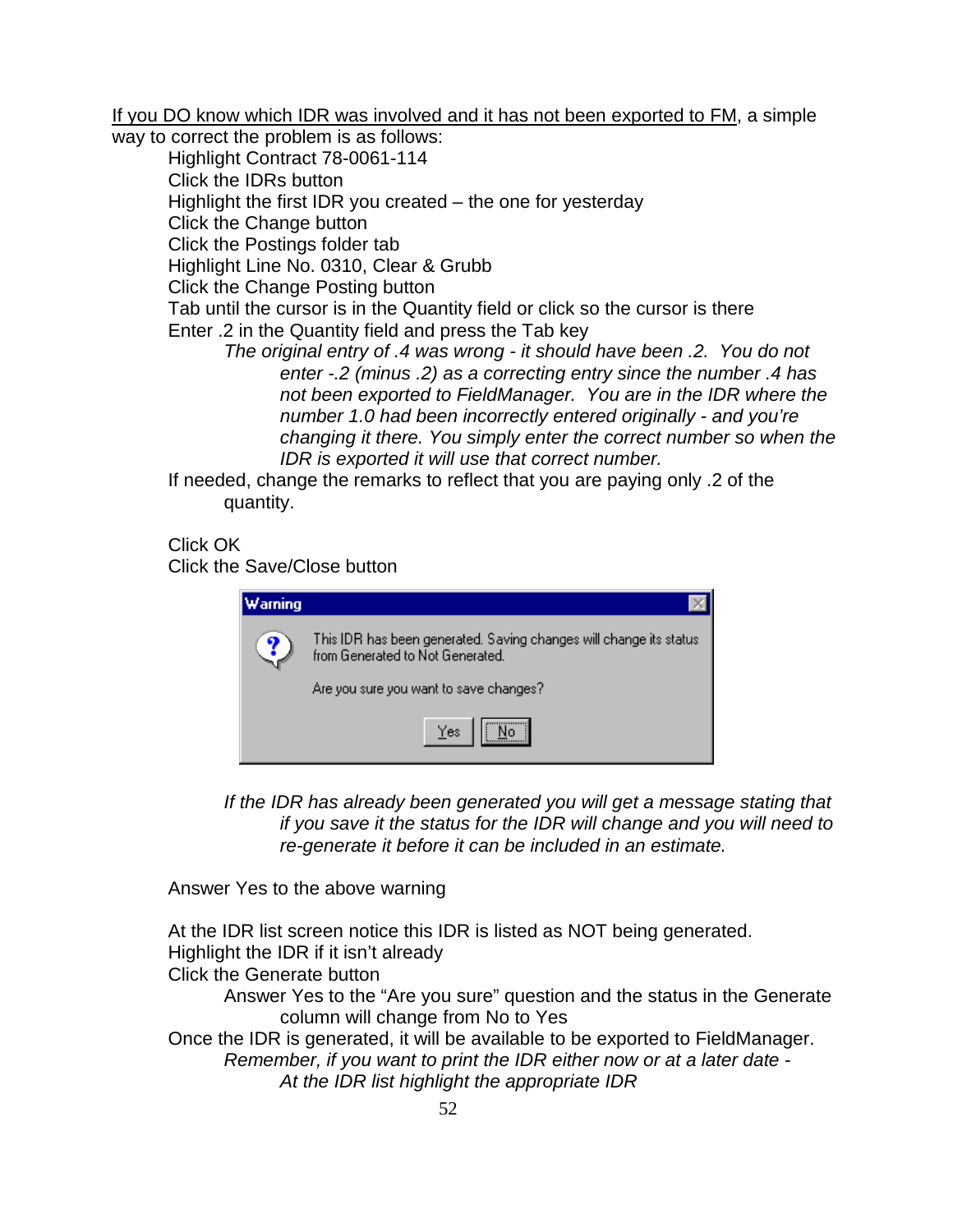*Click the Print button Select the option to print the selected IDR* Close back to the contracts list

## **IF THE OVERPAYMENT HAS ALREADY BEEN EXPORTED TO FIELDMANAGER AND INCLUDED IN AN ESTIMATE -**

Since the incorrect quantity has already been exported to FieldManager and included in a voucher, our only choice is to make a correcting entry in another IDR as soon as the error is discovered. You must make a correcting entry to reduce the quantity of the item that has already been paid. Once the IDR is exported to FM, the next estimate may include a negative amount for this line item if the correction is the only posting for the item.

Highlight the 78-0061-114 contract Click the IDR's button Highlight the IDR we created for today (it's not generated) Click the Change button (or double click the IDR) Click the Postings folder tab Click the Add Posting button to bring up the item list *You must do this because the line item we want to correct isn't included in the list of items having postings in this IDR* Highlight Line No. 0250, ('Square Yards' Item) Pavement Surface Repair (Grinding Limestone or Gravel) Click the Select button Category = populated already

Contractor = Godbersen –Smith Const

Sta From = Enter a 0 if you don't know the exact information

Tab to the Quantity field, leaving the other fields blank

Quantity = -11880 (The incorrect amount that was already exported and paid for this category was 12,000 It should have been 120. You can see the 12000 in the Cat. Qty. Paid field in the top portion of the screen. Once you make the posting and then click the Tab key, the Cat. Qty Placed field will be 120 rather than 12000)

Remarks = Correction for previous overpayment to contractor

Anytime you make a correcting entry you should make some remarks and mark the item for attention

Click the OK button

Click the Generate button

This will both save and generate the IDR

Once this IDR is generated and exported to FM, the item quantity will reflect the -11880 in the total for this item.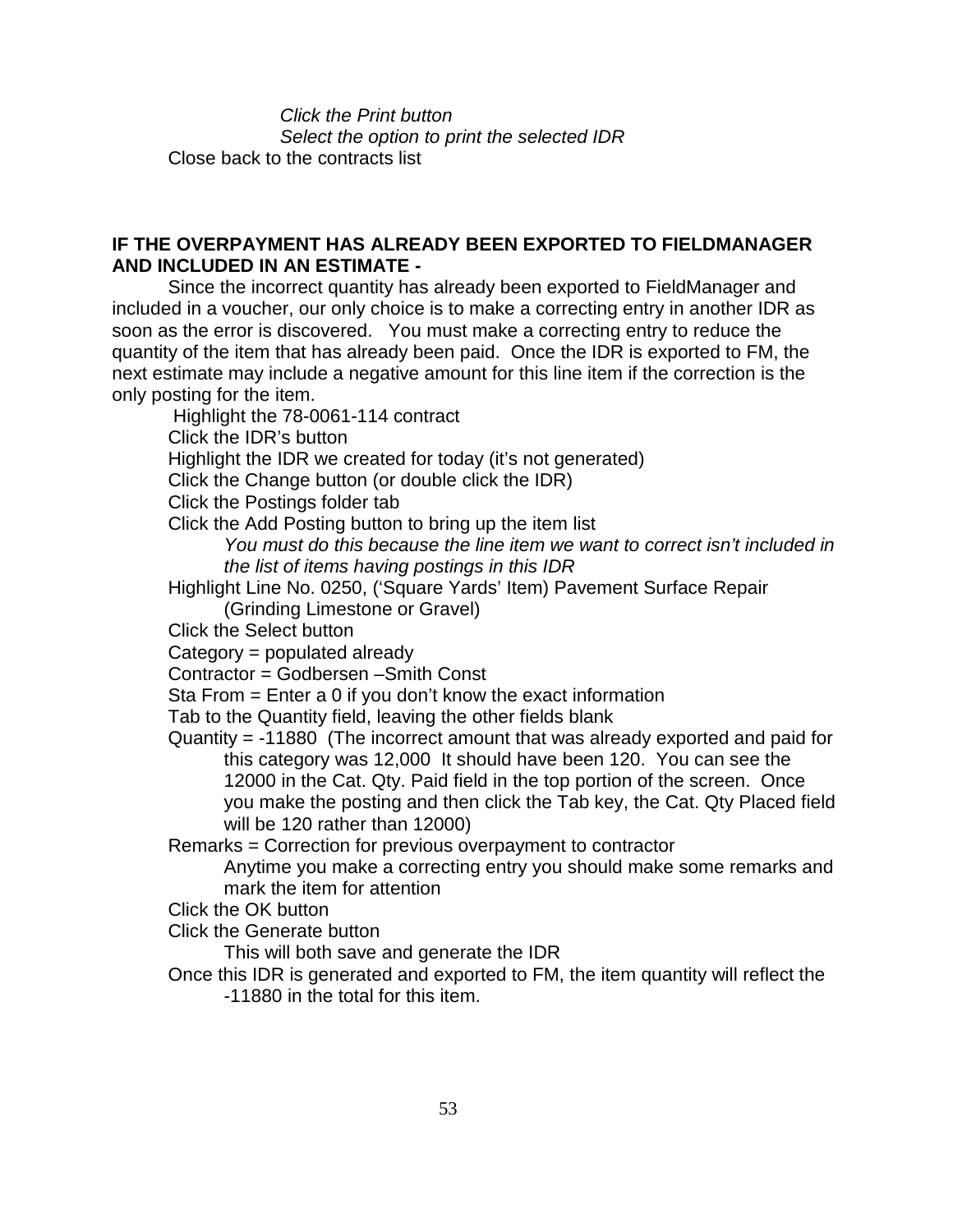## **Attachments Folder Tab**

You should still be working in today's IDR for Contract 78-0061-114 Click the Attachments folder tab

Photos, drawings, etc. can be attached to the FB program. Beware, however, that the size of the contract (and export files) can increase dramatically depending on the attachments.

To create a new file and attach it - Click the Add Attachment button

| <b>Add Attachment</b> |      |     |        |               |
|-----------------------|------|-----|--------|---------------|
| Name:                 | Logo |     |        |               |
| File:                 |      |     |        | <b>Browse</b> |
| Description: DOT Logo |      |     |        |               |
|                       |      | Add | Cancel |               |

Enter the name and then Browse to locate the attachment Enter a short description of the attachment Click the Add button

To see the attachment in FB, highlight and then click on the View Attachment button Click the red X to exit the view screen Save

To change an attachment in the list -

Highlight the attachment name and click the Change Attachment button Make the appropriate changes in the name or description fields Save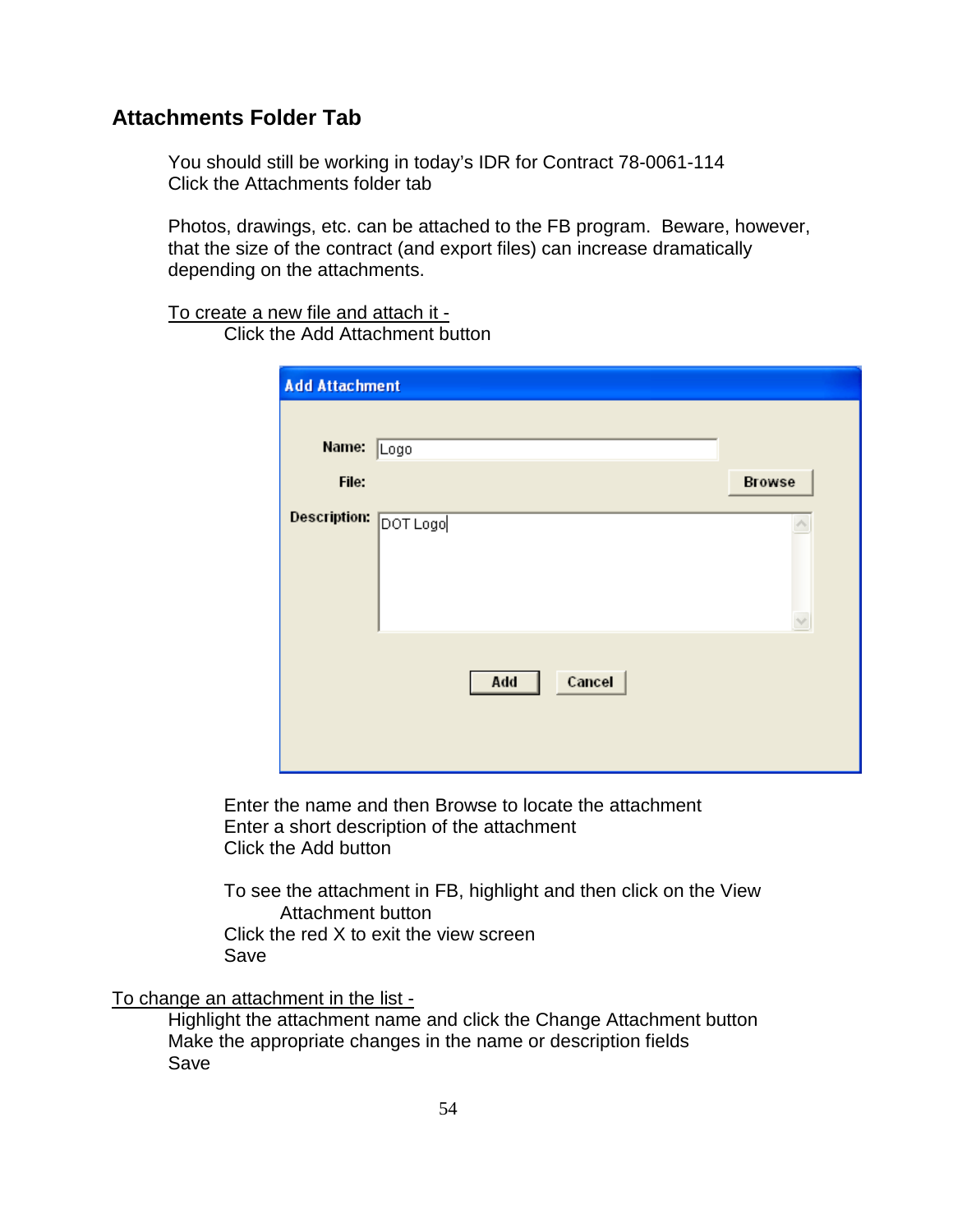#### To delete an attachment in the list -

Highlight the attachment name Click the Delete Attachment button



### **Be cautious here….**

Answer Yes to the "Are you sure…" question to delete.

This could delete the attachment everywhere. To save it externally from FieldBook, follow the directions in the Delete Warning message as shown in the above graphic.

By default, FieldBook users can view attachments created during the last 14 days. That number can be changed on a contract by contract basis. Remember, the number of attachments can dramatically increase the size of the IDR and contract. All attachments, whether created in FB or FM, will remain in the FieldManager program for the entire length of the contract.

To determine which IDR's contain attachments, note the column titled Attach. The number of attachments in the IDR will be displayed.

## **The View Folder Tab -**

Click this folder tab to see the IDR as it would be if it were printed. Attachments are not printed as part of the IDR report but the number of attachments, if any, are displayed in the upper, right portion of the report. Use either the scroll bar on the right to move up and down or click the mouse in the text area and then use the up and down arrow keys. Zoom in and out buttons are available for your convenience.

If you wish to print the IDR now, click the Print button. The word Draft will print over the top area of the first page since this IDR has not been generated.

Click the Save/Close button and return to the IDR list.

If you didn't print while you were in the View tab of the IDR, you can print 1 or many IDRs from the IDR list. Highlight the IDR(s) you would like to print and then click the Print button. You'll be given an option –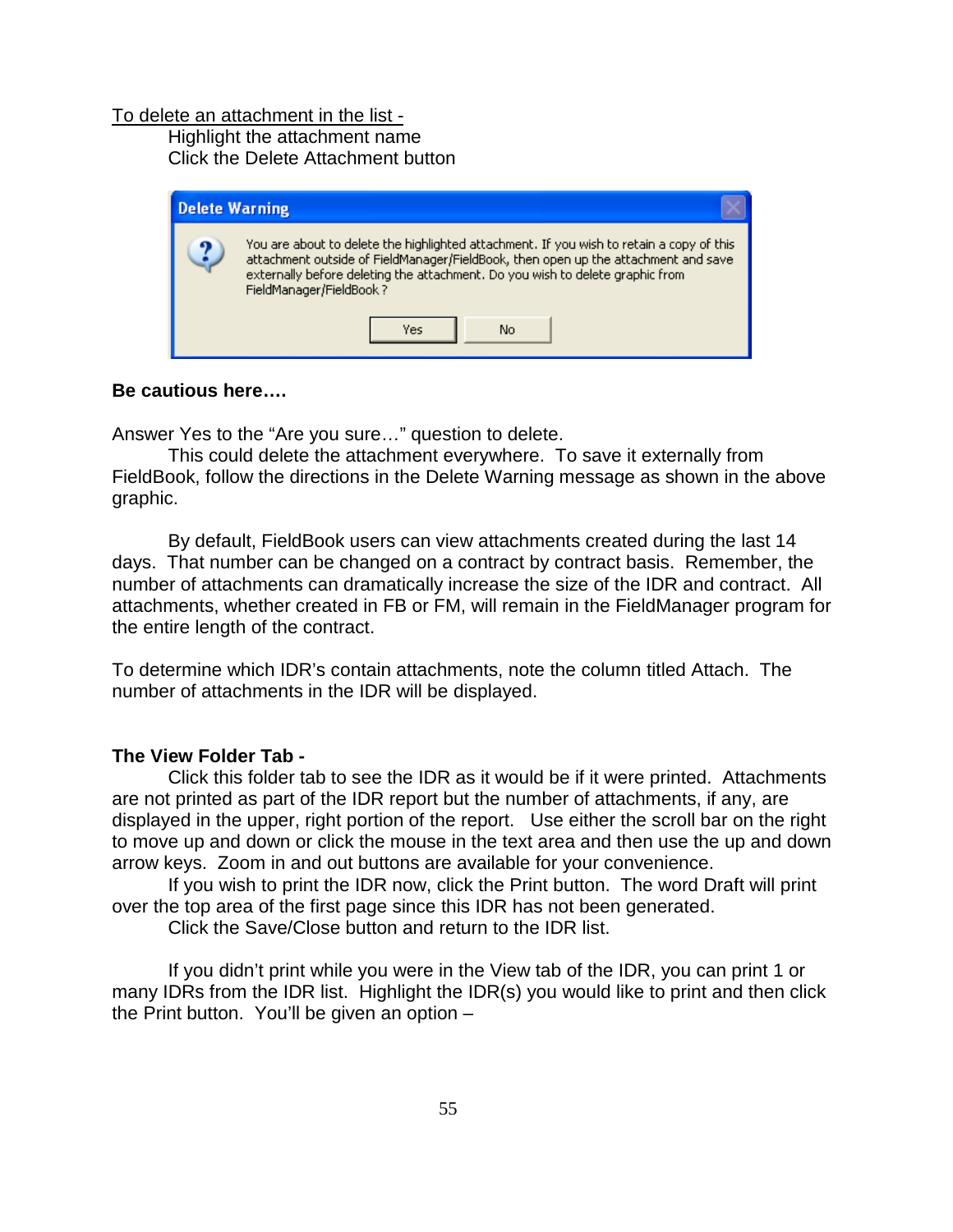| Inspector's Daily Print Options                                                                                                                                       |                                                                                                                                                                                   |                                                  |
|-----------------------------------------------------------------------------------------------------------------------------------------------------------------------|-----------------------------------------------------------------------------------------------------------------------------------------------------------------------------------|--------------------------------------------------|
| <b>Find Date:</b><br><b>Initials</b><br><b>Date</b><br>06/12/2011 jw<br>05/24/2011 jw<br>IJa<br>05/22/2011 jw<br>IJε<br>03/21/2011 jiw<br>IJε<br>03/21/2011 jw<br>IJą | Please choose a printing option<br><b>C</b> Print List of Inspector Daily Reports<br>$\Box$ Print the 3 selected Inspector Daily Reports<br>$\Box$ Consolidate into one print job | of year<br>Barri<br>of year<br>ed qui<br>lo corr |
|                                                                                                                                                                       | <br>Cancel<br>Help<br>ок                                                                                                                                                          |                                                  |

You can either print the list of IDRs (the option shown above) or print a report for each of the IDRs that are highlighted in the list. In the above graphic, the 3 IDRs that are highlighted in the background will have their reports printed if you choose the Print the 3 selected Inspector Daily Reports option. These would be the same reports you would get if you went into each IDR, clicked on the View folder tab, and then clicked the Print button. It's just a much quicker and easier method.

Click Cancel for now and return to the IDR list.

## **Deleting an IDR**

If you have an IDR in your list that you want to delete so it is no longer a part of the record you can do so - maybe!!! Highlight the most current IDR in the list that you created (you should still be in Contract 78-0061-114) then click the Delete button.

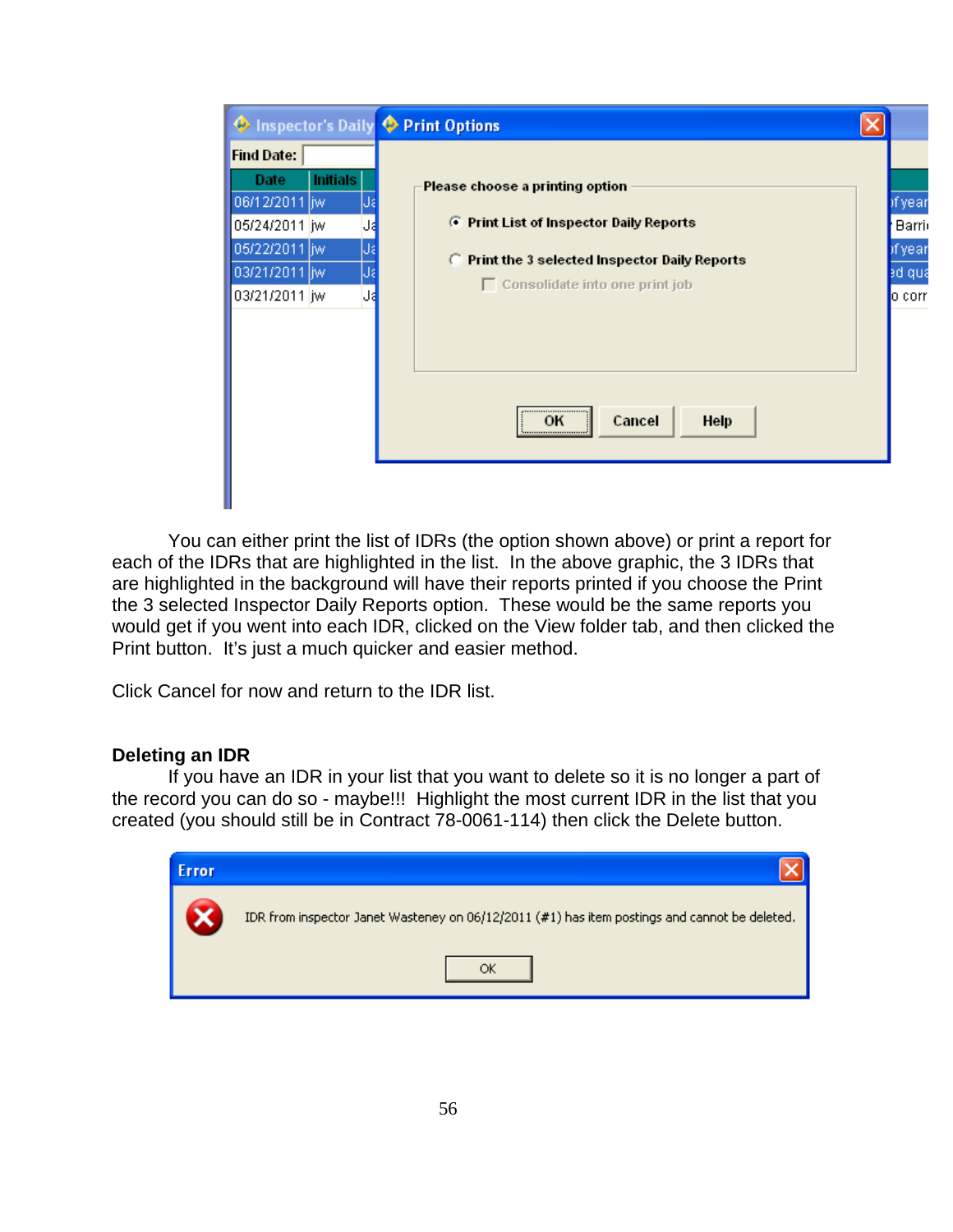If the IDR has item postings included in it, you CANNOT delete the IDR. But, if you go into that IDR and delete each one of those item postings individually first, then save the IDR, you will be allowed to delete the IDR.

If, however, the IDR has a status of Exported (it's been passed to FieldManager), you can no longer delete that IDR in FieldBook.

Click the OK button at the error message to return to the IDR list

Remain at the IDR list

## **Searches –**

You sometimes need to go back through many IDRs to find specific information. You can either look through each individual IDR or let the program do the searching. I vote for the easy way so let's create a filter!

We're going to create a filter for an IDR which will filter out every IDR except the ones that meet our requirements. In this example, we want to find every IDR with "overrun" mentioned in the comments field so….

You should still be at the IDR list for Contract 78-0061-114 Click the Filter button Select Comments in the Column field Select CONTAINS in the Operator field Type WET in the Value field *This is not case sensitive* Click OK Only those IDRs with the word WET in the Comments field will be listed. To see all the IDRs once again, select Show All in the Filter field (top, right of screen)

Close back to the contracts list

## **Exporting IDR's to FieldManager -**

On a regular basis you must export IDR's to the FieldManager machine. During the same process when the FieldManager program is being updated with information from your IDR's, a turn-around-file is being created to import back into the FieldBook laptop. This updates your contract(s) so your items and item quantities are as current as possible.

The export process can take place more than once a day, daily, or whatever time period works best in your office. Although it is HIGHLY RECOMMENDED that you export to the FieldManager machine daily, it is also a well known fact that this isn't always possible. In order to keep your information as current as possible, export as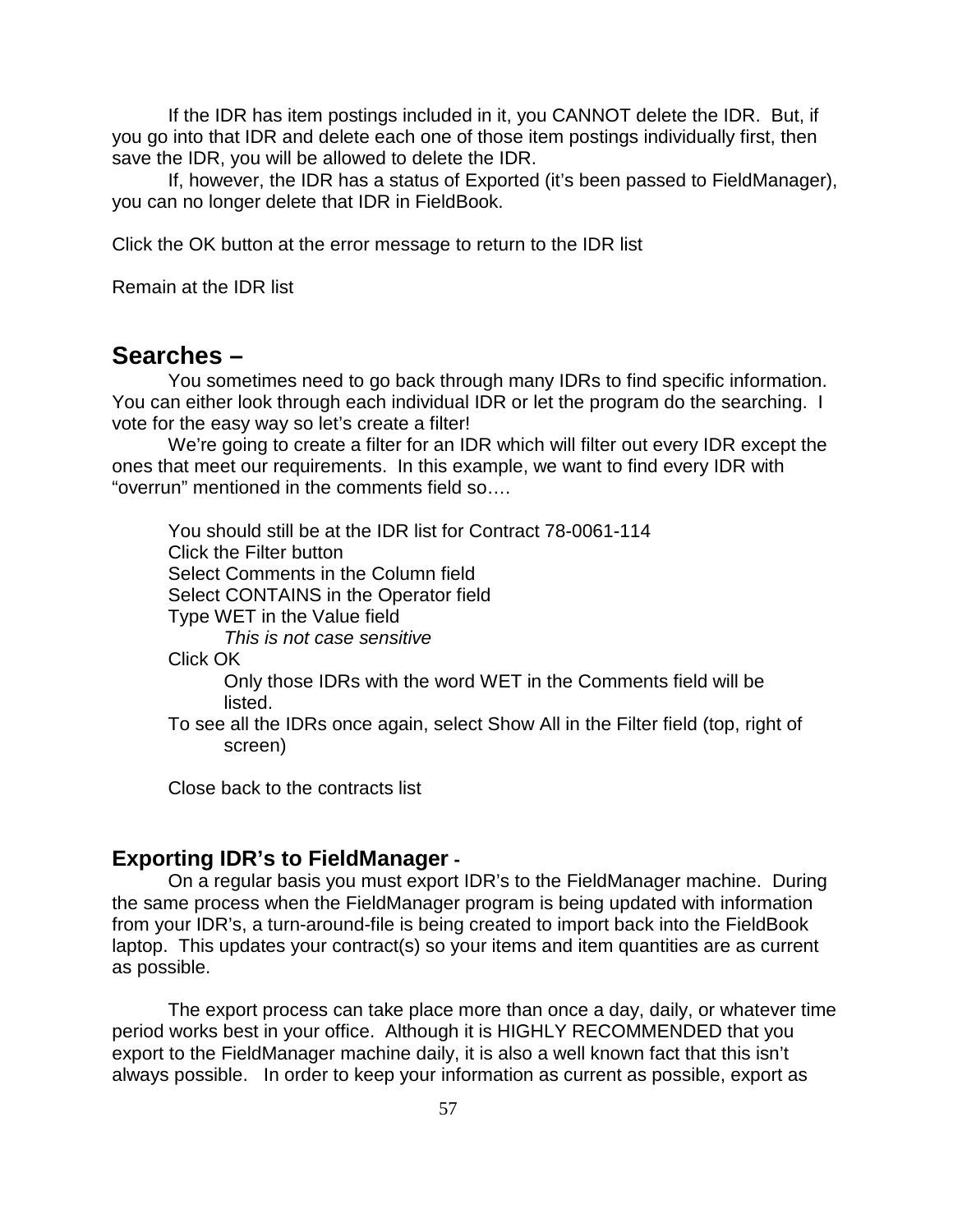often as possible - but **exporting IDRs to FieldManager at least once a week is a must**. You can export by use of either a flash drive or the server - we'll go over both methods in a bit.

An IDR must be generated before it can be exported to FieldManager. If more than one inspector uses the same laptop for the same and/or different contracts and each contract has generated IDR's ready to export, they can all be combined into one file during the export process. In other words, Inspector A can include Inspector B's IDRs in his file when he exports to FM. This can be a good thing - but this can be a confusing thing unless there is communication between the inspectors involved.

The name of the file that contains the IDRs being exported is based on the initials of the person who is logged into the program at the time of the export.

|                                   | <b>Select IDRs to Export to FieldManager</b> |                       |                                                 |     |                   |                                               |       |
|-----------------------------------|----------------------------------------------|-----------------------|-------------------------------------------------|-----|-------------------|-----------------------------------------------|-------|
|                                   |                                              |                       |                                                 |     |                   | Filter: <show all=""></show>                  |       |
| <b>Contract ID</b><br>78-0061-114 | Date<br>5/22/2011                            | <b>Initials</b><br>jw | Inspector<br>Janet Wasteney                     | Sea | Gen<br>1 Yes      | Comments<br>Abnormally warm and wet for thNew | Statu |
| 78-0061-114                       | 5/24/2011                                    | iw                    | Janet Wasteney                                  |     | 1No               | IDR to correct item posting for INew          |       |
| 78-0061-114                       | 6/12/2011                                    | iw                    | Janet Wasteney                                  |     | 1No               | Abnormally wet and warm for thew              |       |
| 77-0171-016                       | 6/14/2011                                    | liw                   | Janet Wasteney                                  |     | $1$  Yes $\alpha$ |                                               | New   |
|                                   |                                              |                       |                                                 |     |                   |                                               |       |
|                                   |                                              |                       | $\mathop{\rm Hilb}\nolimits$                    |     |                   |                                               |       |
|                                   |                                              |                       | <b>Include Previously Exported IDRs in List</b> |     |                   |                                               |       |
|                                   |                                              | Select                | <b>Filter</b><br>Sort                           |     |                   | Cancel<br>Help                                |       |

### **Exporting to FieldManager by Flash Drive -**

Click the Export-FM button and a list of all IDR's (created by any inspector) that have not been exported already are listed

- \*\* If the IDR has been generated, it will be highlighted.
- \*\* If the IDR has not been generated, it will be gray and will not be eligible to be selected for export.
- \*\* If there is more than one contract on this laptop, every contract's IDR's will be displayed in this list.

By default, all generated IDR's for all contracts will be highlighted. If you don't wish to export all that are highlighted, select (highlight) only the IDR's you wish to export to the FieldManager machine. *(Hold the Ctrl key down & left click on each one)*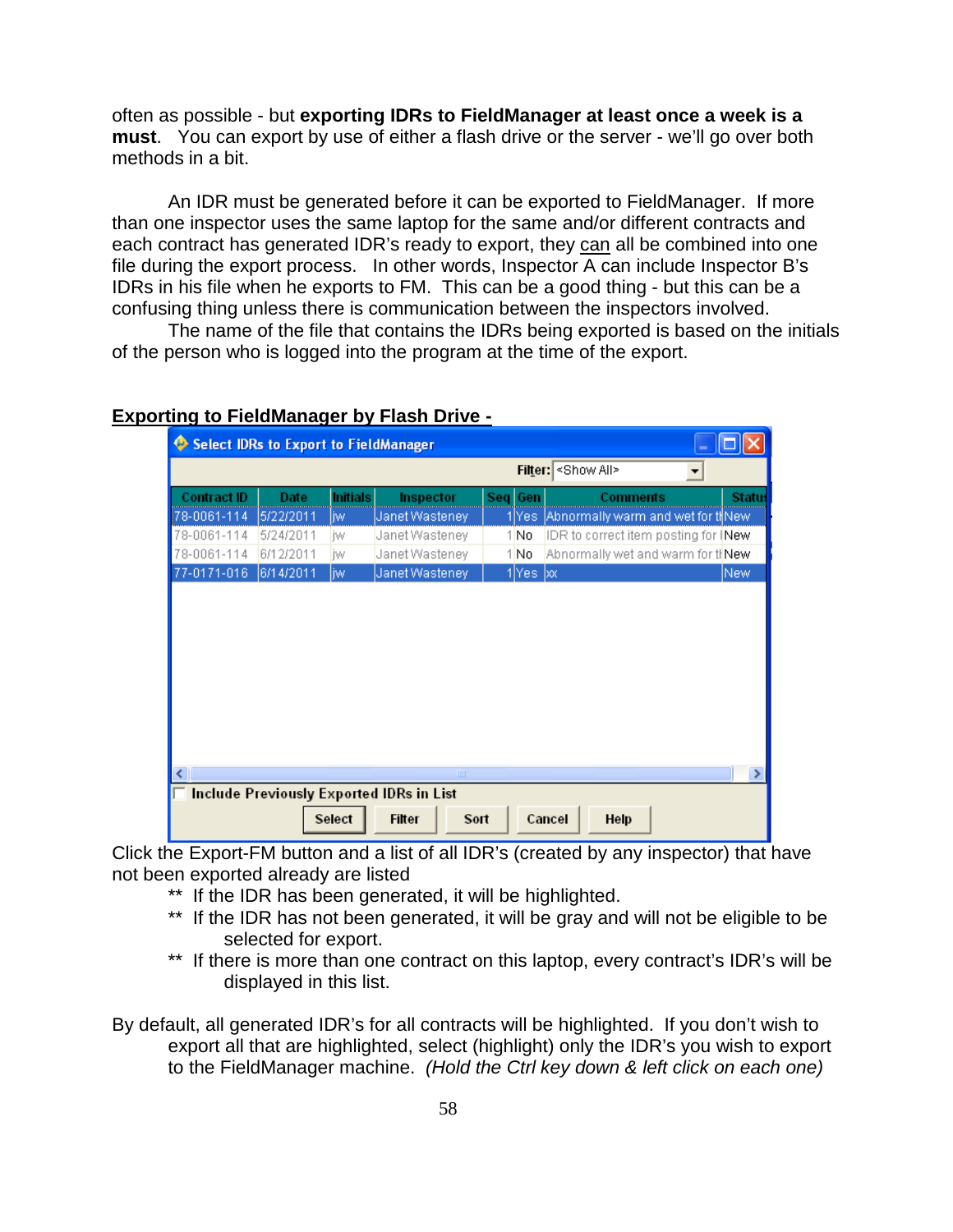## Click the Select button

*Remember, it will not allow you to select an ungenerated IDR for export.*

Because we're exporting this time by flash drive, the default of  $E \setminus \mathcal{A}$  at the next screen is good for us! If E:\ is not the default, type it in and it will become the default.

Put the flash drive in if it isn't already.

| <b>D</b> Export IDRs to FieldManager                                            |  |
|---------------------------------------------------------------------------------|--|
| Type or select the location where you would like to<br>place your export files. |  |
| ЕŊ                                                                              |  |
|                                                                                 |  |
|                                                                                 |  |
|                                                                                 |  |
|                                                                                 |  |
|                                                                                 |  |
| OK<br>Cancel<br>Browse                                                          |  |

A file will be created based on the user ID logged in at the time the export takes place. Since this is the first export for Sammy Smith on this flash drive, the name of the file will reflect that. This filename is SS\_IDR1.EBL.

Once the export process is complete, you'll receive a message saying the export was successful.

Just for curiosity, click on the E:\ drive in Windows Explorer to see the file name on the flash drive.

*(As part of the import process into FM, this SS\_IDR1.EBL file will disappear and will be replaced by a turn-around-file, SS\_AUTO.EBL, that should be imported into FB)*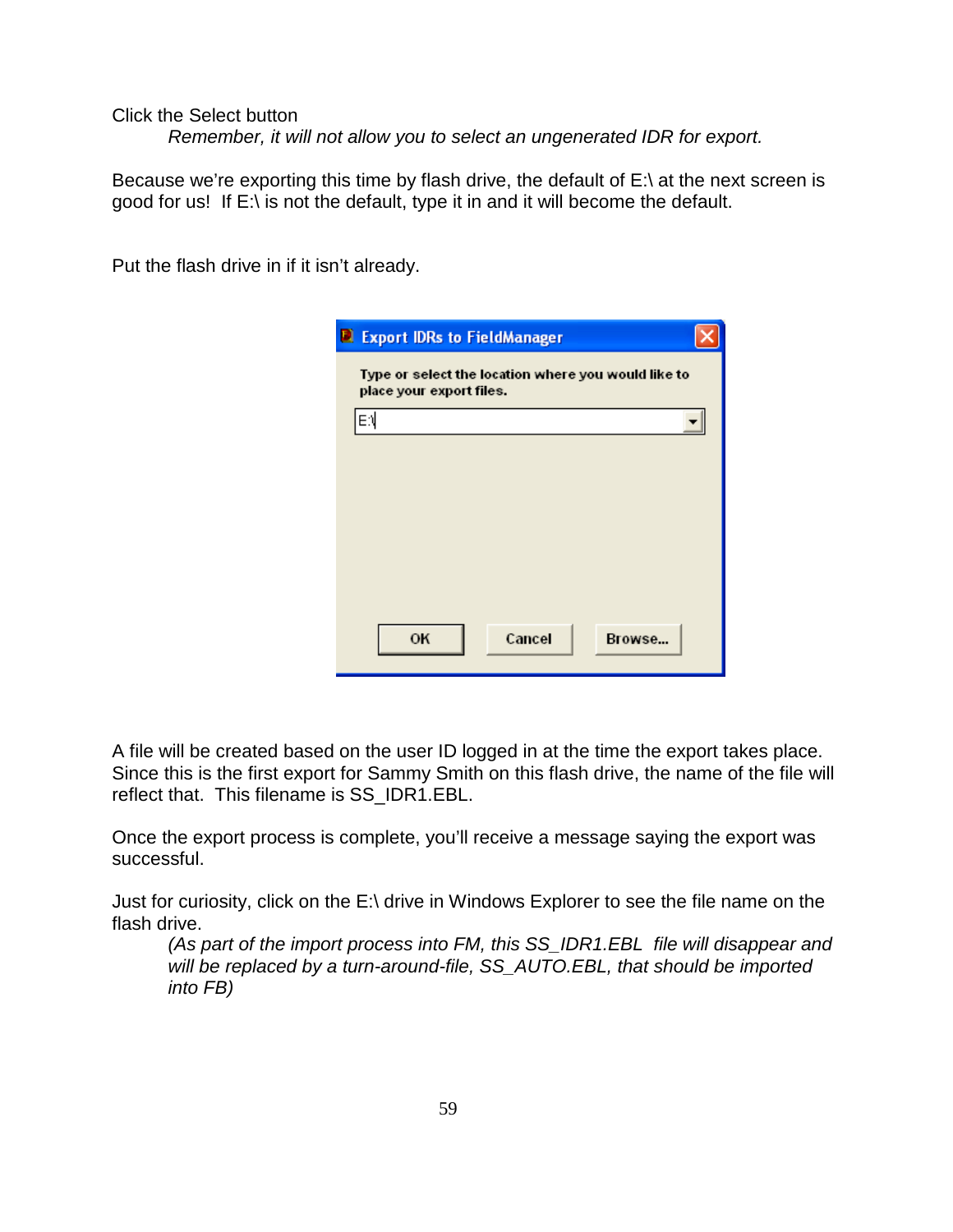## **Re-exporting IDRs that have a status of Exported -**

If you need to re-export an IDR(s) that have already been exported *(perhaps the flash drive was lost or for some other reason the files were lost so they couldn't be imported into FieldManager)* there is a method to do so.

| ۰                  | <b>Select IDRs to Export to FieldManager</b> |                 |                                                 |                   |                                      |                       |
|--------------------|----------------------------------------------|-----------------|-------------------------------------------------|-------------------|--------------------------------------|-----------------------|
|                    |                                              |                 |                                                 | Filter:           | <show all=""><br/>▼</show>           |                       |
| <b>Contract ID</b> | Date                                         | <b>Initials</b> | Inspector                                       | Seq Gen           | <b>Comments</b>                      | <b>Status</b>         |
| 78-0061-114        | 5/22/2011                                    | jw.             | Janet Wasteney                                  | 1 Yes             | Abnormally warm and wet for thNew    |                       |
| 78-0061-114        | 5/24/2011                                    | iw              | Janet Wasteney                                  | 1No               | IDR to correct item posting for (New |                       |
| 78-0061-114        | 6/12/2011                                    | iw              | Janet Wasteney                                  | 1 No              | Abnormally wet and warm for thew     |                       |
| 77-0171-016        | 6/14/2011                                    | jw.             | Janet Wasteney                                  | $1$  Yes $\infty$ |                                      | <b>New</b>            |
|                    |                                              |                 |                                                 |                   |                                      |                       |
|                    |                                              |                 |                                                 |                   |                                      |                       |
|                    |                                              |                 |                                                 |                   |                                      |                       |
| ≺                  |                                              |                 | III                                             |                   |                                      | $\blacktriangleright$ |
| ⊽                  |                                              |                 | <b>Include Previously Exported IDRs in List</b> |                   |                                      |                       |
|                    |                                              | Select          | Sort<br><b>Filter</b>                           |                   | Help<br>Cancel                       |                       |

Click the Export-FM button as usual

Click so there is a checkmark in the Include Previously Exported IDRs in List field and all IDRs that have a status of either New or Exported will be displayed.

Highlight the IDRs you wish to export or re-export

Click the Select button and continue the export as usual

## **Check the appropriate IDR lists to see the status of the IDRs we just exported**

Notice that the status of the IDR's we just exported has been changed from New to Exported. You can no longer make changes to them but you can view and/or print them.

If you need to change something, you can go to the FieldManager machine and make the changes in the IDR on that machine or you can request that a FieldManager user make the necessary changes for you.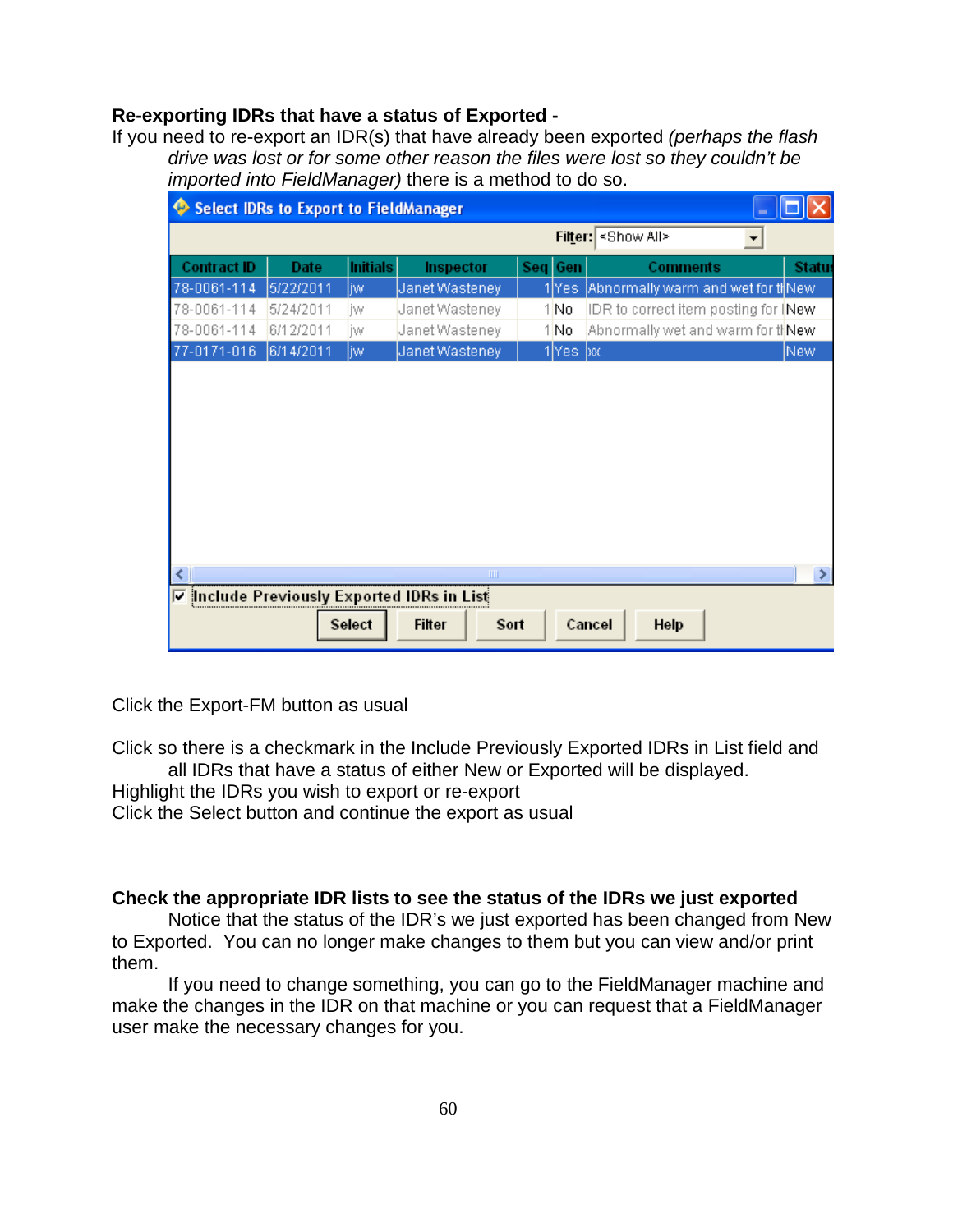## **Exporting to FieldManager by using the Server -**

## *BEFORE importing and exporting directly from the W drive, each and every inspector who will be passing files using this method must have their own unique folder.*

Click the Export-FM button and a list of all IDR's that have not been exported already are listed.

- \*\* If the IDR has been generated, it will be highlighted.
- \*\* If the IDR has not been generated, it will be gray and will not be eligible to be selected for export.
- \*\* If there is more than one contract on this laptop, each contract's IDR's will be displayed in this list.

Highlight the IDRs you wish to export or re-export Click the Select button

**Export the IDRs to the folder specifically created on the W drive for the inspector. Once the export has occurred, notify the office that IDRs are ready for them to import into FieldManager.** 

**The office will import the IDR files into FM directly from the W drive and the IDR turn around file that is created during the IDR import process will automatically be placed in that same folder on the W drive. The inspector can import the IDR turn around file directly from the W drive into the FB program.**

**(Because the file disappears from the source location during the import process, there is no need to do a clean up of the folder on the W drive.)** 

## **Importing the Turn-Around-File From FieldManager Into FieldBook** -

Once the IDR's you exported from FieldBook have been imported into FieldManager, that program will automatically create a turn-around-file that should be imported back into the FieldBook program. This updates all items and item quantities and is as current as the time your turn-around-file was created. Once again, you do not have to worry about a name for the file - it is named automatically based on the initials of the original export file from FieldBook - you just tell the program where the file is located and it will do the rest.

For our practice here, we'll assume we are importing the turn around file from a flash drive

If the turn-around-file is on a flash drive - Put the flash drive in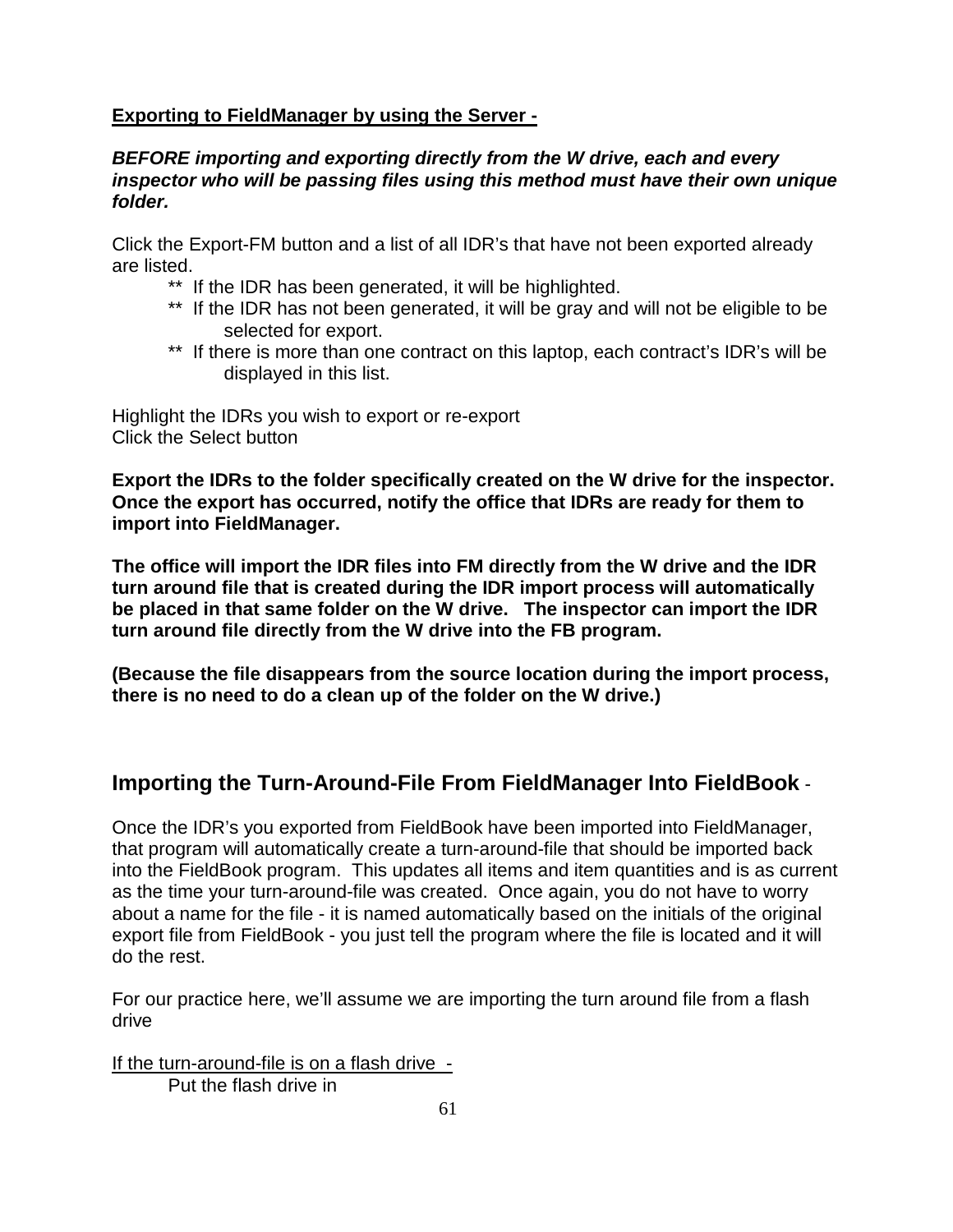### Click the Import-FM button

|    | <b>D</b> Import Contracts                                       |  |
|----|-----------------------------------------------------------------|--|
|    | Type or select the location of the files you<br>wish to import. |  |
| EΛ |                                                                 |  |
|    |                                                                 |  |
|    |                                                                 |  |
|    |                                                                 |  |
|    |                                                                 |  |
|    |                                                                 |  |
|    |                                                                 |  |
|    | OK<br>Cancel<br>Browse                                          |  |

Select  $E:\int$  from the drop down list if it isn't displayed already Click the OK button

*The turn-around-file that was created as a result of exporting your IDR's to FieldManager is named according to the original export file. In our case the original export file name was ss\_idr1.ebl. The turn-around-file is named ss\_auto.ebl.*

Sometimes it takes a bit before the importing actually starts - so don't panic. Relax, be happy!!

Once the import is finished you'll get a message stating is was successful imported.

Click OK.

### If the IDR turn-around-file is on the server -

If the turn-around-file is on the W drive in the inspector's folder, import it directly into FieldBook from there.

Click the Import-FM button Select the appropriate location Click the OK button

Once the IDR turn-around-file is imported into FieldBook, it disappears from the source location – so it will no longer be in the folder on the W drive. The good news is that you won't need to delete old files.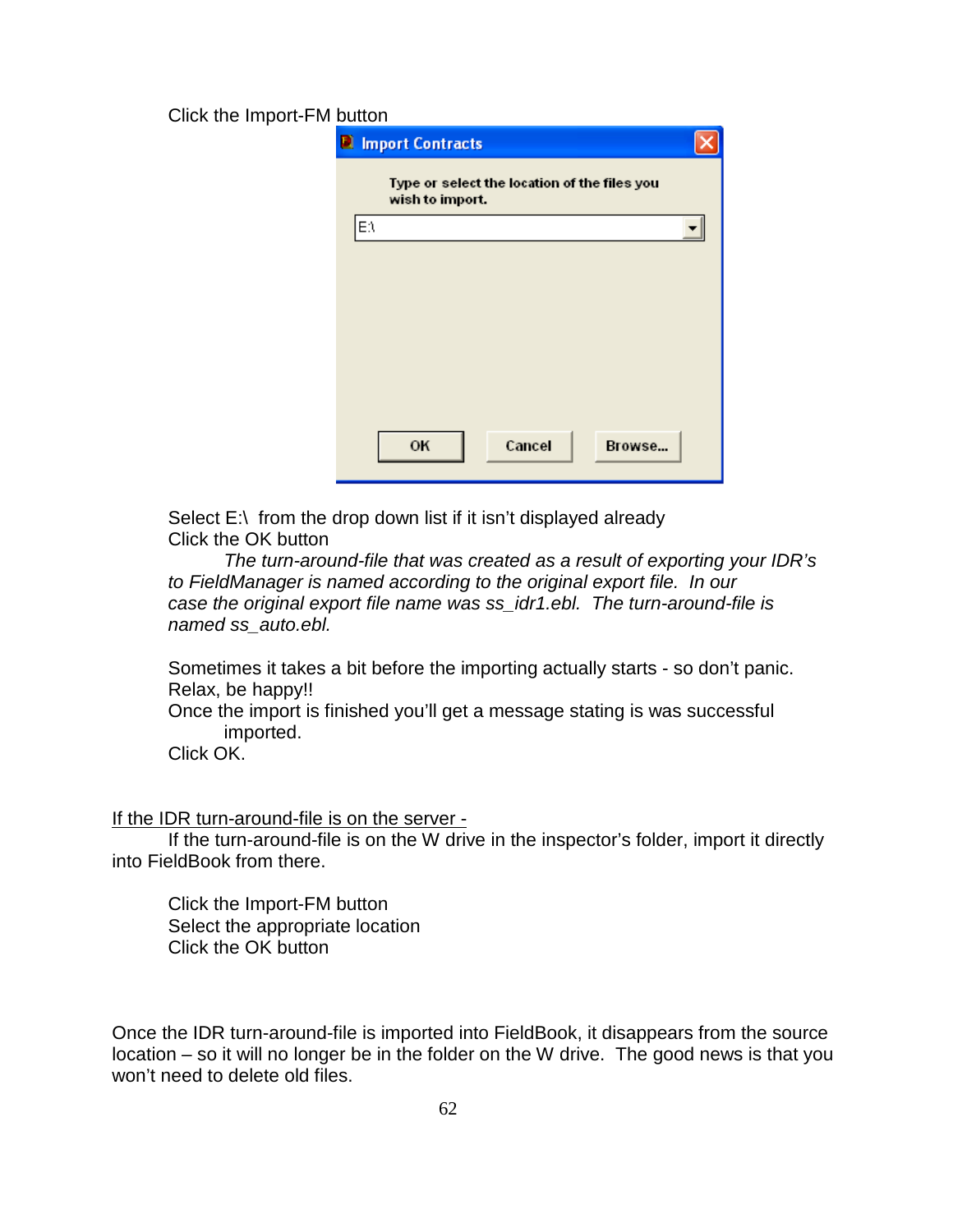If something happens and the file won't import into FieldBook but disappears from the W drive location, simply contact the FieldManager user and ask them to export your contract(s) to you again.

## **Backup and Restore - Backups should be done daily**.

FieldBook backs up by default to the C drive and then offers you the option to copy that backup file to another location. The backup file is written in a condensed format so is not readable if you try to look at it using, for instance, Notepad.

The backup process makes a copy of the entire FieldBook datasource that you are logged in to. This not only includes the contract information, it also includes users, passwords, preferences, etc. If you have three contracts in your contracts list but only worked with one of them, the backup will not only back up that one but the other two as well. You do NOT have to back up each contract individually.

If you have more than 1 datasource (e.g. 1 for Sioux City and 1 for Cherokee), **each datasource must be backed up individually**. In other words, if you're logged into the Sioux City datasource, the Cherokee datasource is not included in that backup. If work was done in one of the Cherokee contracts, you must log into that datasource and back it up separately.

## **Backup Policy -**

- 1. Backups are to be done each day when entries were made in the program
- 2. During the backup process, when asked, the backup file should be copied to a location specifically for your backups on the W drive that is accessible to you. This can be the same folder where you export your IDRs.
- 3. Two or three days of your backup files should be kept in your backup folder on the W drive
- 4. Delete all but the latest 2 or 3 backup files on the W drive since you wouldn't want to restore something older than that anyway.

**All windows in FieldBook must be closed before the backup process will occur. If you forget to do so, you will be warned when you click the Backup button and can continue from there.**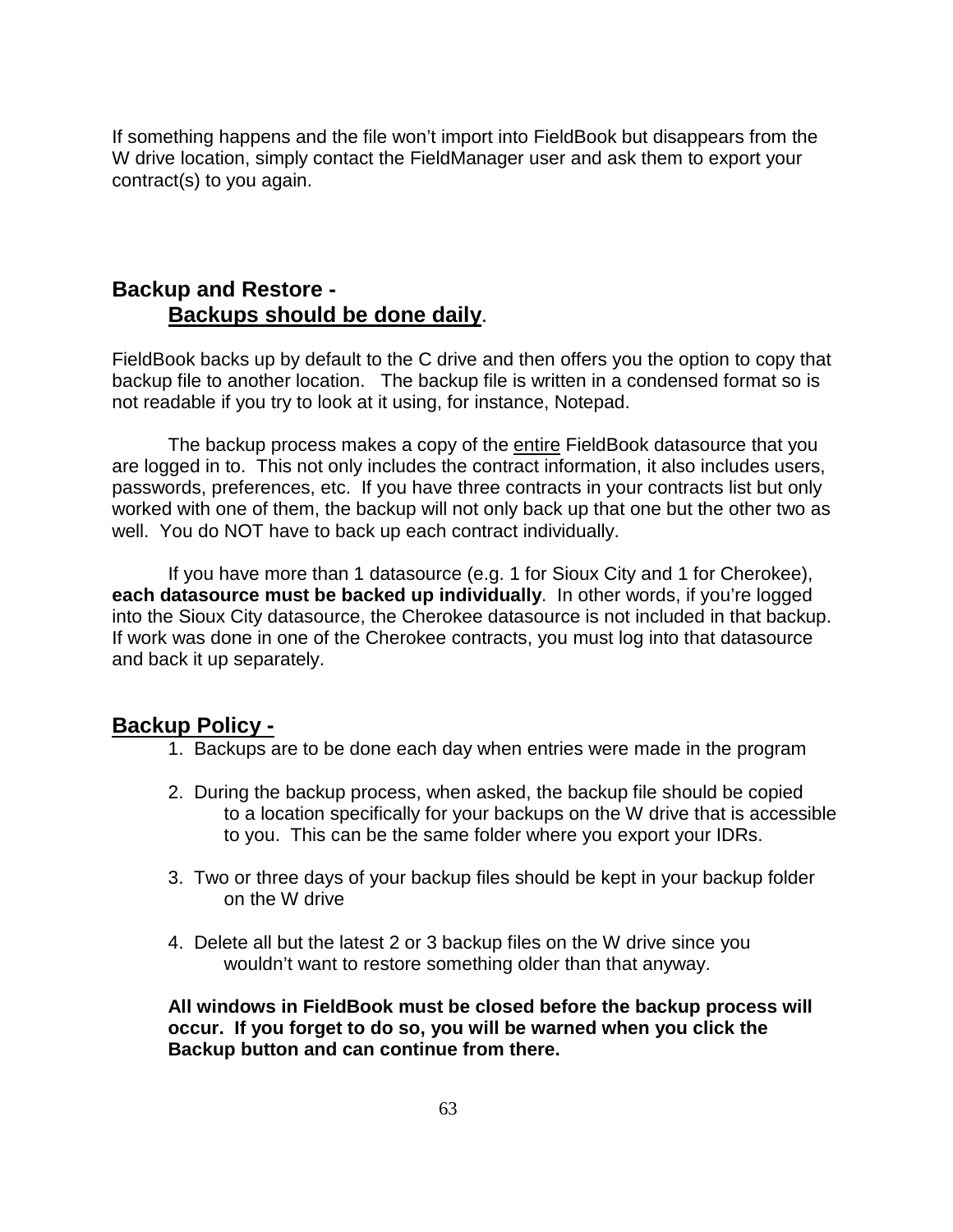Let's do a backup of the database just as you would on a daily basis. If you're not already at the contracts list, go there Click File Click Backup Database

| <b>Backup Database</b><br>$\mathbf{\Theta}$            |                         |       |                    |                           |   |
|--------------------------------------------------------|-------------------------|-------|--------------------|---------------------------|---|
| <b>Previous Backup Information:</b>                    |                         |       |                    |                           |   |
| <b>Backup Date</b>                                     | <b>Backup File Name</b> |       | <b>Backup Size</b> | <b>Original File Name</b> |   |
|                                                        |                         |       |                    |                           |   |
|                                                        |                         |       |                    |                           |   |
|                                                        |                         |       |                    |                           |   |
|                                                        |                         |       |                    |                           |   |
|                                                        |                         |       |                    |                           |   |
| <b>The contract of the contract of the contract</b>    |                         |       |                    |                           |   |
|                                                        |                         |       |                    |                           |   |
|                                                        |                         |       |                    |                           |   |
|                                                        |                         |       |                    |                           |   |
| ∢                                                      | III                     |       |                    |                           | × |
| Backup To File: c:\fieldbk\Database\Backup\20110614.BK |                         |       |                    |                           |   |
|                                                        |                         |       |                    |                           |   |
|                                                        | <b>Backup</b>           | Close | Help               |                           |   |

The upper portion of the screen will show the previous backups, if any, and the dates they were done. The Backup to File area will default to

C:\PROGRAMDATA\FIELDBOOK\DATABASE\BACKUP\today's date.BK

**Do NOT change this path or name.** (Today's date will be listed yearmonth-day.) If it's the second backup for the day, the extension will be BK2 rather than BK.

Click the Backup button.

If you forget to close a window, you'll get a warning giving you the option to do so before the backup process can begin.

| <b>Backup Database</b> |                                                                       |  |  |  |  |
|------------------------|-----------------------------------------------------------------------|--|--|--|--|
| Y                      | All windows in the system must be closed before the backup can begin. |  |  |  |  |
|                        | Do you wish to close the window titled: Contracts?                    |  |  |  |  |
|                        | Choosing 'Yes' will close this window.                                |  |  |  |  |
|                        | Choosing 'No' will stop the backup.                                   |  |  |  |  |
|                        | Yes<br>No.                                                            |  |  |  |  |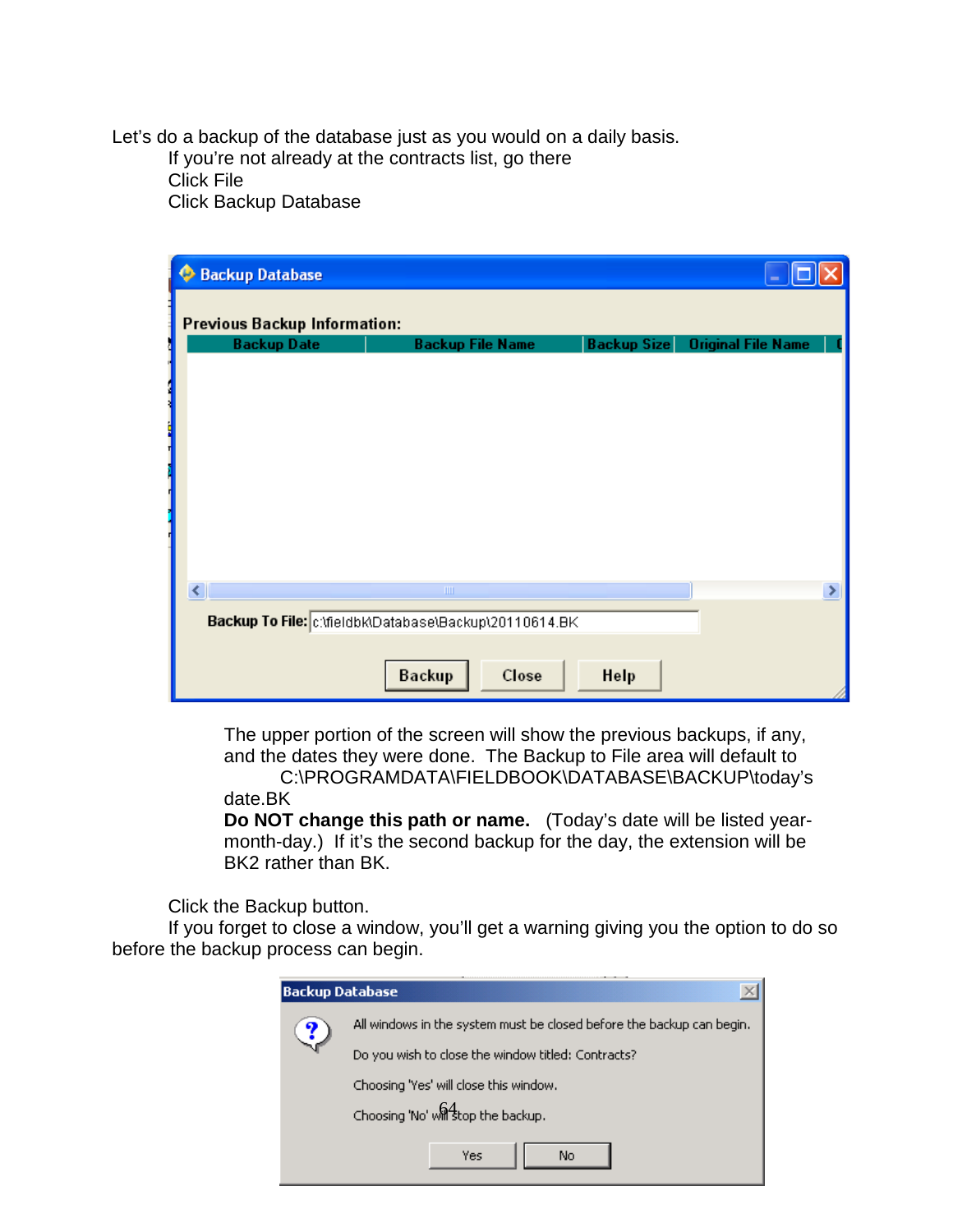Click Yes

Once the windows are closed, the backup will begin.



You'll get a notice when the back up is complete Click OK



When the backup to the C drive is complete you'll be asked if you want to copy the backup to another location

#### Answer Yes!

Select the location on the W drive for your backup files (it can be the same location where you export your IDRs) and the program will copy the backup file to that location for you.

**Keep only the latest 2 or 3 backup files – we wouldn't want to restore from anything older and that would just use up space on the W drive foolishly.**

### **Restore a Database** -

The restore process ELIMINATES whatever is in the FieldBook database (contract information, user ID's, passwords, etc.) on the laptop you are restoring to and REPLACES it with the information in the backup file.

If, for some reason, the restore process fails, FieldBook will reconnect to the original database.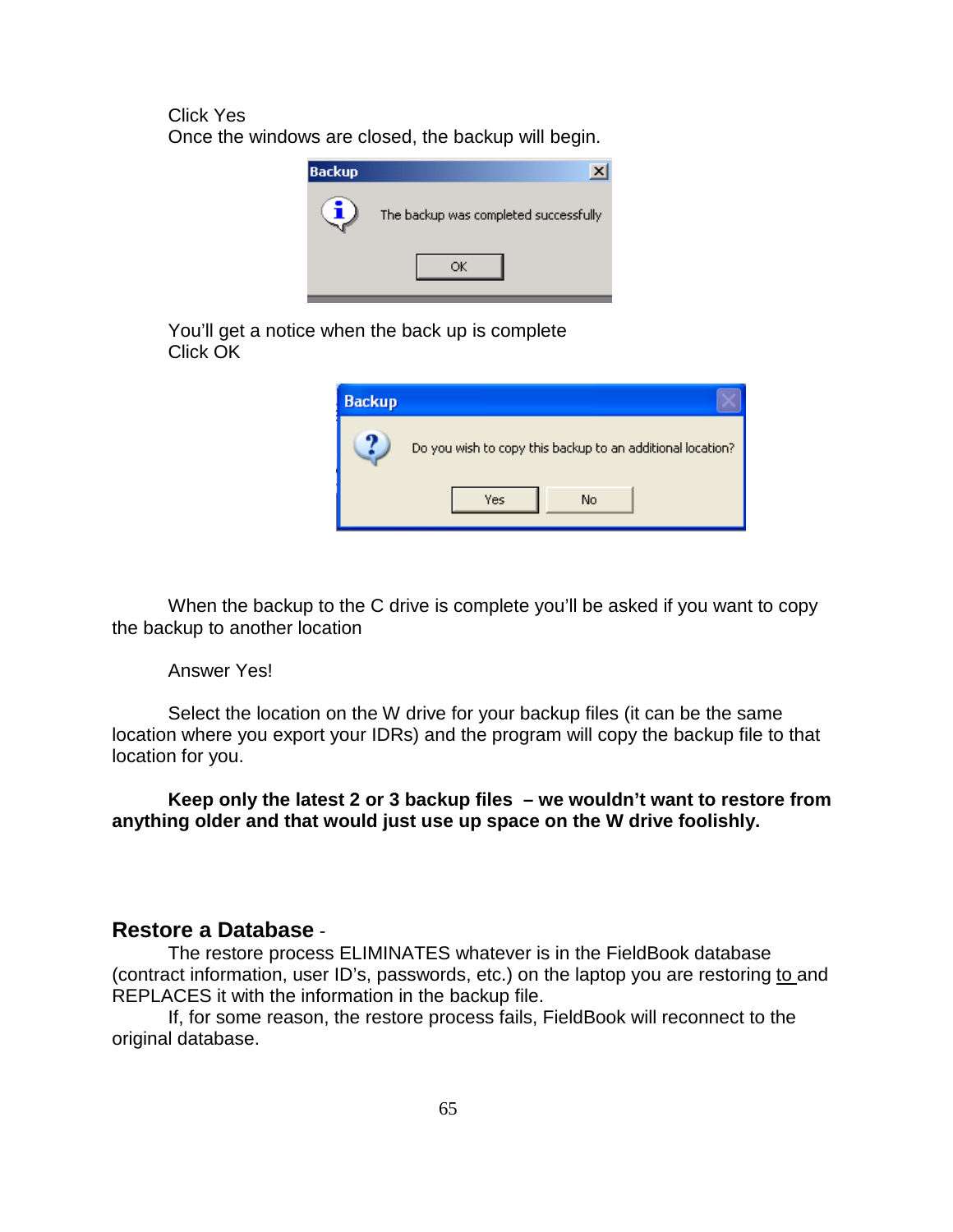### **Do not restore if you have anything in the FB datasource you wish saved on the laptop you are restoring to.**

**PLEASE CALL BEFORE beginning.** It's much easier to take a bit of time and help than to have a problem to solve after the fact.

Let's go through the steps to restore - just so they're familiar. Click File Click Restore Database From Backup Now you have a choice - great, more confusion, huh!!!!

### **To restore from the backup that's on the hard drive of the same laptop**

select the backup from the middle area of the screen to restore from. You would rarely ever use this option I won't continue showing the steps for this process since it will rarely be used.

## **To restore from a location on the W drive**

Copy the backup file from the server to a flash drive or to a location on your C drive (We do this to shorten the length of time during the actual restore process and, hopefully, prevent a time out situation) Click File Click Restore Database From Backup Click the Browse button Select the file in the location where you copied it from the W drive in the first step

explained above

Click Open

#### **Restore Warning #1**

The restoring process will first back up the current database. It will then attempt to restore the Restore Backup File indicated above. If it fails it will default back to the original database.

 $\vert x \vert$ 

It is highly recommended that you consult your Agency FieldManager System Administrator before executing this option.



Click OK to continue – but if you do this without help, at least feel a bit guilty for not calling first!

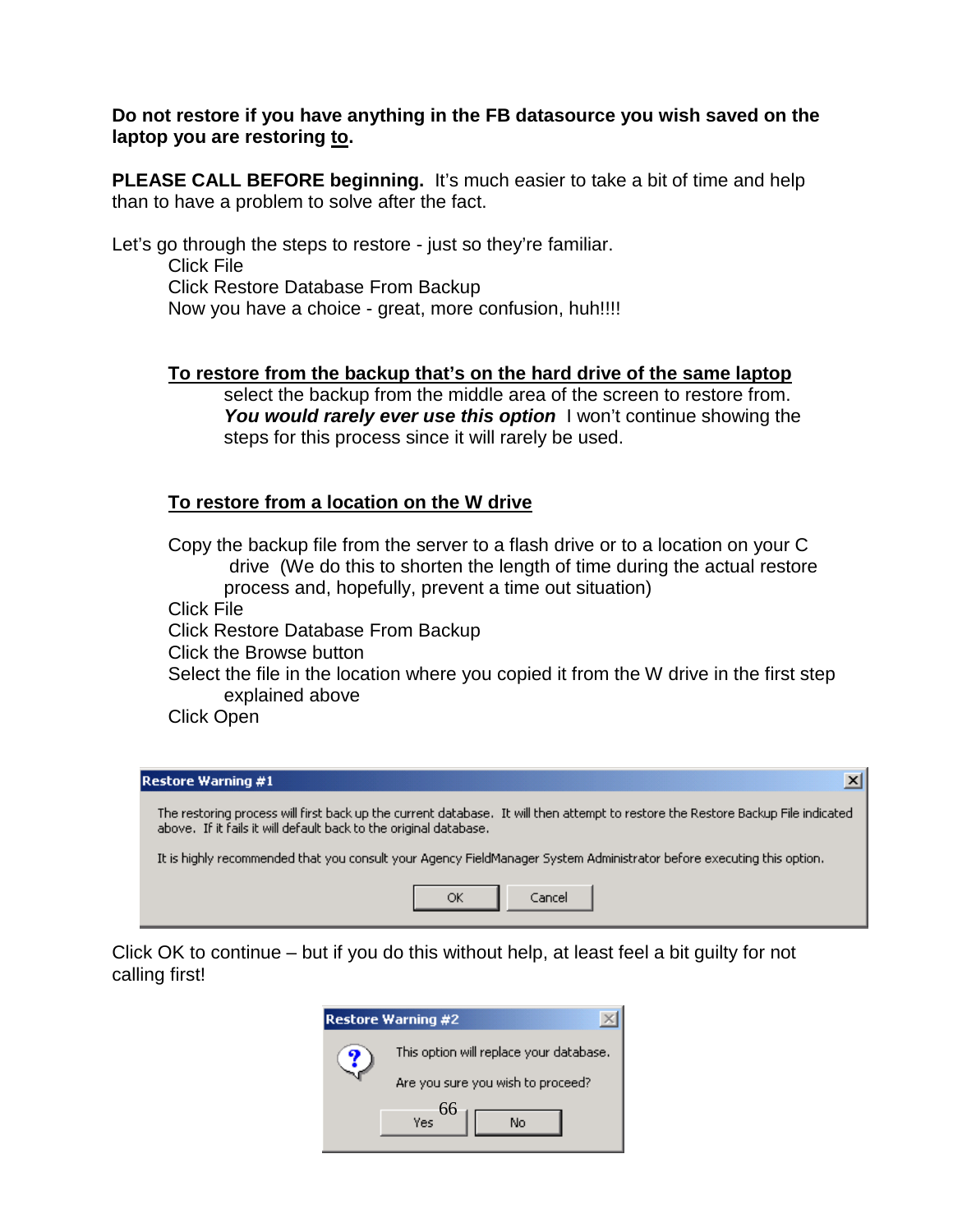The second of the two warnings appears.

*Based on the number of warnings during the restore process, you should be very aware of the risks involved.* 

This warning advises you that this option will replace the current database and asks if you wish to continue.

Answer Yes to continue

| Restore Database |                                                                           |  |  |  |
|------------------|---------------------------------------------------------------------------|--|--|--|
| Y                | All windows in the system must be closed before the restore can<br>begin. |  |  |  |
|                  | Do you wish to close the window titled: Contracts?                        |  |  |  |
|                  | Choosing 'Yes' will close this window.                                    |  |  |  |
|                  | Choosing 'No' will stop the restore.                                      |  |  |  |
|                  | Yes                                                                       |  |  |  |

Another message is displayed stating that all windows must be closed before the process of restoring can continue. If the windows are not closed already, the program will close them if you answer Yes to continue.

The final message – that the restore was successful – will appear when the process is complete.



Click OK Click Close at the Restore screen

**Inquiries -**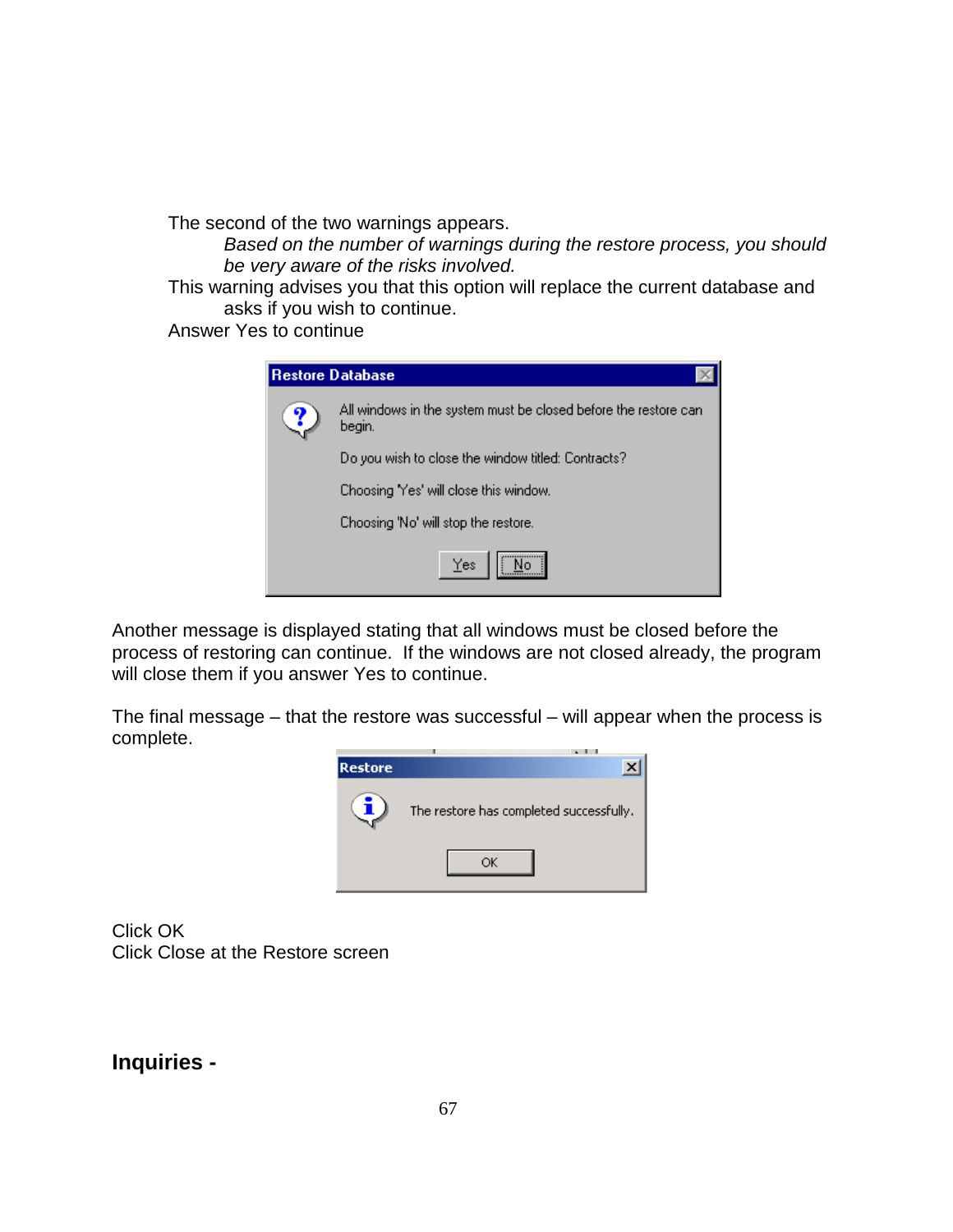Inquiries are simply a "snapshot" of the specific area requested at the specific time it was requested. If you did an item inquiry first thing in the morning, made item postings, exported IDR(s), imported the TAF and then did another item inquiry later that same day, the two inquiries would be different. You could no longer go back and get an inquiry like the one created in the morning. It is always an up to the minute snapshot. There is no Save option for inquiries but you can print them.

Click the Inquiries button

A list appears that offers over 40 different inquiries.

Highlight an inquiry of your choice.

Either double click the highlighted choice or click the View button.

The zoom buttons are available for your viewing convenience

Click the print option if you wish

Notice there is neither a Save nor a Save/Close button since inquiries cannot be saved. Close back to the contracts list when finished viewing inquiries.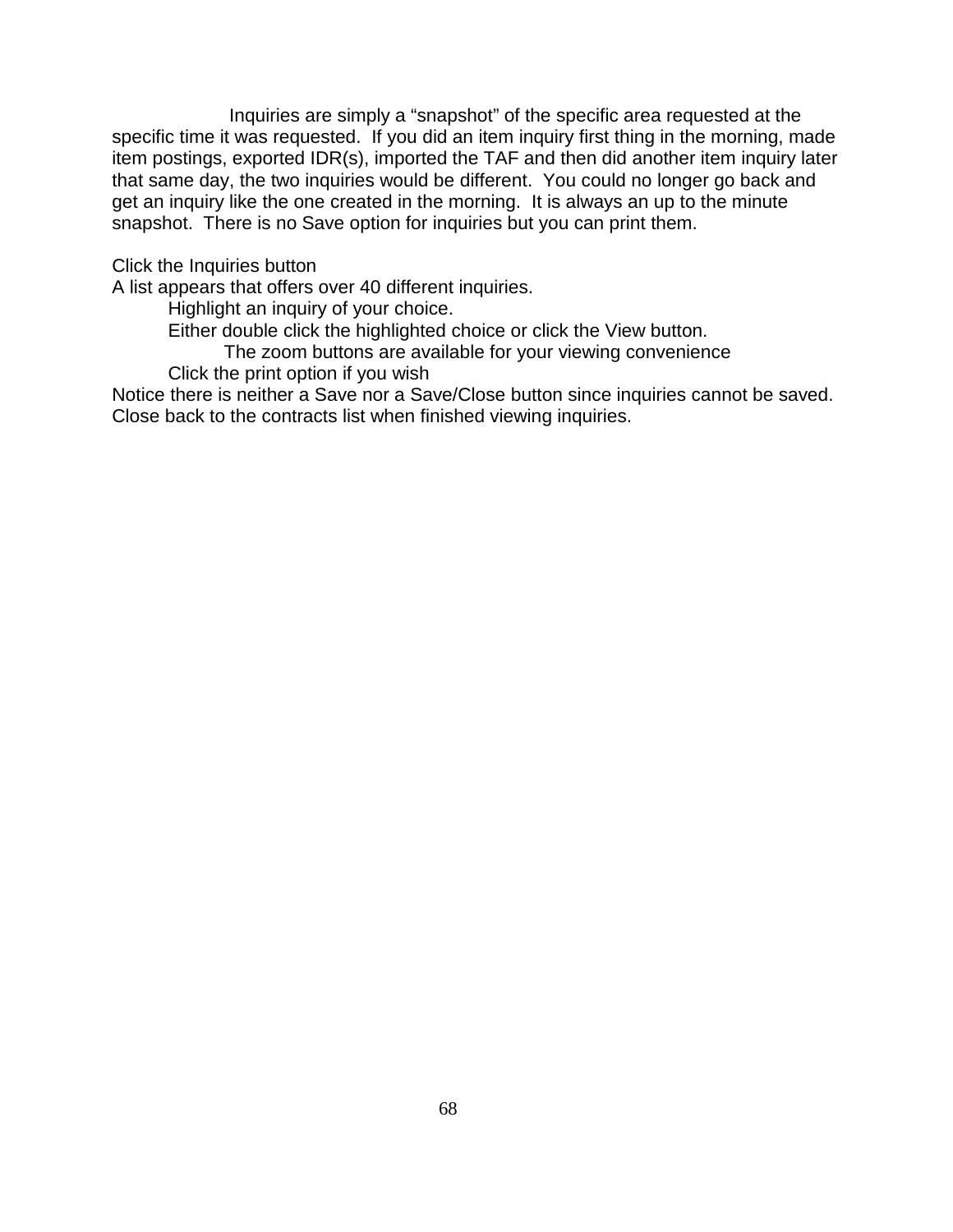| Inquiries (Contract: 78-0061-114)                                                                 |  |  |
|---------------------------------------------------------------------------------------------------|--|--|
| <b>Find Inquiry:</b>                                                                              |  |  |
| Inquiry                                                                                           |  |  |
| <b>Breakdown Status</b>                                                                           |  |  |
| Breakdowns By Item                                                                                |  |  |
| Category Status                                                                                   |  |  |
| <b>Contract Progress</b>                                                                          |  |  |
| <b>Contract Status</b>                                                                            |  |  |
| Item History to Date                                                                              |  |  |
| Item Increases and Decreases by Item                                                              |  |  |
| Item Postings by Breakdown                                                                        |  |  |
| Item Postings by Contractor                                                                       |  |  |
| Item Postings by Entry Date                                                                       |  |  |
| Item Postings by IDR Date                                                                         |  |  |
| Item Postings by Inspector                                                                        |  |  |
| Item Postings by Item in Breakdown Order                                                          |  |  |
| Item Postings by Item in IDR Order (Does Not Include Material Usage)                              |  |  |
| Item Postings by Item in IDR Order (Includes Material Usage)                                      |  |  |
| Item Postings by Item That Are Marked For Attention                                               |  |  |
| Item Postings Summary by Item in Breakdown Order                                                  |  |  |
| Item Progress by Item                                                                             |  |  |
| <b>Item Status</b>                                                                                |  |  |
| Items by Contractor                                                                               |  |  |
| Items by Material                                                                                 |  |  |
| Items by Project/Category in Item Order                                                           |  |  |
| Items by Project/Category in Project Line Number Order                                            |  |  |
| Items by Type                                                                                     |  |  |
| Items Over Authorized Quantity at the Contract Level                                              |  |  |
| Items Over Authorized Quantity at the Project/Category Level<br><b>Contract Contract Contract</b> |  |  |

Ignore any inquiries that have the word Material in the title since we're not using that portion of the program.

**The best way to learn about the inquiries is to open one, see what it has to offer, decide if that's something that might be helpful to your needs, and repeat for a different inquiry.**

## **Deleting a Contract -**

Deleting a contract in FieldBook is a very simple process - if all conditions are right!!! Highlight the contract you wish to delete Click Edit

Click Delete

If all IDR's have been exported, the contract will be deleted from your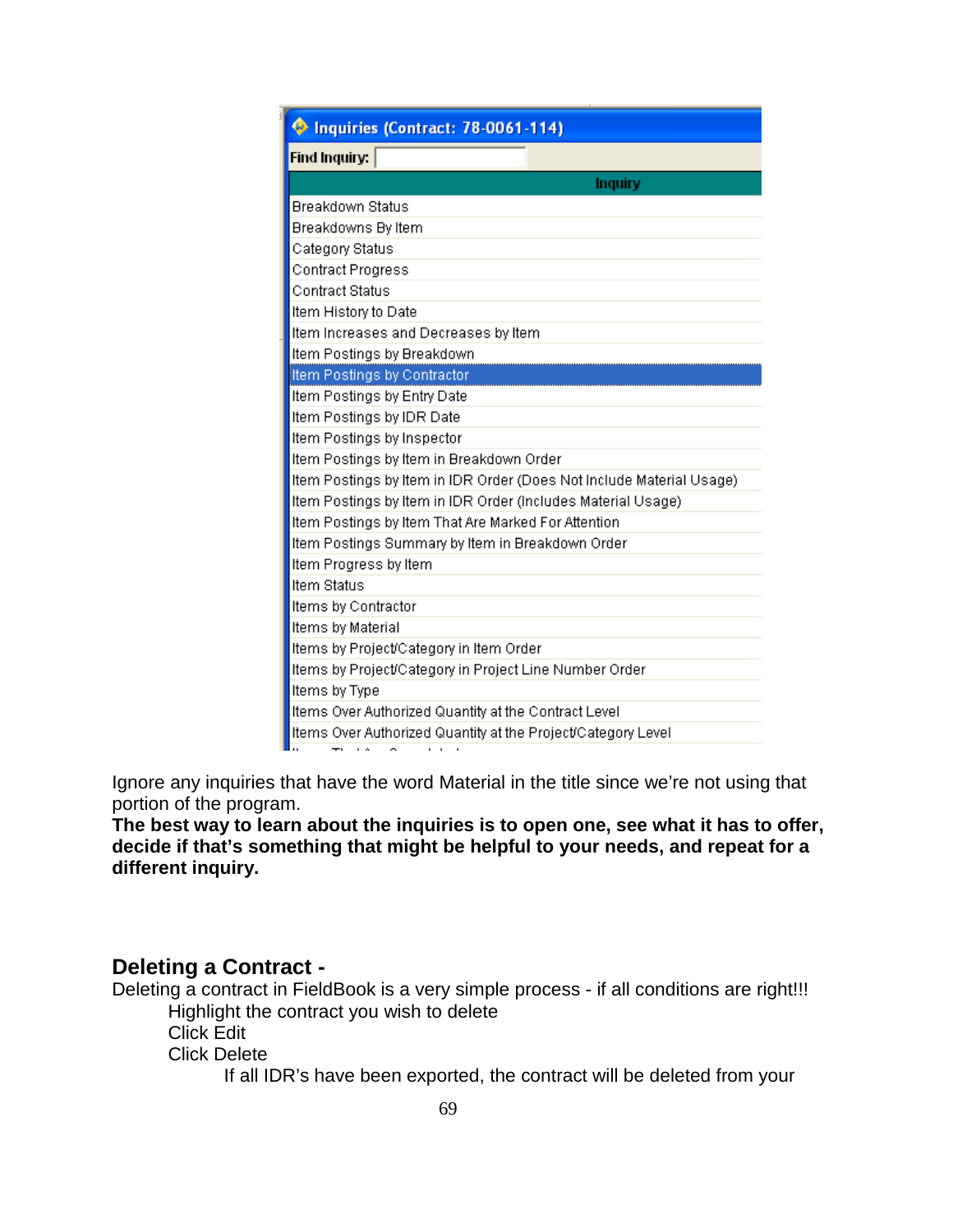contracts list.

Sometimes this simple delete will not work -

If your contract has IDR's that have not been exported, you will not be allowed to delete the contract. It doesn't matter if the IDR's are generated or not generated, as long as they have a status of New, you cannot delete the contract.

| <b>Error</b> |                                                                                                                                                          |
|--------------|----------------------------------------------------------------------------------------------------------------------------------------------------------|
|              | Contract '78-0061-114' can not be deleted; the contract has IDRs that have not been exported. Export or delete the<br>IDRs before deleting the contract. |
|              |                                                                                                                                                          |

If you created the IDR, you do have the option to first delete the IDR(s) with New status and then delete the contract. If the IDR contained item postings, those would have to be deleted before the IDR could be deleted. If you did not create the IDR and try to delete it, you'll get a message similar to the following

| Error |                                                                                                       |
|-------|-------------------------------------------------------------------------------------------------------|
|       | IDR from inspector Janet Wasteney on 06/12/2011 (#1) can only be deleted by inspector Janet Wasteney. |
|       |                                                                                                       |

If all IDR's have been exported to FieldManager (have a status of exported or refreshed), the contract can be deleted even though the IDR's turn-around-file might not have been imported back into FieldBook.

Once a contract no longer has IDR's with a New status, you will be allowed to delete the contract. You will be given a second chance to change your mind with the following message.